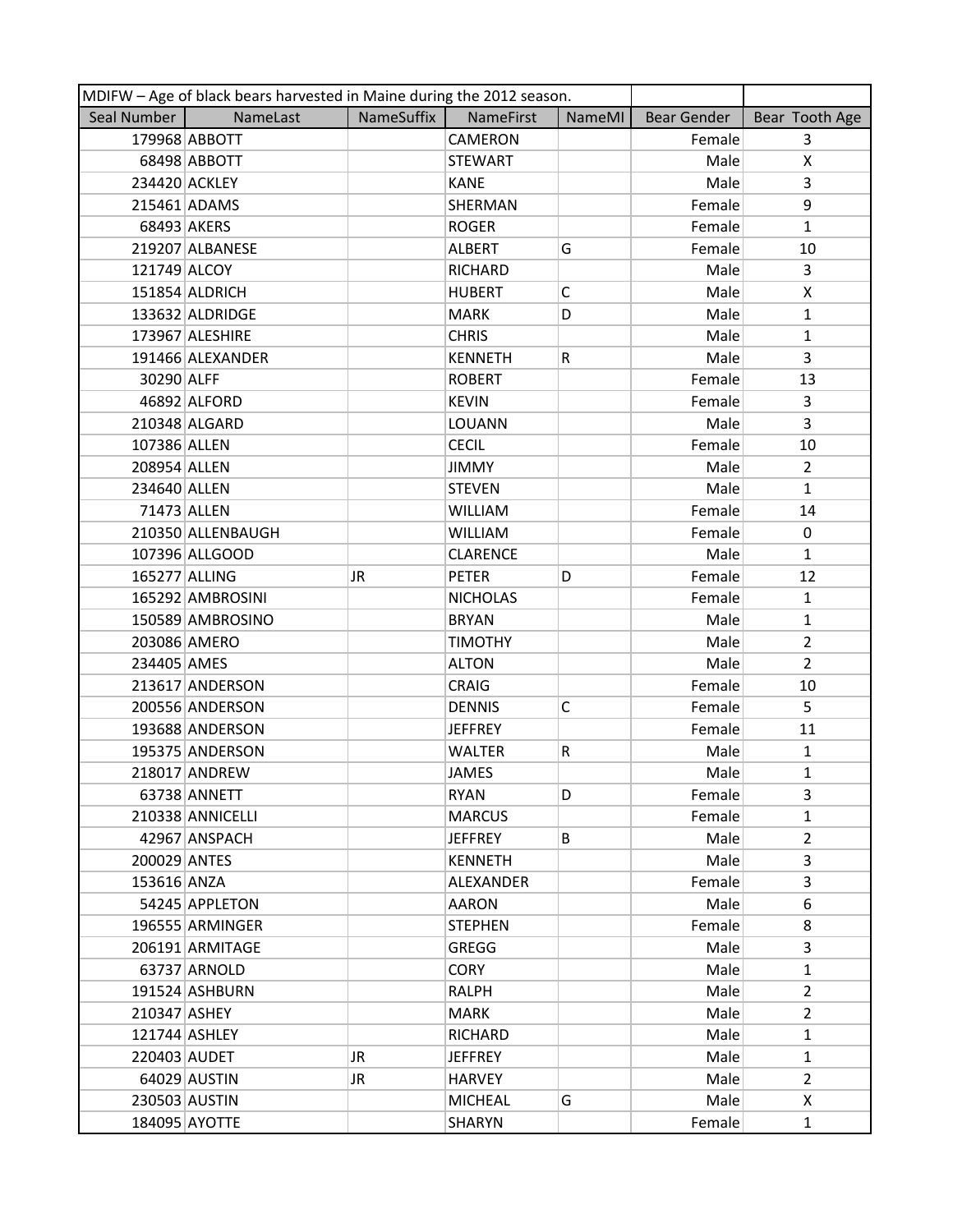| MDIFW - Age of black bears harvested in Maine during the 2012 season. |                  |            |                    |        |              |                |  |
|-----------------------------------------------------------------------|------------------|------------|--------------------|--------|--------------|----------------|--|
| Seal Number                                                           | NameLast         | NameSuffix | NameFirst          | NameMI | Bear Gender  | Bear Tooth Age |  |
|                                                                       | 22176 BAADSGAARD |            | <b>JASON</b>       |        | Female       | 8              |  |
|                                                                       | 217629 BABINEAU  |            | <b>KENNETH</b>     |        | Male         | 6              |  |
|                                                                       | 234201 BABSON    |            | <b>BRYCE</b>       |        | Female       | X              |  |
|                                                                       | 227297 BADGER    |            | <b>JOHN</b>        |        | Female       | 9              |  |
|                                                                       | 208916 BAGLEY    |            | <b>GEORGE</b>      |        | Male         | 4              |  |
| 157892 BAIER                                                          |                  |            | <b>STEVEN</b>      |        | Male         | $\mathbf{1}$   |  |
| 175461 BAILEY                                                         |                  | <b>SR</b>  | <b>GERALD</b>      |        | Male         | $\mathbf{1}$   |  |
| 157867 BAIN                                                           |                  |            | <b>MICHAEL</b>     | D      | Male         | 5              |  |
| 195376 BAKER                                                          |                  |            | <b>JEFFREY</b>     |        | Female       | $\mathbf{1}$   |  |
| 122691 BAKER                                                          |                  |            | <b>RANDY</b>       | Α      | Male         | $\overline{2}$ |  |
| 122690 BAKER                                                          |                  |            | <b>WILBUR</b>      |        | Female       | $\overline{2}$ |  |
|                                                                       | 165276 BALDWIN   |            | ANDREW             |        | Male         | $\mathbf{1}$   |  |
| 194773 BALL                                                           |                  |            | ANDREW             |        | Female       | 3              |  |
|                                                                       | 201800 BALLINGS  |            | <b>BRANDON</b>     |        | Male         | 3              |  |
|                                                                       | 227293 BALMER    |            | <b>MICHAEL</b>     |        | Female       | $\mathbf{1}$   |  |
|                                                                       | 195135 BANKER    |            | <b>DONALD</b>      | Η      | Female       | $\overline{2}$ |  |
|                                                                       | 210373 BARBER    |            | <b>JOHN</b>        |        | Male         | $\mathbf{1}$   |  |
| 198677 BARD                                                           |                  |            | <b>ROBERT</b>      |        | Not Reported | $\mathbf{1}$   |  |
|                                                                       | 153506 BARKMAN   |            | ELI                |        | Female       | $\mathbf{1}$   |  |
|                                                                       | 226613 BARNETTE  |            | <b>GENE</b>        |        | Female       | $\overline{7}$ |  |
| 184085 BARNS                                                          |                  |            | <b>JIM</b>         |        | Male         | $\overline{4}$ |  |
| 216022 BARON                                                          |                  |            | <b>KSAVERY</b>     | D      | Male         | $\mathbf{1}$   |  |
| 157885 BARR                                                           |                  |            | <b>COLE</b>        |        | Female       | 6              |  |
|                                                                       | 216011 BARRELL   |            | RICHARD            |        | Female       | X              |  |
|                                                                       | 210353 BARRETT   |            | <b>BRANDON</b>     | Α      | Male         | $\overline{2}$ |  |
|                                                                       | 210360 BARRETT   |            | <b>JAMES</b>       |        | Male         | $\mathbf{1}$   |  |
|                                                                       | 222810 BARRETT   |            | <b>NATHAN</b>      | Α      | Male         | $\mathbf{1}$   |  |
|                                                                       | 217637 BARSELLE  |            | <b>MARK</b>        |        | Female       | 12             |  |
|                                                                       | 219203 BARTLEY   |            | <b>JOHN</b>        | К      | Male         | 3              |  |
| 216023 BARTO                                                          |                  |            | <b>RICHARD</b>     |        | Male         | $\overline{2}$ |  |
|                                                                       | 47464 BARTON     |            | <b>CHRISTOPHER</b> |        | Female       | 6              |  |
|                                                                       | 63744 BARTON     |            | JASON              |        | Female       | $\mathbf{1}$   |  |
|                                                                       | 68445 BARTON     | Ш          | <b>JOHN</b>        |        | Male         | $\mathbf{1}$   |  |
|                                                                       | 47455 BARTON     |            | <b>JOSEPH</b>      |        | Male         | 3              |  |
| 235019 BATES                                                          |                  |            | <b>CHRISTIAN</b>   |        | Female       | $\mathbf{1}$   |  |
|                                                                       | 222819 BATSON    |            | <b>ADRIAN</b>      |        | Male         | 5              |  |
|                                                                       | 222816 BATSON    |            | <b>FRANK</b>       | C      | Male         | $\overline{2}$ |  |
|                                                                       | 222814 BATSON    |            | <b>THOMAS</b>      | W      | Male         | 1              |  |
| 216016 BATTY                                                          |                  |            | SAMANTHA           |        | Male         | $\overline{2}$ |  |
|                                                                       | 63746 BAUER      |            | <b>DENNIS</b>      |        | Female       | $\mathbf 0$    |  |
|                                                                       | 210366 BAZATTA   |            | <b>ROBERT</b>      |        | Female       | 3              |  |
|                                                                       | 64030 BEACH      |            | <b>JOHN</b>        |        | Male         | 4              |  |
| 222813 BEAL                                                           |                  |            | GARY               | Α      | Female       | 10             |  |
| 222804 BEAL                                                           |                  |            | GARY               | Α      | Male         | $\overline{2}$ |  |
| 150262 BEAN                                                           |                  |            | <b>MICHAEL</b>     |        | Male         | $\overline{2}$ |  |
| 64014 BEAR                                                            |                  |            | JAMES              |        | Female       | 13             |  |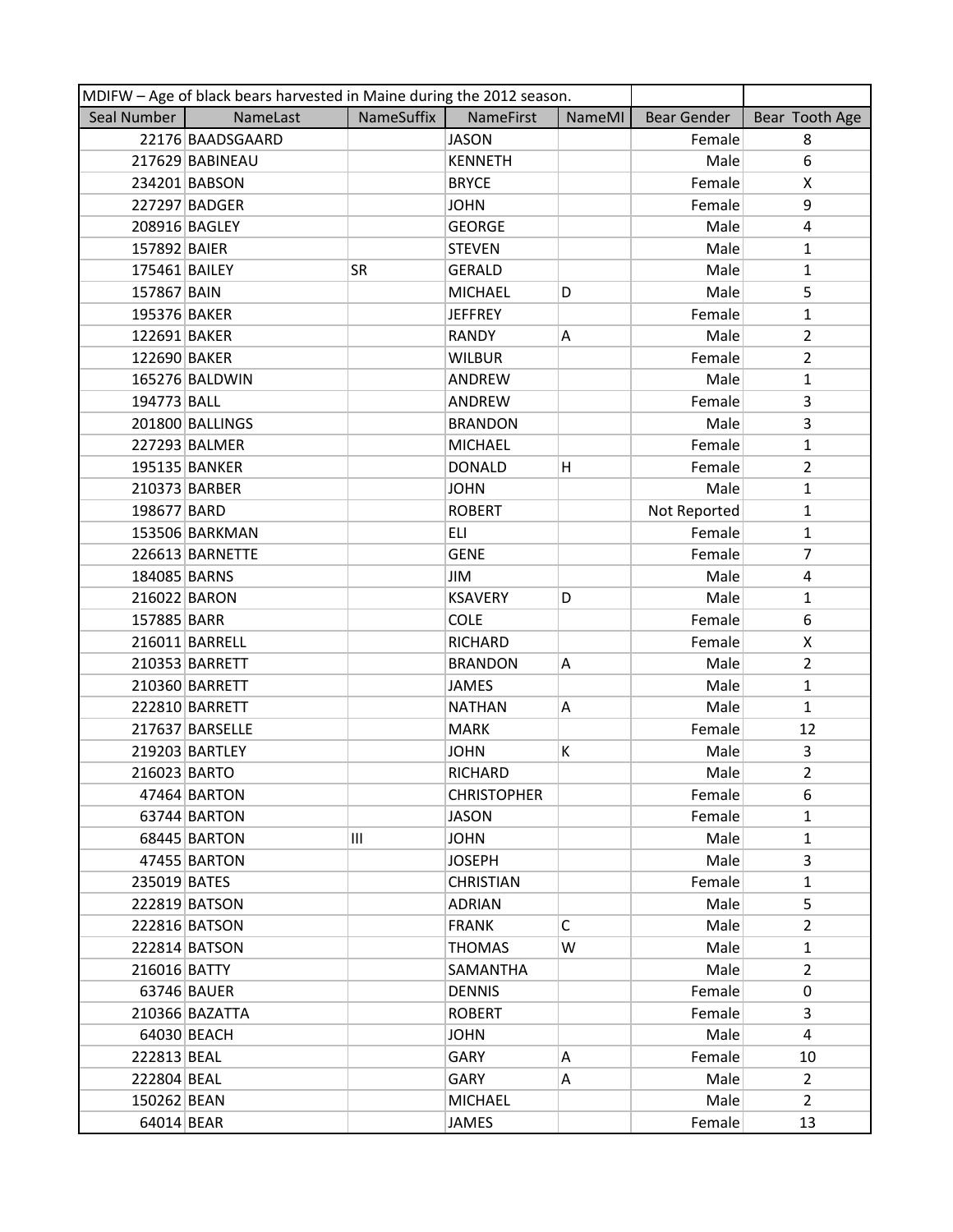| MDIFW - Age of black bears harvested in Maine during the 2012 season. |                    |            |                 |               |                    |                         |  |
|-----------------------------------------------------------------------|--------------------|------------|-----------------|---------------|--------------------|-------------------------|--|
| Seal Number                                                           | NameLast           | NameSuffix | NameFirst       | <b>NameMI</b> | <b>Bear Gender</b> | Bear Tooth Age          |  |
| 64019 BEAR                                                            |                    | П.         | <b>JAMES</b>    |               | Male               | 9                       |  |
|                                                                       | 149973 BEARDSLEY   |            | <b>MICHAEL</b>  | S             | Female             | $\overline{2}$          |  |
|                                                                       | 122742 BEARSLEY    |            | <b>KENNETH</b>  | R             | Male               | 4                       |  |
|                                                                       | 68478 BEAUCAGE     | JR         | <b>JEAN</b>     | E             | Female             | 6                       |  |
|                                                                       | 30347 BEAULIEU     |            | <b>JOSEPH</b>   |               | Male               | $\mathbf{1}$            |  |
|                                                                       | 121756 BECKWITH    |            | <b>RUSSELL</b>  |               | Male               | $\mathbf{1}$            |  |
|                                                                       | 42970 BECKWITH     |            | <b>STEVEN</b>   |               | Female             | $\mathbf{1}$            |  |
|                                                                       | 46898 BEDFORD      |            | <b>DAN</b>      |               | Female             | $\mathbf{1}$            |  |
|                                                                       | 121758 BELANGER    |            | <b>MAURICE</b>  | J             | Male               | 1                       |  |
| 117345 BELL                                                           |                    |            | <b>JEFF</b>     |               | Female             | 3                       |  |
|                                                                       | 203081 BELLAFLEUR  |            | <b>NICHOLAS</b> |               | Female             | $\mathbf{1}$            |  |
|                                                                       | 203083 BELLAFLEUR  |            | ZACHARY         |               | Female             | 9                       |  |
| 166363 BELLER                                                         |                    |            | <b>CHARLES</b>  |               | Male               | 7                       |  |
| 195372 BENGE                                                          |                    |            | <b>TONY</b>     | D             | Male               | 3                       |  |
|                                                                       | 117350 BENNAMAN    | SR         | <b>MICHAEL</b>  |               | Female             | 5                       |  |
|                                                                       | 88730 BENNETT      |            | <b>JOHN</b>     |               | Male               | $\mathbf{1}$            |  |
|                                                                       | 196920 BENNETT     |            | <b>MATTHEW</b>  |               | Female             | 4                       |  |
|                                                                       | 191471 BENSON      |            | <b>CRAIG</b>    |               | Male               | $\mathbf{1}$            |  |
|                                                                       | 127233 BENTLEY     |            | <b>DONALD</b>   |               | Female             | $\overline{\mathbf{4}}$ |  |
|                                                                       | 191432 BENTLEY     |            | <b>FRANK</b>    |               | Male               | $\mathbf{1}$            |  |
|                                                                       | 121755 BENWAY      |            | <b>JONATHAN</b> |               | Male               | $\mathbf{1}$            |  |
|                                                                       | 195101 BERENTSEN   |            | <b>JAKE</b>     |               | Female             | 6                       |  |
|                                                                       | 221812 BERNARD     |            | <b>MICHAEL</b>  |               | Male               | $\overline{2}$          |  |
|                                                                       | 234641 BERNATIONIS |            | <b>HENRY</b>    | E             | Female             | 10                      |  |
| 163585 BERRY                                                          |                    |            | <b>FOREST</b>   |               | Male               | 5                       |  |
| 191389 BERRY                                                          |                    |            | <b>JOSEPH</b>   | M             | Male               | $\mathbf{1}$            |  |
| 191388 BERRY                                                          |                    |            | <b>TROY</b>     | W             | Male               | $\mathbf{1}$            |  |
|                                                                       | 157866 BESHADA     |            | JAMES           |               | Not Reported       | $\mathbf{1}$            |  |
| 200508 BETKA                                                          |                    |            | <b>NICHOLAS</b> |               | Male               | 7                       |  |
|                                                                       | 133625 BEVILACQUA  | JR         | <b>RALPH</b>    | J             | Male               | $\overline{2}$          |  |
| 221818 BIDDLE                                                         |                    |            | <b>MICHAEL</b>  |               | Female             | 13                      |  |
|                                                                       | 184096 BINETTE     |            | <b>CRAIG</b>    |               | Male               | 3                       |  |
|                                                                       | 184076 BISHOP      |            | <b>KEVIN</b>    |               | Male               | 3                       |  |
|                                                                       | 210316 BISHOP      |            | <b>PATRICK</b>  |               | Male               | 4                       |  |
|                                                                       | 119819 BISSETT     |            | <b>MICHAEL</b>  |               | Male               | 4                       |  |
| 191442 BLAKE                                                          |                    |            | EDWARD          |               | Male               | $\overline{2}$          |  |
| 191433 BLAKE                                                          |                    |            | JARED           |               | Male               | 11                      |  |
|                                                                       | 122749 BLAUVELT    | JR         | <b>FRANK</b>    |               | Male               | 3                       |  |
|                                                                       | 230303 BLEAKLEY    |            | <b>SEAN</b>     |               | Male               | $\overline{7}$          |  |
|                                                                       | 221820 BLEVINS     |            | <b>RUSSELL</b>  |               | Female             | $\overline{2}$          |  |
|                                                                       | 195138 BLONIASZ    |            | <b>KEITH</b>    |               | Male               | 3                       |  |
|                                                                       | 230305 BLOOM       |            | <b>LESTER</b>   | L             | Female             | 12                      |  |
|                                                                       | 226622 BLOTTIAUX   |            | <b>BRANDON</b>  |               | Male               | 1                       |  |
| 191447 BLOW                                                           |                    |            | <b>KENNETH</b>  |               | Female             | 5                       |  |
| 191459 BLOW                                                           |                    |            | <b>MITCHELL</b> |               | Male               | $\mathbf{1}$            |  |
| 210328 BLUE                                                           |                    |            | <b>BRYAN</b>    |               | Female             | 3                       |  |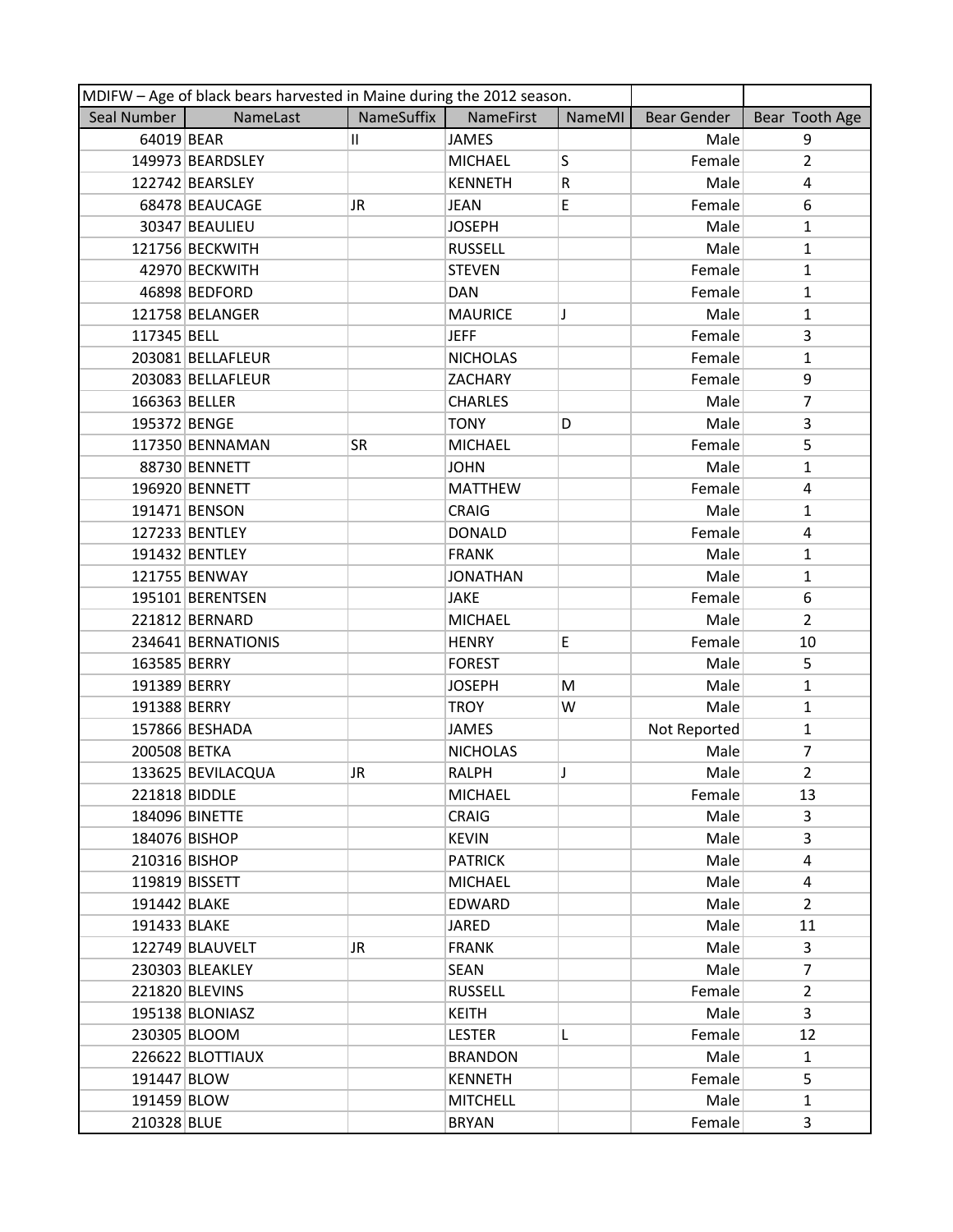|               | MDIFW - Age of black bears harvested in Maine during the 2012 season. |            |                  |        |             |                |  |  |
|---------------|-----------------------------------------------------------------------|------------|------------------|--------|-------------|----------------|--|--|
| Seal Number   | NameLast                                                              | NameSuffix | <b>NameFirst</b> | NameMI | Bear Gender | Bear Tooth Age |  |  |
| 127236 BOAZ   |                                                                       |            | <b>JOSEPH</b>    | M      | Female      | $\mathbf{1}$   |  |  |
|               | 81813 BODGE                                                           |            | <b>DAVID</b>     |        | Female      | 15             |  |  |
| 175462 BODGE  |                                                                       |            | <b>RONALD</b>    |        | Male        | $\mathbf{1}$   |  |  |
|               | 166372 BOHLIN                                                         |            | ANDREW           |        | Male        | $\mathbf{1}$   |  |  |
|               | 230323 BOINSKE                                                        | SR         | PHILLIP          |        | Female      | $\mathbf{1}$   |  |  |
|               | 204561 BOISSONEAU                                                     |            | <b>NOLAN</b>     |        | Male        | $\overline{2}$ |  |  |
| 203128 BOIVIN |                                                                       |            | <b>DARREN</b>    |        | Female      | 0              |  |  |
| 136439 BOLDT  |                                                                       |            | <b>STEVEN</b>    |        | Female      | 9              |  |  |
|               | 149967 BOLDUC                                                         |            | <b>MATTHEW</b>   | R      | Male        | $\overline{7}$ |  |  |
|               | 17296 BOLDUC                                                          |            | <b>RONALD</b>    |        | Male        | 3              |  |  |
|               | 109875 BOLIVER                                                        |            | <b>JAMES</b>     |        | Female      | 29             |  |  |
|               | 117963 BOLLINGER                                                      |            | <b>ROBERT</b>    |        | Female      | 0              |  |  |
|               | 195273 BOLSTRIDGE                                                     |            | <b>DAVID</b>     |        | Male        | 7              |  |  |
|               | 122750 BOLTON                                                         |            | <b>WAYNE</b>     |        | Female      | $\mathbf{1}$   |  |  |
|               | 233407 BONADIES                                                       |            | <b>JASON</b>     |        | Female      | 3              |  |  |
|               | 157881 BONHOLTZER                                                     |            | <b>SCOTT</b>     |        | Male        | 0              |  |  |
|               | 195599 BONTRAGER                                                      |            | <b>DANIEL</b>    |        | Male        | 5              |  |  |
| 165278 BOOTH  |                                                                       |            | <b>JOSHUA</b>    |        | Female      | $\overline{2}$ |  |  |
|               | 219557 BORNMAN                                                        | JR         | <b>EMERSON</b>   |        | Male        | 15             |  |  |
|               | 191449 BOROWSKI                                                       |            | <b>DAVID</b>     |        | Female      | $\overline{2}$ |  |  |
|               | 165291 BOTLEY                                                         |            | <b>DAVID</b>     |        | Female      | $\overline{4}$ |  |  |
|               | 165286 BOTLEY                                                         |            | <b>VICTOR</b>    |        | Female      | 28             |  |  |
|               | 59590 BOUDREAU                                                        |            | <b>DEIDRA</b>    | Α      | Female      | $\mathbf{1}$   |  |  |
|               | 64048 BOWEN                                                           |            | <b>RICHARD</b>   | J      | Male        | $\overline{2}$ |  |  |
| 217628 BOYD   |                                                                       |            | SALLY            | M      | Male        | 4              |  |  |
| 150599 BOYER  |                                                                       |            | <b>NORMAN</b>    |        | Female      | $\mathbf{1}$   |  |  |
|               | 152709 BOYNTON                                                        | 11         | <b>GARY</b>      |        | Male        | 4              |  |  |
|               | 166384 BRADFIELD                                                      |            | <b>ROBERT</b>    |        | Male        | 5              |  |  |
|               | 22186 BRADFORD                                                        |            | <b>STACEY</b>    |        | Female      | 2              |  |  |
|               | 99698 BRADLEY                                                         |            | <b>JEFFREY</b>   |        | Male        | $\overline{2}$ |  |  |
|               | 191414 BRADLEY                                                        |            | <b>PATRICK</b>   | M      | Female      | 2              |  |  |
|               | 208921 BRADSTREET                                                     |            | <b>JEFFREY</b>   | L      | Male        | 3              |  |  |
|               | 47453 BRAGG                                                           | <b>SR</b>  | <b>STEVE</b>     | B      | Female      | $\mathbf{1}$   |  |  |
|               | 68438 BRANCH                                                          |            | <b>JOSEPH</b>    |        | Female      | 6              |  |  |
|               | 210309 BRANDT                                                         |            | <b>MATTHEW</b>   |        | Male        | 3              |  |  |
|               | 191387 BRANTON                                                        |            | <b>COLTER</b>    | H      | Female      | 8              |  |  |
|               | 219421 BRASHEAR                                                       |            | <b>WESLEY</b>    | A      | Male        | 10             |  |  |
|               | 166364 BRESEMAN                                                       |            | <b>FRANK</b>     | W      | Male        | $\mathbf{1}$   |  |  |
|               | 175472 BRESNAK                                                        |            | <b>JEREMY</b>    |        | Male        | 4              |  |  |
|               | 98572 BRESSER                                                         |            | <b>WILLIAM</b>   |        | Female      | 0              |  |  |
|               | 150273 BRETON                                                         |            | <b>DAVID</b>     |        | Female      | 3              |  |  |
|               | 218041 BRETON                                                         |            | <b>MICHAEL</b>   |        | Female      | $\overline{2}$ |  |  |
|               | 22170 BREWER                                                          |            | <b>RICHARD</b>   | L      | Female      | 5              |  |  |
|               | 109689 BRICKHAM                                                       |            | <b>JOSEPH</b>    |        | Female      | 18             |  |  |
|               | 122702 BRICKNER                                                       |            | <b>DONALD</b>    |        | Male        | 0              |  |  |
|               | 210320 BRIDGES                                                        |            | EDMUND           |        | Male        | 3              |  |  |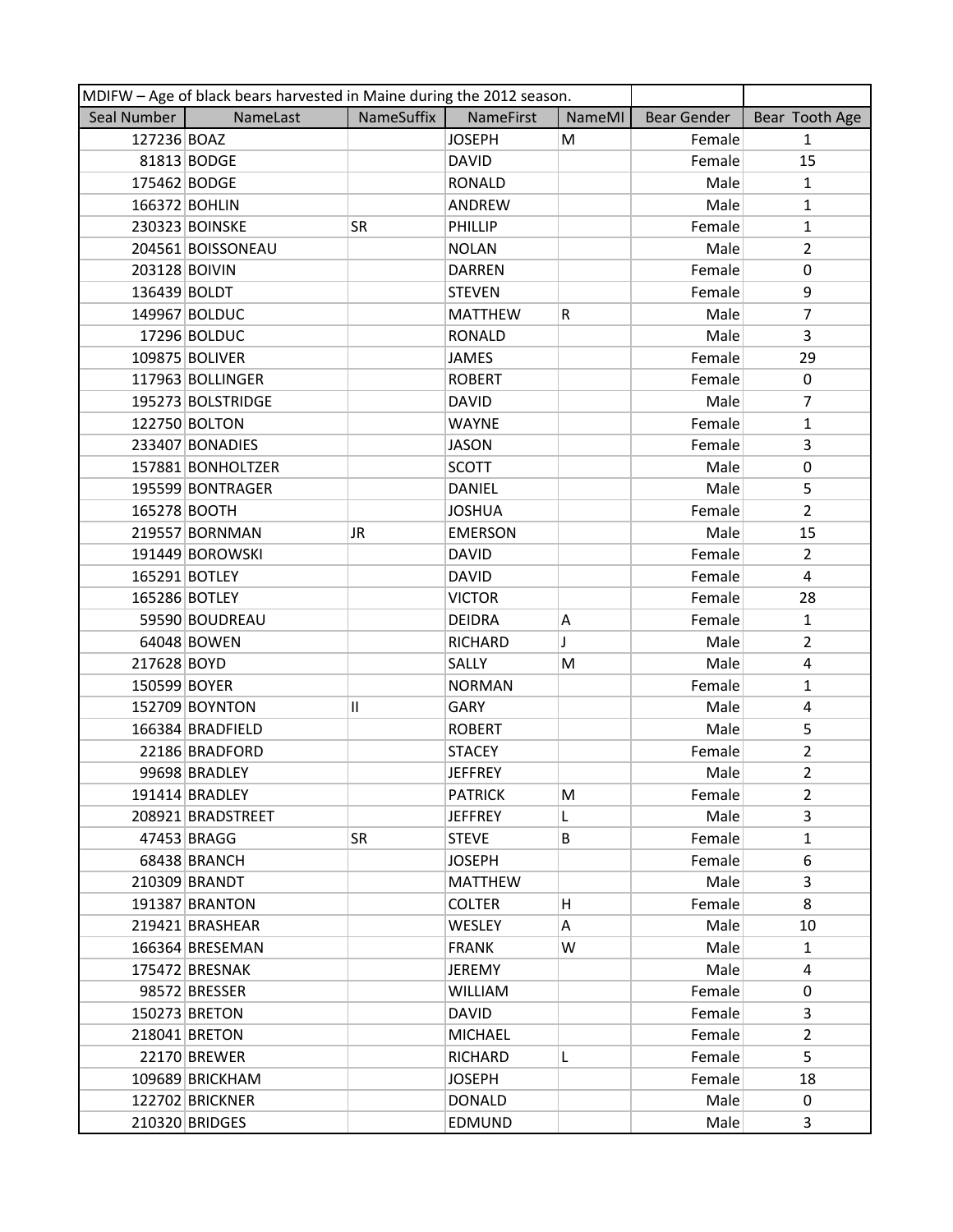| MDIFW - Age of black bears harvested in Maine during the 2012 season. |                  |            |                    |              |                    |                       |  |
|-----------------------------------------------------------------------|------------------|------------|--------------------|--------------|--------------------|-----------------------|--|
| Seal Number                                                           | NameLast         | NameSuffix | NameFirst          | NameMI       | <b>Bear Gender</b> | Bear Tooth Age        |  |
|                                                                       | 173951 BRIDGES   |            | <b>GAYLON</b>      |              | Female             | $\mathbf{1}$          |  |
|                                                                       | 235015 BRISARD   |            | <b>ALAN</b>        |              | Male               | $\mathbf{1}$          |  |
|                                                                       | 107399 BROCKWELL |            | <b>GLYNN</b>       |              | Female             | $\mathbf{1}$          |  |
|                                                                       | 153620 BROKAW    | JR         | <b>KENNETH</b>     | M            | Male               | X                     |  |
|                                                                       | 153642 BROKAW    | SR         | <b>KENNETH</b>     |              | Male               | $\mathbf{1}$          |  |
|                                                                       | 54242 BROOKS     |            | <b>DAVID</b>       |              | Male               | $\mathbf{1}$          |  |
|                                                                       | 64022 BROOKS     |            | <b>DENNIS</b>      |              | Male               | $\mathbf{1}$          |  |
|                                                                       | 153538 BROOKS    |            | <b>DOMINIQUE</b>   | R            | Male               | 4                     |  |
|                                                                       | 228902 BROOKS    |            | GARY               |              | Male               | $\overline{7}$        |  |
|                                                                       | 193691 BROOKS    |            | <b>ROBERT</b>      |              | Male               | 8                     |  |
|                                                                       | 49147 BROOM      |            | <b>DALTON</b>      |              | Male               | 0                     |  |
|                                                                       | 147868 BROWN     |            | <b>BURTON</b>      | E            | Male               | $\overline{2}$        |  |
|                                                                       | 157795 BROWN     |            | JAMES              |              | Male               | 4                     |  |
|                                                                       | 168053 BROWN     |            | <b>JEFFREY</b>     |              | Male               | $\mathbf{1}$          |  |
|                                                                       | 208919 BROWN     |            | <b>JOHN</b>        | G            | Male               | 1                     |  |
|                                                                       | 230337 BROWN     |            | <b>KARLA</b>       |              | Male               | 5                     |  |
|                                                                       | 47474 BROWN      |            | <b>MATHEW</b>      |              | Female             | $\mathbf{1}$          |  |
|                                                                       | 152883 BROWN     |            | <b>PETER</b>       |              | Male               | 3                     |  |
|                                                                       | 175463 BROWN     |            | <b>WILLIAM</b>     |              | Female             | $\mathbf{1}$          |  |
|                                                                       | 175468 BROWN     |            | <b>WILLIAM</b>     |              | Male               | $\mathbf{1}$          |  |
| 206198 BRUCE                                                          |                  |            | <b>DARRYL</b>      |              | Female             | $\overline{2}$        |  |
|                                                                       | 226605 BRUYNEEL  |            | <b>STEPHEN</b>     |              | Male               | $\mathbf{1}$          |  |
|                                                                       | 200033 BRYANT    |            | <b>DALE</b>        |              | Female             | $\mathbf{1}$          |  |
| 200036 BUBIER                                                         |                  |            | <b>CHRISTOPHER</b> |              | Male               | $\mathbf{1}$          |  |
| 30342 BUBIS                                                           |                  |            | <b>ROBERT</b>      |              | Male               | 3                     |  |
|                                                                       | 23866 BUCKLES    |            | <b>STEVEN</b>      |              | Male               | $\mathbf{1}$          |  |
|                                                                       | 216037 BUCKLEY   |            | <b>WILLIAM</b>     | Α            | Male               | 3                     |  |
|                                                                       | 138811 BUCKNELL  |            | <b>BRAD</b>        |              | Male               | $\overline{2}$        |  |
|                                                                       | 47456 BUFFARDI   |            | <b>STEVEN</b>      |              | Female             | $\overline{2}$        |  |
|                                                                       | 68477 BURDICK    |            | <b>DANIEL</b>      |              | Male               | $\overline{2}$        |  |
|                                                                       | 218031 BURGESS   |            | <b>DAVID</b>       |              | Male               | $\mathbf{1}$          |  |
|                                                                       | 230523 BURGESS   |            | RANDALL            | L            | Male               | $\mathbf{2}^{\prime}$ |  |
|                                                                       | 230553 BURGESS   |            | <b>ZACHARY</b>     |              | Female             | $\mathbf{1}$          |  |
| 195132 BURKE                                                          |                  |            | <b>MARK</b>        | C            | Female             | 6                     |  |
| 195133 BURKE                                                          |                  |            | <b>MATTHEW</b>     |              | Male               | $\mathbf{1}$          |  |
| 195112 BURKE                                                          |                  |            | <b>ZACHERY</b>     | $\mathsf{C}$ | Female             | 12                    |  |
|                                                                       | 173965 BURKHARDT |            | <b>TODD</b>        |              | Male               | $\mathbf{1}$          |  |
|                                                                       | 200563 BURKINS   |            | <b>DAVE</b>        |              | Male               | 0                     |  |
|                                                                       | 191368 BURLESON  |            | <b>JAMES</b>       |              | Female             | 20                    |  |
|                                                                       | 138801 BURNELL   |            | <b>BRANDON</b>     |              | Female             | 9                     |  |
|                                                                       | 220401 BURNELL   |            | <b>NATHAN</b>      | A            | Male               | $\mathbf{1}$          |  |
|                                                                       | 163567 BURNETTE  |            | <b>LOGAN</b>       |              | Male               | $\mathbf{1}$          |  |
|                                                                       | 203109 BURNHAM   |            | <b>ANTHONY</b>     |              | Male               | $\mathbf{1}$          |  |
|                                                                       | 22189 BURNS      |            | <b>ROBERT</b>      |              | Female             | 9                     |  |
|                                                                       | 63739 BURTON     |            | <b>DANIEL</b>      |              | Male               | $\mathbf{1}$          |  |
|                                                                       | 218027 BURTON    |            | <b>JERRY</b>       |              | Male               | $\overline{2}$        |  |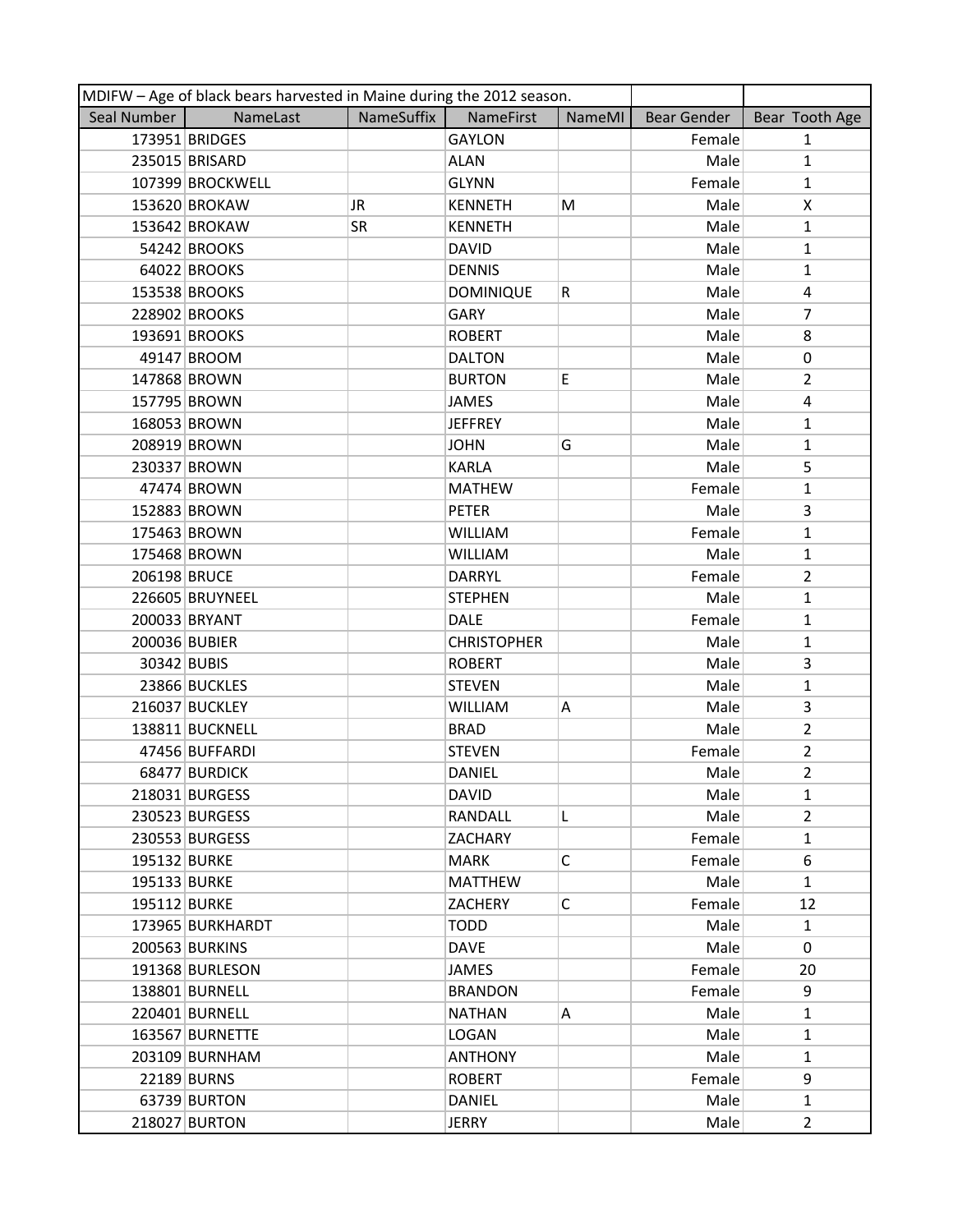|                | MDIFW - Age of black bears harvested in Maine during the 2012 season. |            |                  |        |             |                |  |  |
|----------------|-----------------------------------------------------------------------|------------|------------------|--------|-------------|----------------|--|--|
| Seal Number    | NameLast                                                              | NameSuffix | NameFirst        | NameMI | Bear Gender | Bear Tooth Age |  |  |
| 218026 BUSH    |                                                                       |            | <b>BEN</b>       | R.     | Female      | 6              |  |  |
|                | 211445 BUTLER                                                         | JR         | <b>EDMUND</b>    |        | Male        | 3              |  |  |
|                | 234664 BUTLER                                                         |            | <b>JAMES</b>     | R      | Female      | $\overline{3}$ |  |  |
|                | 191441 BUTLER                                                         |            | <b>MARK</b>      | K      | Male        | $\mathbf{1}$   |  |  |
| 217630 BUTT    |                                                                       |            | <b>ARTHUR</b>    |        | Male        | 3              |  |  |
|                | 42956 BUXTON                                                          |            | <b>LEON</b>      |        | Female      | 3              |  |  |
|                | 64038 BUZBEE                                                          | <b>SR</b>  | <b>ANTHONY</b>   |        | Female      | 10             |  |  |
|                | 64035 BUZBEE                                                          |            | <b>BOBBY</b>     |        | Male        | 3              |  |  |
|                | 195115 BUZZARD                                                        |            | <b>STANLEY</b>   |        | Male        | 4              |  |  |
| 196542 BYERLY  |                                                                       |            | <b>MICHAEL</b>   |        | Male        | $\mathbf{1}$   |  |  |
|                | 22163 BYRNE                                                           |            | <b>ROBERT</b>    |        | Female      | 1              |  |  |
|                | 235003 CABANISS                                                       | JR.        | <b>CHARLIE</b>   |        | Female      | $\mathbf{1}$   |  |  |
|                | 173960 CADAVERO                                                       |            | <b>ALLEN</b>     |        | Male        | $\overline{2}$ |  |  |
|                | 127284 CAETANO                                                        | Ш          | <b>FRANK</b>     |        | Female      | $\overline{7}$ |  |  |
| 22172 CAGE     |                                                                       |            | <b>DARRELL</b>   |        | Female      | 5              |  |  |
| 200027 CAGON   |                                                                       |            | <b>JOHN</b>      |        | Female      | 3              |  |  |
|                | 148705 CALCAGNO                                                       |            | <b>DENNIS</b>    |        | Male        | $\overline{2}$ |  |  |
| 216013 CALITRI |                                                                       |            | <b>PETER</b>     |        | Male        | $\mathbf{1}$   |  |  |
| 47498 CAMP     |                                                                       | JR         | <b>CHARLES</b>   |        | Male        | $\mathbf{1}$   |  |  |
| 196918 CAMP    |                                                                       | JR         | <b>DONALD</b>    |        | Female      | 13             |  |  |
|                | 200550 CAMPBELL                                                       |            | <b>EDDIE</b>     |        | Female      | $\mathbf{1}$   |  |  |
|                | 161844 CAMPBELL                                                       |            | <b>JEFFREY</b>   | Α      | Female      | X              |  |  |
|                | 22173 CAMPBELL                                                        |            | <b>PATRICK</b>   |        | Female      | 5              |  |  |
|                | 203119 CAMPBELL                                                       |            | <b>RALPH</b>     |        | Male        | $\mathbf{1}$   |  |  |
|                | 230526 CAMPORA                                                        |            | <b>DAVID</b>     | Α      | Male        | 4              |  |  |
| 148707 CANTY   |                                                                       |            | <b>JEFFREY</b>   |        | Male        | $\overline{2}$ |  |  |
| 150600 CARE    |                                                                       |            | <b>CHARLES</b>   |        | Female      | $\mathbf{1}$   |  |  |
| 127238 CAREY   |                                                                       |            | <b>GWENDOLYN</b> | S      | Male        | $\mathbf{1}$   |  |  |
|                | 211447 CARMICHAEL                                                     |            | <b>DAVE</b>      |        | Male        | 5              |  |  |
| 218009 CARON   |                                                                       |            | <b>GABRIEL</b>   |        | Female      | 3              |  |  |
|                | 17298 CARON                                                           |            | <b>GERRY</b>     |        | Female      | 3              |  |  |
| 218002 CARON   |                                                                       |            | <b>NICOLE</b>    |        | Male        | $\mathbf{1}$   |  |  |
|                | 195583 CARPENTER                                                      |            | CARL             |        | Male        | $\mathbf{1}$   |  |  |
|                | 204556 CARRIER                                                        |            | <b>KATHLEEN</b>  |        | Female      | 6              |  |  |
|                | 63728 CARROLL                                                         |            | <b>VIRGINIA</b>  |        | Male        | $\overline{2}$ |  |  |
|                | 191350 CARTER                                                         |            | <b>JOHN</b>      | B      | Female      | $\mathbf{1}$   |  |  |
|                | 191487 CARUSO                                                         | 11         | JAMES            |        | Male        | $\mathbf{1}$   |  |  |
|                | 150603 CARUSO                                                         |            | <b>STEPHEN</b>   |        | Female      | $\overline{2}$ |  |  |
| 226611 CASE    |                                                                       |            | <b>ROY</b>       |        | Female      | 5              |  |  |
|                | 203130 CASSETBURY                                                     |            | <b>JASON</b>     | R      | Female      | $\mathbf{2}$   |  |  |
|                | 210312 CASSIDY                                                        |            | <b>MICHEAL</b>   |        | Male        | $\mathbf{1}$   |  |  |
|                | 138638 CASTONGUAY                                                     |            | <b>DAVID</b>     |        | Male        | $\mathbf{1}$   |  |  |
| 218044 CATON   |                                                                       |            | <b>GILBERT</b>   |        | Male        | $\mathbf{2}$   |  |  |
|                | 153532 CAUGHFIELD                                                     |            | <b>ROY</b>       | E      | Male        | $\overline{2}$ |  |  |
|                | 54256 CELONA                                                          |            | <b>JAMES</b>     |        | Male        | 3              |  |  |
|                | 107398 CELONA                                                         |            | JOE              |        | Female      | 16             |  |  |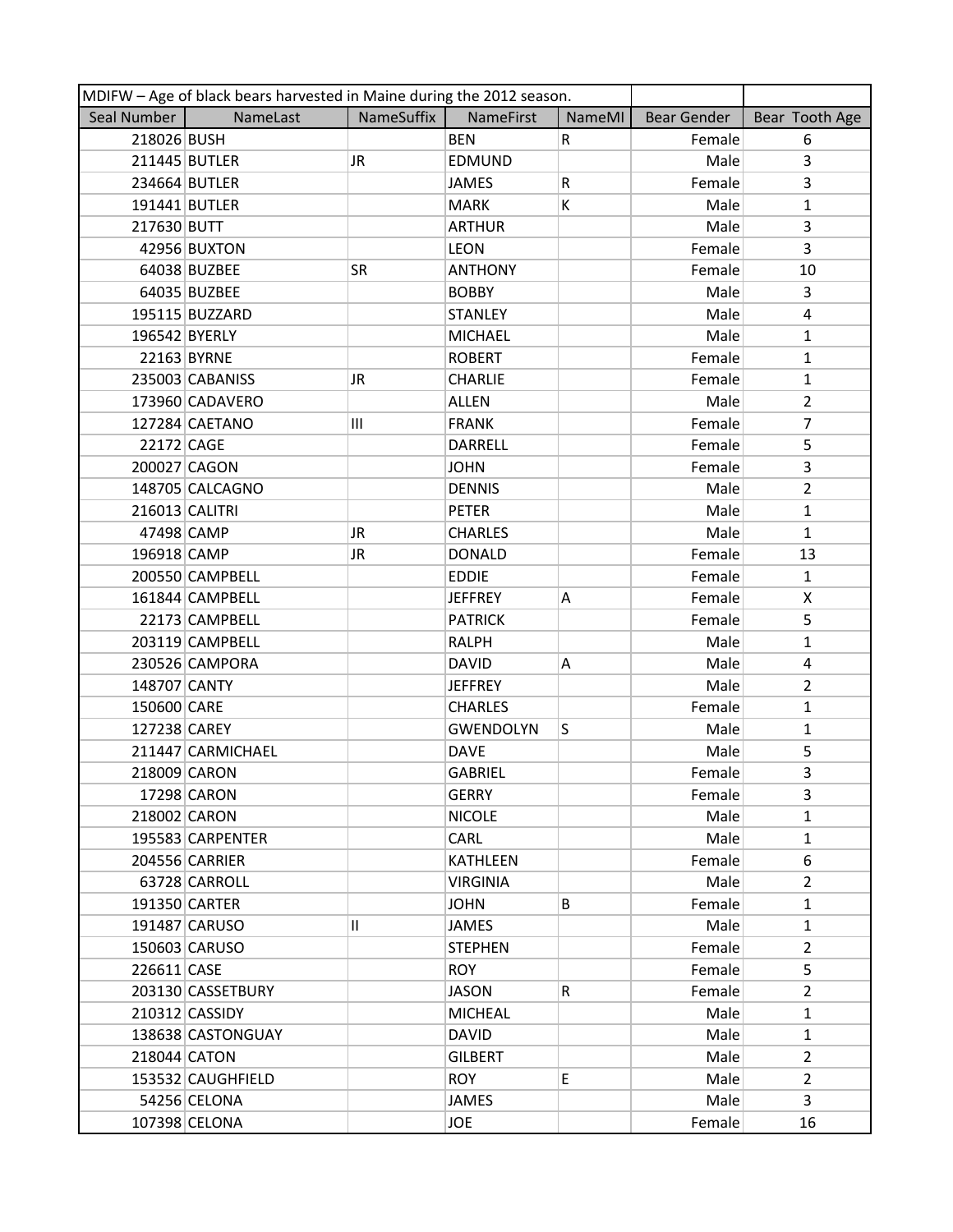|              | MDIFW - Age of black bears harvested in Maine during the 2012 season. |            |                  |               |             |                |
|--------------|-----------------------------------------------------------------------|------------|------------------|---------------|-------------|----------------|
| Seal Number  | NameLast                                                              | NameSuffix | <b>NameFirst</b> | <b>NameMI</b> | Bear Gender | Bear Tooth Age |
|              | 54254 CELONA                                                          |            | <b>MARK</b>      |               | Female      | 4              |
|              | 210364 CENTAMORE                                                      |            | <b>ROBERT</b>    |               | Male        | 3              |
|              | 198665 CERATO                                                         |            | <b>MICHAEL</b>   |               | Male        | 3              |
|              | 210327 CERCONE                                                        |            | <b>DURAND</b>    |               | Female      | $\overline{2}$ |
|              | 203118 CERSOSIMO                                                      |            | <b>DOMINIC</b>   |               | Female      | 5              |
|              | 99686 CHADBOURNE                                                      |            | <b>JOHN</b>      |               | Male        | $\overline{2}$ |
|              | 122745 CHADBOURNE                                                     |            | <b>WANDA</b>     |               | Male        | $\mathbf{1}$   |
|              | 68484 CHAMBERS                                                        |            | <b>STEPHEN</b>   |               | Female      | 3              |
|              | 191440 CHANDLER                                                       |            | <b>DARRYL</b>    | E             | Male        | 11             |
|              | 204553 CHARLAND                                                       |            | <b>MATTHEW</b>   |               | Female      | $\mathbf{1}$   |
|              | 117351 CHARLES                                                        |            | <b>WES</b>       |               | Female      | 3              |
|              | 117344 CHARLTON                                                       |            | CARL             |               | Female      | X              |
|              | 168499 CHARTIER                                                       |            | <b>TYLER</b>     |               | Female      | 3              |
| 166390 CHASE |                                                                       |            | <b>DEVIN</b>     |               | Male        | $\overline{2}$ |
|              | 42953 CHASE                                                           |            | <b>FRANCIS</b>   |               | Female      | $\mathbf{1}$   |
| 211453 CHASE |                                                                       |            | <b>HUNTER</b>    |               | Female      | 4              |
| 235007 CHASE |                                                                       |            | <b>WILLIAM</b>   |               | Female      | 1              |
|              | 191411 CHASSE                                                         |            | ARMAND           |               | Male        | 6              |
|              | 230310 CHASSE                                                         |            | <b>MATTHEW</b>   |               | Female      | $\mathbf{1}$   |
|              | 191420 CHASSE                                                         |            | <b>TRAVIS</b>    | P             | Female      | $\mathbf{1}$   |
|              | 218034 CHAUVIN                                                        | Ш          | <b>GERALD</b>    |               | Female      | X              |
|              | 98579 CHECK                                                           |            | <b>PETER</b>     |               | Female      | 16             |
|              | 222817 CHEETHAM                                                       |            | <b>HENRY</b>     |               | Male        | $\overline{2}$ |
|              | 195120 CHEEVER                                                        |            | <b>MICHAEL</b>   |               | Female      | 3              |
|              | 191426 CHENEY                                                         |            | <b>MATTHEW</b>   |               | Male        | $\overline{2}$ |
|              | 47489 CHESHIRE                                                        | Ш          | <b>JOHN</b>      |               | Male        | $\mathbf{1}$   |
|              | 204548 CHIANOS                                                        |            | <b>STEPHANIE</b> | J             | Female      | 14             |
|              | 195130 CHLEBUS                                                        |            | <b>FRANCIS</b>   |               | Female      | 19             |
| 157858 CHO   |                                                                       |            | <b>DONGIN</b>    |               | Male        | $\mathbf{1}$   |
|              | 226620 CHOONG                                                         |            | KIM              |               | Male        | $\mathbf{1}$   |
| 148701 CHOW  |                                                                       |            | <b>NGAN</b>      | F             | Female      | 5              |
|              | 23858 CHRISTMAN                                                       |            | <b>MICHAEL</b>   |               | Male        | 10             |
|              | 119852 CHUMLEY                                                        |            | <b>BOBBY</b>     |               | Female      | 10             |
|              | 47491 CHURCHILL                                                       |            | <b>JOHN</b>      |               | Male        | $\overline{2}$ |
|              | 23860 CIECIEREGA                                                      |            | <b>ROBERT</b>    |               | Male        | 5              |
|              | 157800 CIELINSKI                                                      |            | <b>MICHAEL</b>   | J             | Female      | $\Omega$       |
|              | 151847 CIESLAK                                                        |            | PAUL             |               | Female      | 0              |
|              | 221826 CIMELLI                                                        |            | <b>JAMES</b>     |               | Female      | 12             |
|              | 59598 CINQUEGRANO                                                     | Ш          | RONALD           | F             | Male        | $\mathbf{1}$   |
|              | 235020 CIPRICH                                                        |            | <b>RANDOLPH</b>  |               | Male        | 1              |
| 115038 CLARK |                                                                       |            | <b>ALLEN</b>     | H             | Male        | 3              |
| 203112 CLARK |                                                                       |            | <b>BRETT</b>     |               | Female      | $\mathbf{1}$   |
|              | 204550 CLEMENT                                                        |            | RAYMOND          |               | Male        | $\mathbf{1}$   |
|              | 22174 CLEMONS                                                         |            | <b>LUKE</b>      |               | Female      | $\mathbf{1}$   |
|              | 68500 CLEMOVICH                                                       |            | <b>JEFFREY</b>   |               | Male        | $\overline{2}$ |
|              | 157884 CLEVELAND                                                      |            | RICHARD          |               | Female      | $\mathbf{1}$   |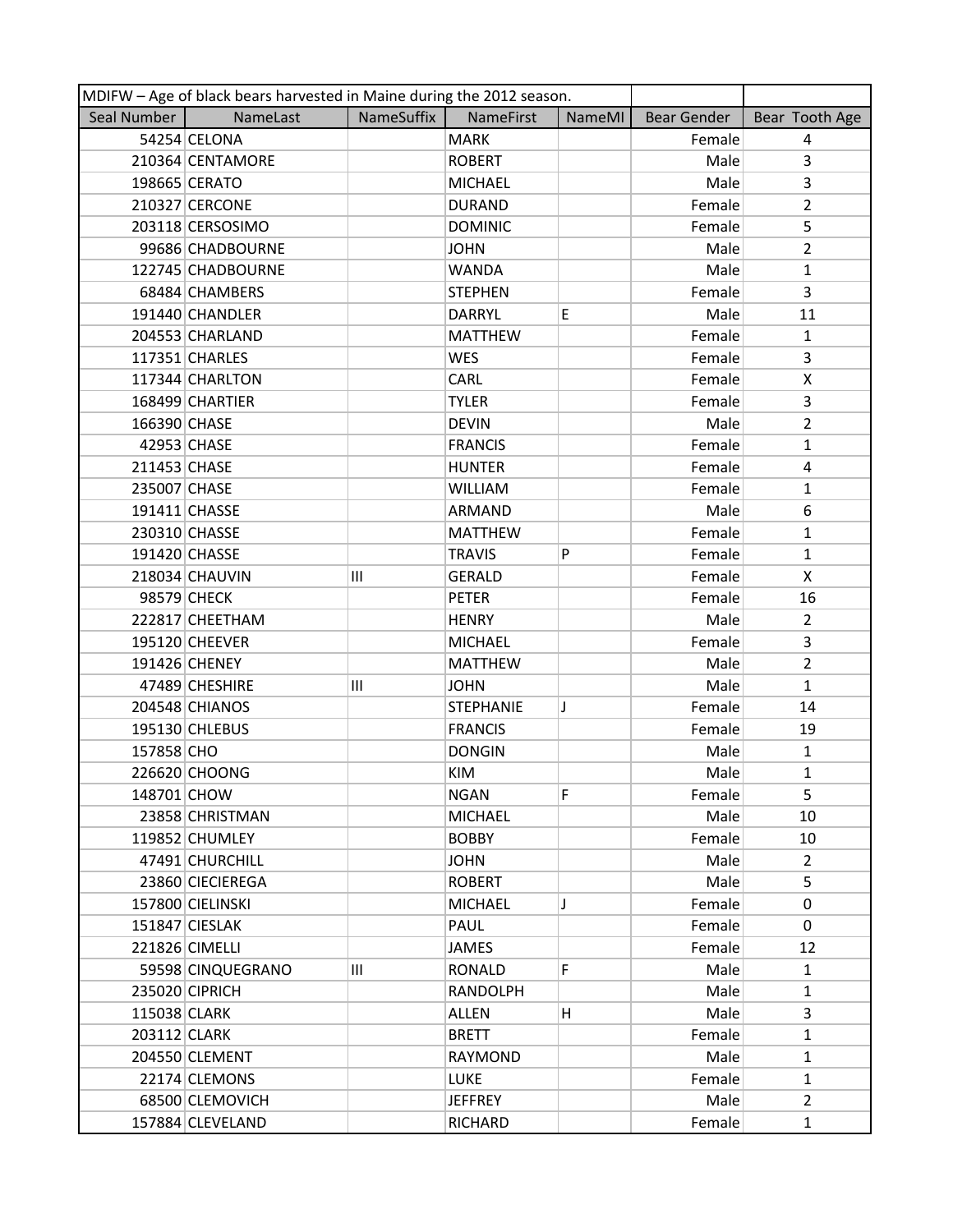|               | MDIFW - Age of black bears harvested in Maine during the 2012 season. |            |                    |        |                    |                |
|---------------|-----------------------------------------------------------------------|------------|--------------------|--------|--------------------|----------------|
| Seal Number   | NameLast                                                              | NameSuffix | <b>NameFirst</b>   | NameMI | <b>Bear Gender</b> | Bear Tooth Age |
|               | 121735 CLIFFORD                                                       |            | EARL               | W      | Male               | $\mathbf{1}$   |
|               | 42954 CLIFFORD                                                        |            | <b>JEFF</b>        |        | Male               | 3              |
|               | 148706 CLIFFORD                                                       |            | <b>JEFFERY</b>     |        | Male               | 4              |
|               | 71471 CLOUGH                                                          |            | <b>ALAN</b>        |        | Male               | $\overline{2}$ |
|               | 218016 CLOUTIER                                                       |            | <b>DAVID</b>       |        | Male               | 17             |
|               | 221803 CLOUTIER                                                       |            | <b>DONALD</b>      |        | Female             | $\overline{2}$ |
|               | 121757 CLOUTIER                                                       |            | <b>DONALD</b>      |        | Male               | $\mathbf{1}$   |
|               | 168535 COATES                                                         |            | <b>ERIC</b>        |        | Not Reported       | 9              |
|               | 196554 COBBETT                                                        |            | <b>CHRIS</b>       |        | Male               | $\mathbf{1}$   |
|               | 42968 COFFEY                                                          |            | <b>JAMES</b>       |        | Female             | 8              |
| 208914 COFFIN |                                                                       |            | <b>JONATHAN</b>    |        | Female             | $\overline{2}$ |
| 235001 COLBY  |                                                                       |            | VARNEY             |        | Female             | 4              |
|               | 184086 COLELLA                                                        |            | <b>ALISHIA</b>     |        | Female             | 11             |
|               | 184098 COLELLA                                                        | JR.        | <b>VINCENT</b>     |        | Male               | 3              |
|               | 184084 COLELLA                                                        |            | <b>VINCENT</b>     |        | Male               | $\mathbf{1}$   |
|               | 64026 COLLIER                                                         |            | <b>JOSEPH</b>      |        | Female             | 10             |
|               | 216029 COLLINS                                                        |            | <b>DAVID</b>       |        | Female             | 3              |
|               | 192335 COLLINS                                                        |            | <b>ETHAN</b>       |        | Male               | 4              |
|               | 194994 COLLINS                                                        |            | <b>JOSHUA</b>      |        | Female             | X              |
|               | 140193 COLSON                                                         |            | <b>DAVID</b>       | E      | Male               | $\overline{2}$ |
|               | 216054 COMTOIS                                                        |            | <b>DAVID</b>       |        | Female             | $\overline{2}$ |
|               | 230312 CONDON                                                         |            | <b>RICKY</b>       |        | Female             | 3              |
|               | 150272 CONLAN                                                         |            | <b>TIMOTHY</b>     |        | Female             | 5              |
|               | 219204 CONNER                                                         |            | <b>MICHAEL</b>     | W      | Male               | $\mathbf 0$    |
| 234616 CONRY  |                                                                       |            | <b>MICHAEL</b>     | F      | Female             | $\mathbf{1}$   |
|               | 157898 COOLEY                                                         | JR         | RICHARD            | D      | Male               | $\mathbf{1}$   |
|               | 157899 COOLEY                                                         |            | <b>SHAYNA</b>      |        | Male               | $\overline{3}$ |
|               | 200558 COOMBS                                                         |            | <b>JERRY</b>       | R      | Male               | $\overline{2}$ |
|               | 200566 COPELAND                                                       |            | <b>CRAIG</b>       |        | Male               | 6              |
|               | 98576 CORAGGIO                                                        |            | LOUIS              |        | Female             | 15             |
|               | 210303 CORBIN                                                         |            | <b>JAIME</b>       |        | Female             | 6              |
|               | 63743 CORBIN                                                          |            | <b>TIMOTHY</b>     |        | Female             | $\overline{2}$ |
| 219433 CORBO  |                                                                       |            | <b>THOMAS</b>      | Α      | Male               | 3              |
|               | 157868 CORDELL                                                        |            | <b>MARK</b>        | J      | Male               | $\overline{2}$ |
|               | 165279 CORMIER                                                        |            | RONALD             |        | Female             | 3              |
|               | 121733 CORMIER                                                        |            | <b>TREY</b>        |        | Male               | $\overline{2}$ |
|               | 150605 CORMIER                                                        |            | <b>TROY</b>        |        | Male               | $\mathbf{1}$   |
|               | 17292 CORNISH                                                         |            | <b>ELIZABETH</b>   |        | Male               | 0              |
|               | 17300 CORNISH                                                         |            | <b>TODD</b>        |        | Female             | X              |
|               | 150263 CORRADO                                                        |            | <b>CHRISTOPHER</b> |        | Male               | 5              |
| 165269 CORY   |                                                                       |            | LEROY              |        | Male               | $\overline{2}$ |
| 203122 COSTA  |                                                                       |            | <b>JOHN</b>        |        | Male               | $\mathbf{1}$   |
| 230512 COSTA  |                                                                       |            | LAWRENCE           |        | Male               | $\mathbf{1}$   |
| 230515 COSTA  |                                                                       |            | <b>STEPHEN</b>     |        | Male               | $\mathbf{1}$   |
| 153556 COTE   |                                                                       |            | <b>DANIEL</b>      |        | Female             | $\mathbf{1}$   |
| 211479 COTE   |                                                                       | SR         | <b>DAVID</b>       |        | Male               | 3              |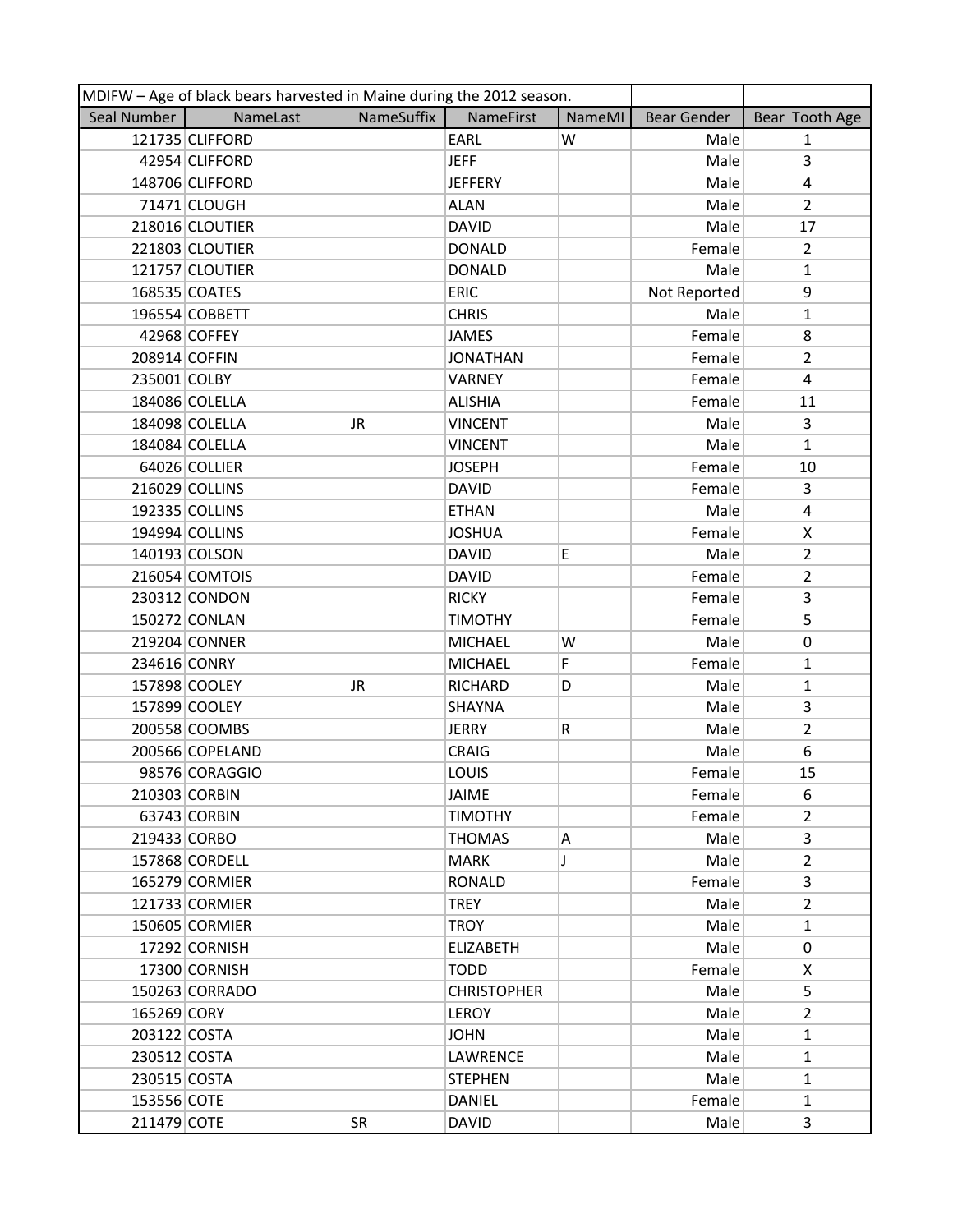|               | MDIFW - Age of black bears harvested in Maine during the 2012 season. |            |                  |               |              |                |
|---------------|-----------------------------------------------------------------------|------------|------------------|---------------|--------------|----------------|
| Seal Number   | NameLast                                                              | NameSuffix | <b>NameFirst</b> | <b>NameMI</b> | Bear Gender  | Bear Tooth Age |
| 174776 COTE   |                                                                       |            | EDWARD           |               | Not Reported | $\overline{3}$ |
| 203090 COTE   |                                                                       |            | <b>NASHOBA</b>   |               | Male         | $\overline{2}$ |
| 175470 COTE   |                                                                       |            | <b>PATRICIA</b>  |               | Male         | $\overline{3}$ |
| 174774 COTE   |                                                                       |            | <b>ZACHARY</b>   |               | Male         | $\overline{2}$ |
|               | 200034 COTTRELL                                                       |            | <b>BEN</b>       |               | Male         | 13             |
|               | 63730 COUGH                                                           |            | <b>PATRICK</b>   | В             | Male         | $\mathbf{1}$   |
|               | 165275 COURCHAINE                                                     |            | PHILIP           | P             | Female       | 5              |
|               | 218013 COUSINEAU                                                      |            | <b>KENNETH</b>   |               | Male         | 3              |
|               | 203227 COWPER                                                         |            | <b>RONALD</b>    |               | Female       | 3              |
|               | 191484 CRABTREE                                                       |            | <b>TERRENCE</b>  |               | Male         | $\overline{2}$ |
| 64045 CRAIG   |                                                                       |            | JAMES            |               | Female       | $\mathbf{1}$   |
| 221808 CRAIG  |                                                                       |            | <b>STEPHEN</b>   |               | Male         | $\overline{2}$ |
| 168045 CRANE  |                                                                       |            | <b>DARRIN</b>    |               | Male         | $\mathbf{1}$   |
| 168241 CRANE  |                                                                       |            | <b>MATTHEW</b>   |               | Male         | $\overline{2}$ |
|               | 191481 CRAWFORD                                                       |            | SAMUEL           |               | Female       | 5              |
| 166383 CRAY   |                                                                       |            | <b>MARY</b>      |               | Female       | $\mathbf{1}$   |
| 191482 CREEK  |                                                                       |            | <b>ROBERT</b>    |               | Male         | $\mathbf{1}$   |
|               | 193692 CRESSMAN                                                       |            | GARY             |               | Male         | $\overline{2}$ |
| 122687 CRESSY |                                                                       |            | <b>MICHAEL</b>   |               | Male         | $\overline{2}$ |
| 234646 CRITES |                                                                       | JR         | <b>REX</b>       |               | Male         | $\overline{2}$ |
|               | 22187 CROM                                                            |            | <b>DONALD</b>    | G             | Female       | 6              |
|               | 222802 CROSBY                                                         | SR         | WENDEL           |               | Male         | $\overline{4}$ |
| 205919 CROSS  |                                                                       |            | <b>JASON</b>     | Α             | Female       | $\overline{2}$ |
|               | 203124 CROWLEY                                                        |            | RAYMOND          |               | Female       | $\mathbf{1}$   |
|               | 211460 CUDLIPP                                                        |            | <b>MICHAEL</b>   | J             | Female       | 6              |
|               | 63733 CULBERTSON                                                      |            | <b>DENNIS</b>    |               | Male         | 0              |
|               | 63731 CULBERTSON                                                      |            | <b>WILLIAM</b>   |               | Female       | $\mathbf{1}$   |
|               | 216041 CULLIVAN                                                       |            | <b>BRAD</b>      |               | Female       | 10             |
|               | 109687 CULVER                                                         |            | <b>CHARLES</b>   |               | Female       | 3              |
|               | 194261 CUMAH                                                          |            | <b>ANTHONY</b>   |               | Female       | $\mathbf{1}$   |
|               | 117940 CUMMINGS                                                       |            | <b>DANA</b>      |               | Male         | 3              |
|               | 195126 CUNNINGHAM                                                     |            | <b>ERIC</b>      |               | Male         | 15             |
|               | 133634 CURRAN                                                         |            | <b>GRANGER</b>   |               | Female       | 3              |
|               | 161800 CURRIER                                                        | Ш          | <b>COLBY</b>     |               | Male         | 4              |
|               | 17294 CURRIER                                                         |            | <b>MARK</b>      |               | Male         | $\overline{2}$ |
| 152888 CURTIS |                                                                       |            | <b>JAMES</b>     | R.            | Male         | 0              |
|               | 157798 CUSHNIE                                                        |            | <b>DOUGLAS</b>   |               | Male         | $\overline{2}$ |
| 198691 CYR    |                                                                       |            | <b>ERIC</b>      | L             | Female       | 3              |
|               | 54246 DAIGLE                                                          |            | <b>THOMAS</b>    |               | Male         | 3              |
|               | 54250 DAIGLE                                                          |            | THOMAS           | S             | Female       | $\mathbf{1}$   |
| 150585 DAILY  |                                                                       |            | <b>DAVID</b>     |               | Male         | $\mathbf{1}$   |
|               | 47482 DALTON                                                          | 11         | <b>WILLIAM</b>   |               | Female       | $\mathbf{1}$   |
| 117935 DAME   |                                                                       |            | EARL             |               | Female       | 10             |
| 117935 DAME   |                                                                       |            | EARL             |               | Female       | $\mathbf{1}$   |
|               | 191457 DAMGAARD                                                       |            | PER              | H             | Female       | 3              |
|               | 234402 DAMON                                                          |            | <b>TYLER</b>     |               | Female       | 3              |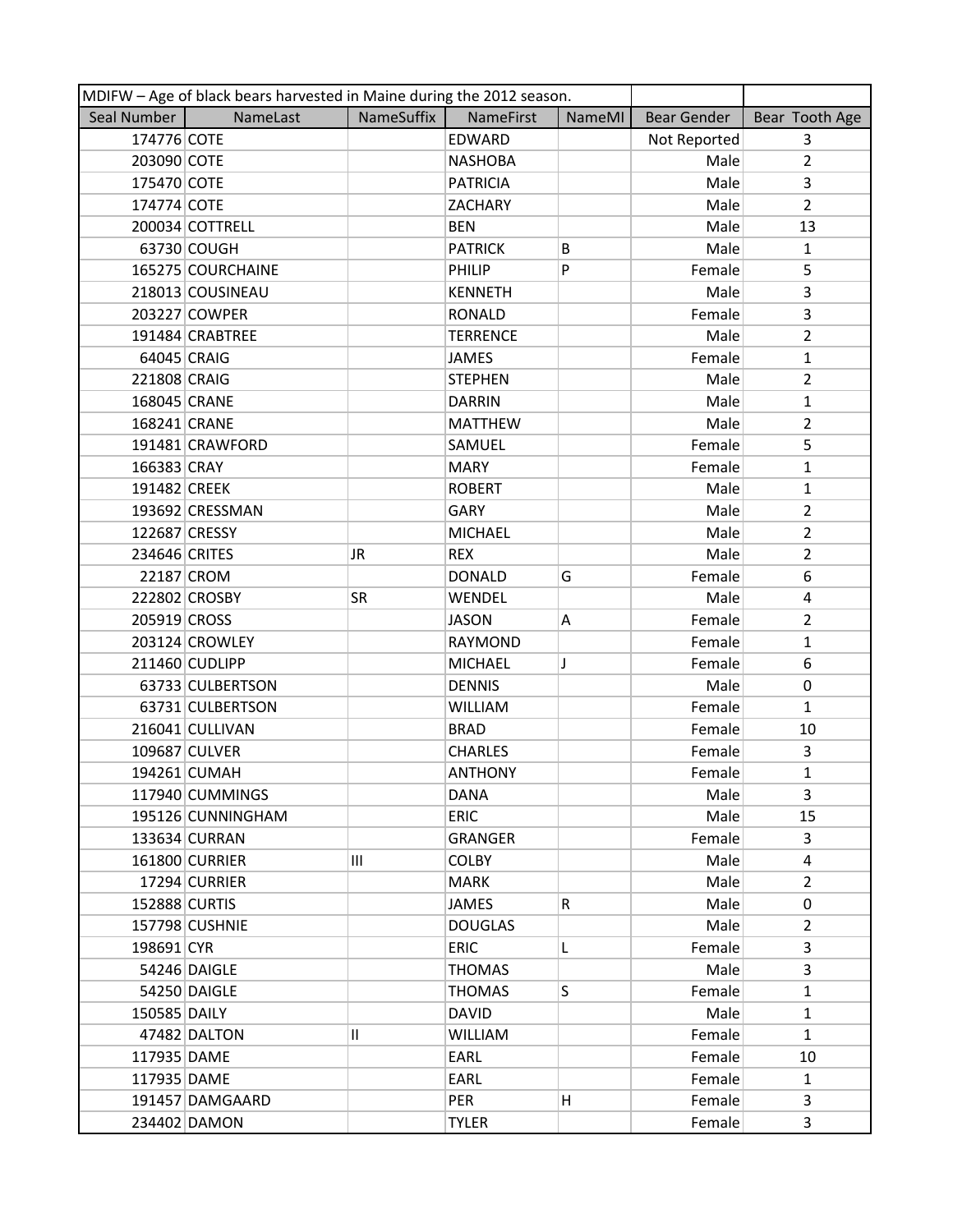|               | MDIFW - Age of black bears harvested in Maine during the 2012 season. |            |                    |        |                    |                |  |  |
|---------------|-----------------------------------------------------------------------|------------|--------------------|--------|--------------------|----------------|--|--|
| Seal Number   | NameLast                                                              | NameSuffix | <b>NameFirst</b>   | NameMI | <b>Bear Gender</b> | Bear Tooth Age |  |  |
|               | 203096 DAMREN                                                         |            | <b>DALTON</b>      |        | Female             | $\overline{3}$ |  |  |
|               | 166380 DANGELO                                                        |            | <b>CHRISTIAN</b>   |        | Male               | $\overline{2}$ |  |  |
|               | 30285 DANIEL                                                          |            | <b>JOSEPH</b>      | C      | Female             | 3              |  |  |
|               | 148702 DANIELS                                                        |            | <b>JASON</b>       |        | Male               | $\overline{3}$ |  |  |
|               | 68491 DANIELS                                                         |            | ZACHARY            |        | Male               | 5              |  |  |
| 121728 DANIS  |                                                                       |            | <b>THOMAS</b>      |        | Female             | 10             |  |  |
| 226615 DARN   |                                                                       |            | <b>JOHN</b>        |        | Female             | $\mathbf{1}$   |  |  |
|               | 195594 DARRAS                                                         |            | <b>DEANNA</b>      |        | Female             | $\mathbf{1}$   |  |  |
|               | 117934 DASILVA                                                        |            | <b>MARIO</b>       | F.     | Male               | $\overline{2}$ |  |  |
| 184099 DAVILA |                                                                       |            | <b>EDWIN</b>       |        | Male               | $\mathbf{1}$   |  |  |
| 191496 DAVIS  |                                                                       |            | <b>DENNIS</b>      | W      | Male               | 3              |  |  |
| 216006 DAVIS  |                                                                       |            | <b>JACOB</b>       |        | Male               | $\mathbf{1}$   |  |  |
| 121721 DAVIS  |                                                                       |            | <b>JEFFREY</b>     |        | Female             | 3              |  |  |
| 216012 DAVIS  |                                                                       |            | <b>JOSEPH</b>      |        | Male               | 4              |  |  |
| 210335 DAVIS  |                                                                       |            | <b>MIKE</b>        |        | Male               | 3              |  |  |
| 226614 DAVIS  |                                                                       |            | <b>THOMAS</b>      |        | Female             | $\overline{4}$ |  |  |
| 163612 DAY    |                                                                       |            | CASSAUNDRA         |        | Male               | 3              |  |  |
| 88731 DAY     |                                                                       |            | <b>ROBERT</b>      |        | Female             | X              |  |  |
| 191348 DAY    |                                                                       |            | <b>THOMAS</b>      |        | Female             | $\mathbf{1}$   |  |  |
|               | 163634 DAYCOOMBS                                                      |            | LORENDA            |        | Male               | 3              |  |  |
|               | 119822 DAYTON                                                         |            | <b>CLIFFORD</b>    |        | Male               | $\mathbf{1}$   |  |  |
|               | 222806 DEACONS                                                        |            | <b>JAMES</b>       |        | Male               | 3              |  |  |
|               | 157847 DEBEVOISE                                                      |            | <b>SEAN</b>        |        | Female             | 4              |  |  |
|               | 68453 DEBLOIS                                                         |            | <b>ROBERT</b>      |        | Female             | 6              |  |  |
|               | 203132 DEBONIS                                                        |            | <b>EMANUEL</b>     |        | Female             | 3              |  |  |
|               | 157848 DECKER                                                         |            | <b>THOMAS</b>      |        | Female             | 5              |  |  |
|               | 175477 DEFELICE                                                       |            | LOUIS              | R      | Male               | 3              |  |  |
|               | 127282 DEGHETTO                                                       | IV         | <b>JOHN</b>        |        | Male               | 4              |  |  |
|               | 216035 DEGREE                                                         |            | ADAM               |        | Male               | 1              |  |  |
| 210339 DEHMI  |                                                                       |            | <b>TONY</b>        |        | Male               | $\overline{2}$ |  |  |
|               | 136431 DELGADO                                                        |            | <b>JOE</b>         |        | Female             | $\overline{2}$ |  |  |
|               | 210340 DELLAPENNA                                                     |            | <b>ROCCO</b>       |        | Female             | X              |  |  |
|               | 54241 DELLINGER                                                       |            | DAN                |        | Male               | 3              |  |  |
|               | 98563 DELLINGER                                                       |            | <b>FREDRICK</b>    |        | Male               | 6              |  |  |
|               | 210318 DELROSSO                                                       | <b>SR</b>  | <b>MICHEAL</b>     |        | Female             | 8              |  |  |
|               | 226619 DEMSKI                                                         |            | SAMANTHA           |        | Male               | $\mathbf{1}$   |  |  |
|               | 204552 DENNIS                                                         |            | <b>MICHAEL</b>     | W      | Male               | $\overline{2}$ |  |  |
|               | 153508 DENNISON                                                       |            | <b>JOSEPH</b>      |        | Female             | 5              |  |  |
| 210363 DENT   |                                                                       |            | <b>DOUGLAS</b>     |        | Male               | $\mathbf{1}$   |  |  |
|               | 150607 DEPLATCHETT                                                    |            | RAYMOND            |        | Male               | $\overline{2}$ |  |  |
|               | 195597 DERIENZO                                                       |            | <b>MATTHEW</b>     |        | Male               | 0              |  |  |
| 216402 DERR   |                                                                       |            | <b>CHRISTOPHER</b> |        | Female             | $\overline{3}$ |  |  |
| 140189 DERR   |                                                                       |            | <b>JESSE</b>       |        | Female             | 9              |  |  |
|               | 64024 DESAULNIER                                                      |            | <b>CARL</b>        |        | Male               | $\overline{7}$ |  |  |
|               | 153517 DESAULNIERS                                                    |            | <b>CHAD</b>        |        | Female             | $\overline{2}$ |  |  |
|               | 54251 DESIMONE                                                        |            | <b>SHANE</b>       |        | Male               | $\overline{2}$ |  |  |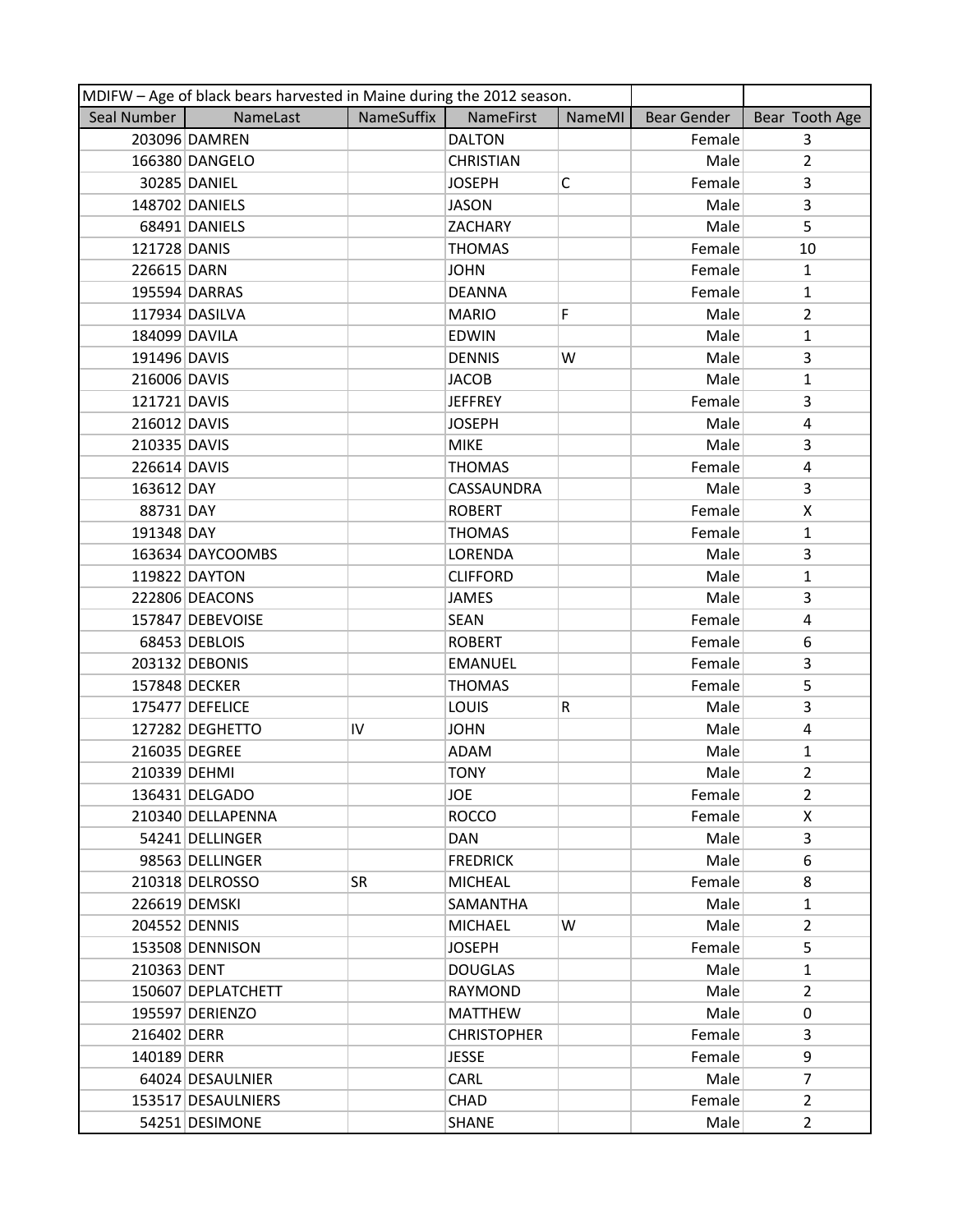|               | MDIFW - Age of black bears harvested in Maine during the 2012 season. |            |                  |              |                    |                |
|---------------|-----------------------------------------------------------------------|------------|------------------|--------------|--------------------|----------------|
| Seal Number   | NameLast                                                              | NameSuffix | NameFirst        | NameMI       | <b>Bear Gender</b> | Bear Tooth Age |
|               | 30340 DESOUSA                                                         |            | <b>BILLY</b>     |              | Male               | 16             |
|               | 157788 DETRAGLIA                                                      |            | <b>CRAIG</b>     |              | Male               | $\mathbf{1}$   |
|               | 157793 DETRAGLIA                                                      |            | <b>HOWARD</b>    |              | Male               | $\overline{3}$ |
| 150261 DEVLIN |                                                                       |            | <b>FRANCIS</b>   |              | Female             | $\overline{7}$ |
|               | 119825 DIAMOND                                                        |            | <b>CHRISTIAN</b> |              | Male               | 3              |
| 63987 DIAZ    |                                                                       |            | <b>ANTHONY</b>   |              | Female             | 5              |
|               | 201795 DIEDRICH                                                       |            | <b>RUSSELL</b>   |              | Male               | 4              |
| 47451 DIEHL   |                                                                       |            | <b>MICHAEL</b>   |              | Female             | 6              |
|               | 30289 DILLINGER                                                       |            | <b>TODD</b>      | P            | Female             | $\overline{2}$ |
|               | 54252 DIMENTO                                                         |            | <b>JOSEPH</b>    |              | Female             | $\overline{4}$ |
|               | 195111 DIONNE                                                         |            | <b>AUGUSTE</b>   | R            | Male               | $\overline{2}$ |
|               | 117343 DIONNE                                                         |            | <b>KENNETH</b>   |              | Male               | 6              |
|               | 228910 DIRAGO                                                         |            | <b>KEITH</b>     |              | Female             | 4              |
| 196541 DISE   |                                                                       |            | <b>MARY</b>      | J            | Female             | 5              |
|               | 119859 DISTASIO                                                       |            | <b>SCOT</b>      |              | Male               | $\mathbf{1}$   |
|               | 17295 DIXON                                                           |            | <b>CHARLES</b>   |              | Male               | 3              |
|               | 61259 DIXON                                                           |            | <b>JOSEPH</b>    |              | Female             | $\overline{2}$ |
| 119835 DIXON  |                                                                       |            | <b>JULIAN</b>    |              | Female             | 5              |
| 218029 DOAN   |                                                                       |            | <b>JOHN</b>      |              | Male               | $\mathbf{1}$   |
| 194263 DODEK  |                                                                       |            | ANDREW           | J            | Female             | $\overline{2}$ |
|               | 59601 DOHERTY                                                         |            | <b>ROBERT</b>    |              | Female             | $\mathbf{1}$   |
|               | 166371 DOMBACH                                                        |            | <b>HARVEY</b>    | M            | Female             | 3              |
|               | 49140 DONCEA                                                          |            | <b>EUGENE</b>    |              | Male               | 4              |
|               | 153518 DOODY                                                          |            | <b>DEAN</b>      |              | Male               | $\mathbf{1}$   |
|               | 230319 DOODY                                                          |            | <b>LANCE</b>     |              | Female             | $\mathbf{1}$   |
| 227292 DOODY  |                                                                       |            | <b>SCOTT</b>     |              | Male               | 13             |
|               | 206194 DOREMUS                                                        |            | <b>MICHAEL</b>   |              | Male               | 8              |
| 166366 DOREN  |                                                                       |            | <b>ERIC</b>      |              | Male               | $\mathbf{1}$   |
| 208955 DORR   |                                                                       |            | <b>DEVIN</b>     |              | Male               | 1              |
| 208929 DORR   |                                                                       |            | <b>NEVIN</b>     |              | Male               | $\mathbf{1}$   |
| 208947 DORR   |                                                                       | IV         | <b>WARREN</b>    | W            | Male               | 5              |
| 211469 DOSTIE |                                                                       |            | <b>DEREK</b>     |              | Male               | 3              |
|               | 191402 DOUGH                                                          |            | <b>MICHAEL</b>   |              | Female             | $\mathbf{1}$   |
|               | 163803 DOUGLASS                                                       |            | <b>ZACHARY</b>   | $\mathsf{C}$ | Male               | 0              |
| 230529 DOVE   |                                                                       |            | <b>JOHN</b>      |              | Male               | 3              |
| 133630 DOW    |                                                                       |            | <b>BELINDA</b>   |              | Female             | $\mathbf{1}$   |
| 195134 DOW    |                                                                       | Ш          | RALPH            | M            | Female             | $\overline{2}$ |
|               | 68495 DOWD                                                            |            | <b>MICHAEL</b>   |              | Male               | $\overline{2}$ |
|               | 122747 DOWLIN                                                         |            | <b>SCOTT</b>     |              | Male               | $\Omega$       |
|               | 107397 DOWNEY                                                         |            | <b>SCOTT</b>     |              | Male               | $\overline{2}$ |
| 194170 DOYLE  |                                                                       |            | <b>BRYAN</b>     |              | Male               | 3              |
| 166781 DOYLE  |                                                                       |            | <b>JEFFREY</b>   | L            | Male               | 3              |
|               | 194272 DOYON                                                          |            | <b>PATRICK</b>   |              | Female             | $\overline{2}$ |
|               | 46895 DREXER                                                          |            | <b>FRED</b>      |              | Male               | $\overline{2}$ |
|               | 195107 DRINKWATER                                                     |            | <b>JERRY</b>     | W            | Female             | 3              |
| 203135 DUBBS  |                                                                       |            | <b>DREW</b>      |              | Male               | 3              |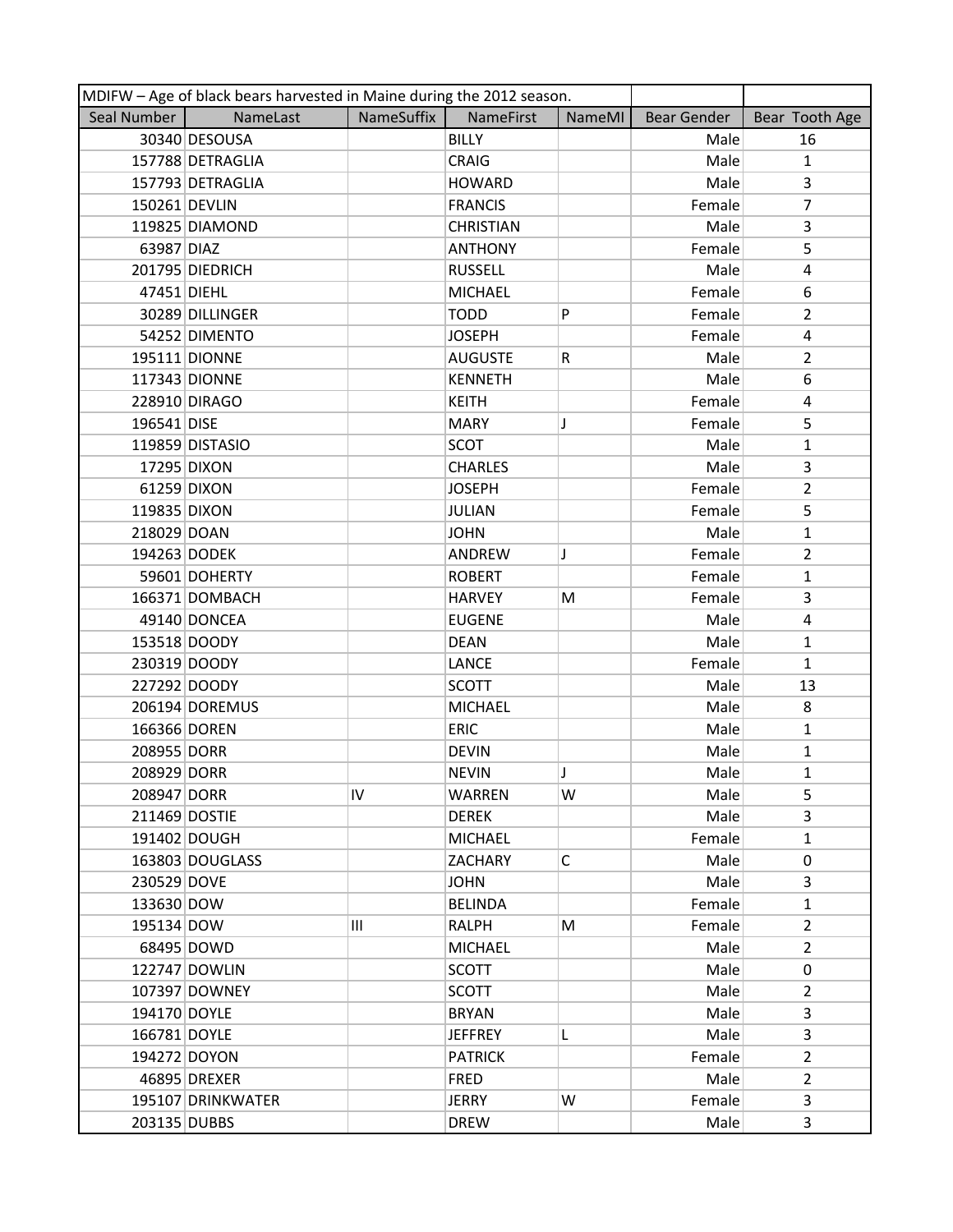|               | MDIFW - Age of black bears harvested in Maine during the 2012 season. |            |                    |        |                    |                |
|---------------|-----------------------------------------------------------------------|------------|--------------------|--------|--------------------|----------------|
| Seal Number   | NameLast                                                              | NameSuffix | <b>NameFirst</b>   | NameMI | <b>Bear Gender</b> | Bear Tooth Age |
| 134325 DUBE   |                                                                       |            | <b>CELINE</b>      |        | Female             | 18             |
| 228905 DUBE   |                                                                       | <b>SR</b>  | <b>DAVID</b>       |        | Female             | $\overline{2}$ |
| 119829 DUBE   |                                                                       | JR.        | <b>JAMES</b>       |        | Female             | $\overline{7}$ |
| 184083 DUFFY  |                                                                       |            | <b>MATTHEW</b>     |        | Male               | $\overline{2}$ |
|               | 47486 DUFOUR                                                          |            | <b>DERECK</b>      | M      | Female             | 5              |
|               | 227296 DUFOUR                                                         |            | <b>DONALD</b>      | P      | Male               | $\mathbf{1}$   |
|               | 230517 DUFRESNE                                                       |            | <b>MARK</b>        |        | Male               | 7              |
|               | 47484 DUHADAWAY                                                       |            | <b>BRIAN</b>       |        | Male               | 3              |
|               | 23872 DUMCHUCK                                                        |            | <b>BRIAN</b>       |        | Male               | 3              |
|               | 42951 DUNCAN                                                          | JR         | <b>JOSEPH</b>      |        | Female             | $\mathbf{1}$   |
|               | 64036 DUNHAM                                                          |            | <b>KEVIN</b>       |        | Male               | 12             |
| 119833 DUNN   |                                                                       |            | <b>COLLIN</b>      |        | Male               | $\overline{2}$ |
|               | 206200 DUNNELLS                                                       |            | <b>JAYNE</b>       |        | Male               | $\overline{2}$ |
|               | 163609 DUNNELLS                                                       |            | <b>TRAVIS</b>      |        | Male               | $\mathbf{1}$   |
| 157783 DUPAL  |                                                                       |            | <b>JOHN</b>        | J      | Male               | 3              |
| 157218 DUPILE |                                                                       |            | <b>NICHOLAS</b>    |        | Male               | $\overline{2}$ |
|               | 157786 DUPUIS                                                         |            | <b>KENNETH</b>     |        | Male               | 6              |
|               | 42955 DUQUETTE                                                        |            | <b>DEAN</b>        |        | Female             | 6              |
|               | 68447 DURANT                                                          |            | <b>ROGER</b>       |        | Female             | 5              |
| 191446 DUTIL  |                                                                       |            | <b>CHASE</b>       | H.     | Female             | 6              |
| 191458 DUTIL  |                                                                       |            | <b>KENNETH</b>     | н      | Male               | $\overline{2}$ |
| 218019 DUVAL  |                                                                       |            | <b>LEON</b>        |        | Female             | $\overline{2}$ |
|               | 216018 DWINELL                                                        |            | ANDREW             |        | Female             | X              |
|               | 47480 DWYER                                                           |            | <b>FRANCIS</b>     |        | Female             | $\mathbf{1}$   |
| 217607 DYER   |                                                                       |            | <b>RHIANNON</b>    | M      | Female             | 8              |
|               | 184091 DZIURDZ                                                        |            | SIGMUND            |        | Female             | 4              |
| 234667 EASH   |                                                                       |            | <b>MARLIN</b>      |        | Female             | 6              |
|               | 195374 EASTHAM                                                        |            | <b>DUSTIN</b>      |        | Male               | $\mathbf{1}$   |
|               | 211464 EASTHAM                                                        | JR         | <b>ROGER</b>       |        | Female             | 7              |
|               | 198676 EASTMAN                                                        |            | <b>CHRISTOPHER</b> |        | Male               | $\mathbf{1}$   |
|               | 163605 EASTMAN                                                        |            | <b>COLE</b>        |        | Female             | $\overline{2}$ |
|               | 163607 EASTMAN                                                        |            | <b>JOEY</b>        |        | Female             | $\overline{2}$ |
| 204555 EDER   |                                                                       |            | <b>KARA</b>        |        | Female             | 5              |
|               | 200025 EDGEMON                                                        |            | <b>EDDIE</b>       |        | Male               | $\mathbf{1}$   |
|               | 208940 EDWARDS                                                        |            | JAMES              | W      | Male               | 4              |
|               | 208915 EDWARDS                                                        |            | <b>TONY</b>        |        | Male               | $\mathbf{1}$   |
| 149969 EIBACH |                                                                       |            | <b>THOMAS</b>      |        | Female             | 4              |
|               | 234613 EICHELBERGER                                                   |            | <b>ROBERT</b>      |        | Female             | $\mathbf{1}$   |
| 150267 EICKE  |                                                                       |            | <b>JOHN</b>        | C      | Female             | 3              |
|               | 203097 ELDREDGE                                                       |            | <b>BURKE</b>       |        | Male               | 3              |
|               | 234240 ELDREDGE                                                       |            | <b>STEPHEN</b>     |        | Male               | 0              |
|               | 191390 ELDRIDGE                                                       |            | <b>DAVID</b>       | E.     | Male               | $\Omega$       |
|               | 47497 ELDRIDGE                                                        |            | <b>MATHEW</b>      |        | Male               | 1              |
|               | 47499 ELDRIDGE                                                        |            | <b>MICHAEL</b>     |        | Male               | 0              |
|               | 217634 ELLINGWOOD                                                     |            | <b>WILLIAM</b>     |        | Male               | $\mathbf{1}$   |
|               | 234633 ELLIOTT                                                        |            | <b>HENRY</b>       |        | Female             | 0              |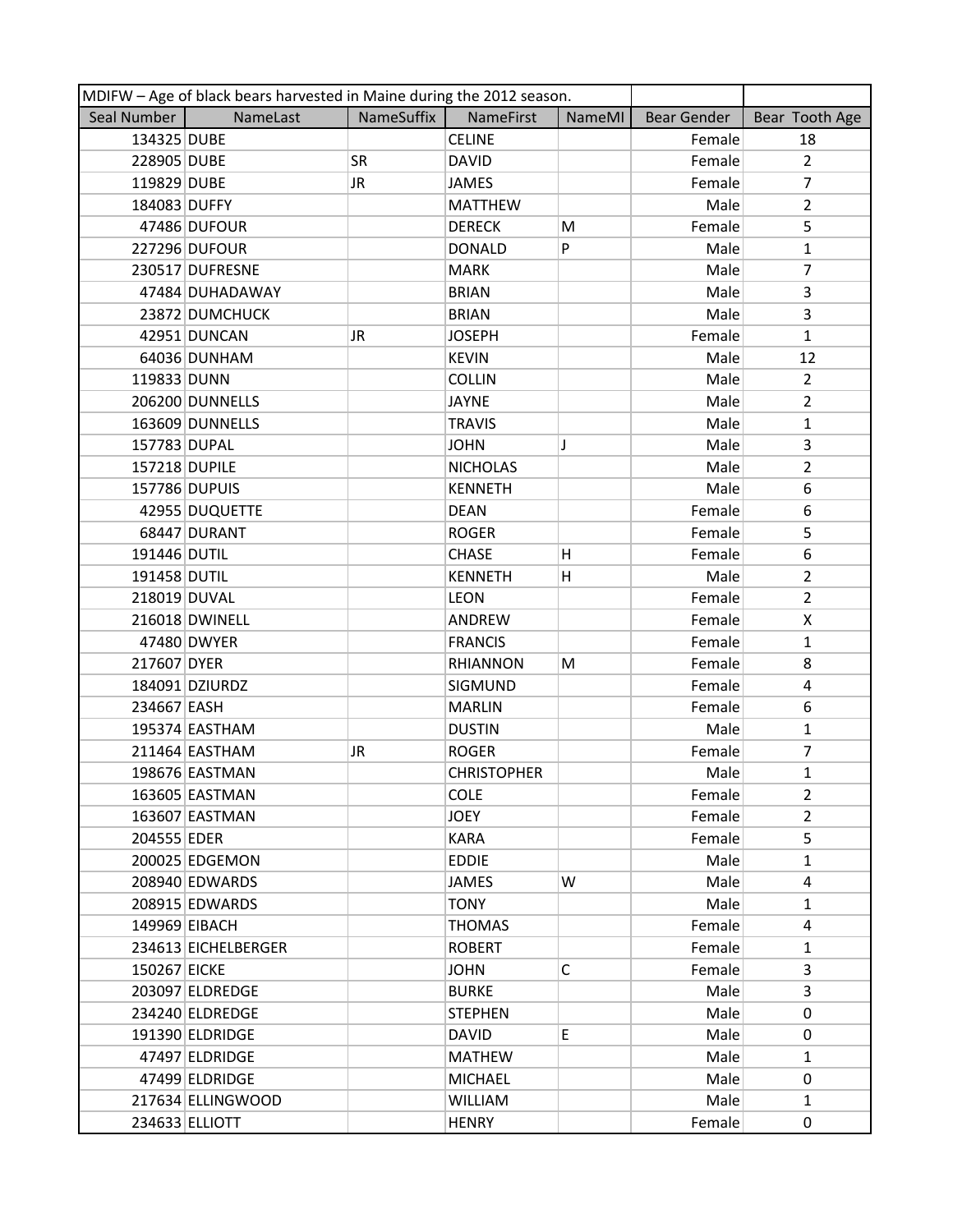|               | MDIFW - Age of black bears harvested in Maine during the 2012 season. |            |                 |        |                    |                |
|---------------|-----------------------------------------------------------------------|------------|-----------------|--------|--------------------|----------------|
| Seal Number   | NameLast                                                              | NameSuffix | NameFirst       | NameMI | <b>Bear Gender</b> | Bear Tooth Age |
| 203139 ELY    |                                                                       |            | <b>RUSSELL</b>  |        | Female             | 18             |
|               | 230511 EMERSON                                                        |            | <b>LOGAN</b>    | S      | Not Reported       | $\mathbf{1}$   |
|               | 235010 EMERSON                                                        |            | <b>PETER</b>    |        | Female             | $\mathbf{1}$   |
| 151833 EMERY  |                                                                       |            | <b>CAROLYN</b>  |        | Female             | $\overline{2}$ |
| 151853 EMERY  |                                                                       |            | EARL            |        | Male               | 3              |
| 151860 EMERY  |                                                                       |            | <b>HILARY</b>   |        | Male               | 4              |
| 61290 ENEA    |                                                                       |            | <b>GIUSEPPE</b> |        | Female             | 6              |
|               | 49139 ENGERER                                                         |            | <b>CRAIG</b>    |        | Male               | $\mathbf{1}$   |
|               | 127296 ENGLERT                                                        | Ш          | <b>GEORGE</b>   | R      | Female             | 3              |
|               | 208949 ERNEST                                                         |            | <b>AARON</b>    | G      | Male               | $\mathbf{1}$   |
|               | 22185 ESCHBORN                                                        |            | <b>PAUL</b>     | R      | Female             | 3              |
|               | 226617 ESCOBAR                                                        |            | <b>DAVE</b>     |        | Female             | $\mathbf{1}$   |
|               | 226612 ESCOBAR                                                        |            | SARAH           |        | Female             | $\overline{2}$ |
| 208931 ESPY   |                                                                       |            | <b>JAMES</b>    |        | Female             | $\mathbf{1}$   |
| 191464 ESTES  |                                                                       |            | <b>JOSEPH</b>   |        | Female             | 3              |
| 163610 ESTES  |                                                                       |            | <b>NATASHA</b>  |        | Male               | $\overline{2}$ |
| 203133 EVANS  |                                                                       |            | <b>MARTY</b>    |        | Male               | $\overline{2}$ |
| 234654 EVANS  |                                                                       |            | <b>SCOTT</b>    |        | Female             | $\mathbf{1}$   |
|               | 190081 FAIRCHILD                                                      |            | <b>WILLIAM</b>  |        | Male               | 4              |
|               | 175464 FALANGA                                                        | SR.        | <b>MARK</b>     |        | Female             | 3              |
|               | 63990 FANNING                                                         |            | <b>ROBERT</b>   |        | Female             | $\mathbf{1}$   |
| 230315 FARLEY |                                                                       |            | <b>JUSTIN</b>   |        | Male               | $\overline{2}$ |
|               | 152880 FARMER                                                         |            | GARY            |        | Female             | 3              |
|               | 150608 FEASER                                                         |            | AMOS            | Τ      | Male               | 3              |
|               | 210333 FEATHER                                                        |            | <b>ROBERT</b>   |        | Male               | $\mathbf{1}$   |
| 194264 FEDOR  |                                                                       |            | <b>RUSSELL</b>  |        | Male               | $\mathbf{1}$   |
|               | 98587 FEGLEY                                                          |            | <b>ERIC</b>     |        | Female             | 7              |
| 196923 FELICE |                                                                       | <b>SR</b>  | <b>JAMES</b>    |        | Male               | 3              |
|               | 46894 FELTER                                                          |            | <b>RON</b>      |        | Male               | 3              |
|               | 172480 FENNELLY                                                       | JR.        | <b>RICHARD</b>  |        | Male               | $\overline{2}$ |
|               | 219373 FENSTERMACHER                                                  |            | <b>BENNETT</b>  |        | Female             | $\mathbf{1}$   |
|               | 219304 FENSTERMACHER                                                  |            | <b>JEREMY</b>   |        | Female             | 1              |
|               | 208942 FENTON                                                         |            | <b>CHAD</b>     | D      | Male               | 8              |
|               | 30344 FENTON                                                          |            | <b>RIVER</b>    |        | Male               | 3              |
|               | 210354 FERRARA                                                        |            | THOMAS          |        | Male               | $\overline{2}$ |
| 136434 FERRY  |                                                                       |            | <b>RONALD</b>   |        | Male               | $\overline{3}$ |
| 198670 FEY    |                                                                       |            | <b>RANDY</b>    |        | Male               | 4              |
|               | 234607 FILLMAN                                                        |            | <b>ROBERT</b>   |        | Female             | 3              |
|               | 210389 FINCHER                                                        |            | <b>JUSTIN</b>   |        | Male               | 9              |
|               | 151850 FINGAR                                                         |            | <b>CLAY</b>     |        | Male               | 4              |
|               | 157857 FINKBEINER                                                     |            | <b>JOSHUA</b>   |        | Male               | 5              |
|               | 216007 FINOCTERI                                                      |            | <b>JOSEPH</b>   |        | Male               | 3              |
| 64011 FISH    |                                                                       |            | <b>JEFFREY</b>  |        | Female             | 5              |
|               | 99697 FISHER                                                          |            | <b>DAVID</b>    |        | Female             | 4              |
| 184079 FISHER |                                                                       |            | <b>HARRY</b>    |        | Female             | $\mathbf{1}$   |
|               | 166376 FITZMAURICE                                                    |            | ALLAN           |        | Female             | 3              |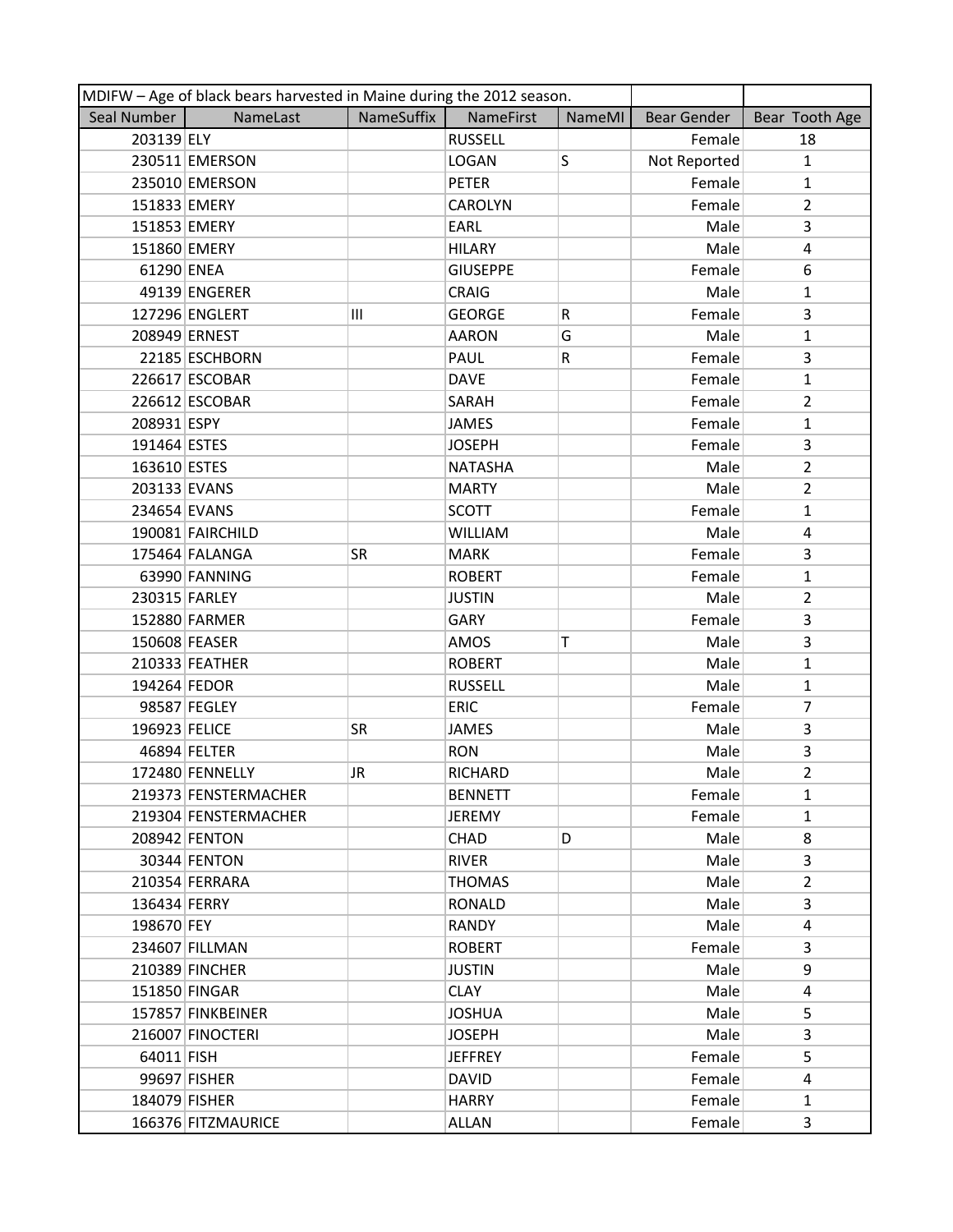|               | MDIFW - Age of black bears harvested in Maine during the 2012 season. |              |                 |        |                    |                |
|---------------|-----------------------------------------------------------------------|--------------|-----------------|--------|--------------------|----------------|
| Seal Number   | NameLast                                                              | NameSuffix   | NameFirst       | NameMI | <b>Bear Gender</b> | Bear Tooth Age |
|               | 184090 FITZSIMMONS                                                    |              | <b>RICHARD</b>  |        | Female             | 13             |
|               | 165300 FLANAGAN                                                       |              | <b>JAMES</b>    |        | Female             | 3              |
|               | 119837 FLANAGAN                                                       |              | <b>JAMES</b>    |        | Male               | $\mathbf{1}$   |
|               | 193689 FLANAGAN                                                       |              | <b>PETER</b>    |        | Male               | 5              |
|               | 166369 FLANAGAN                                                       |              | PETER           |        | Female             | 0              |
|               | 68443 FLEURY                                                          |              | <b>ROBERT</b>   |        | Not Reported       | $\mathbf{1}$   |
| 230314 FLINT  |                                                                       |              | <b>WHITNEY</b>  |        | Female             | X              |
|               | 203091 FLORENCE                                                       |              | <b>DAVID</b>    |        | Male               | $\overline{2}$ |
|               | 200035 FLORENCE                                                       |              | <b>DENNIS</b>   |        | Female             | 3              |
| 191431 FLOYD  |                                                                       |              | <b>KEITH</b>    | L      | Female             | $\mathbf{1}$   |
| 191437 FLOYD  |                                                                       |              | <b>KENDELL</b>  | M      | Male               | $\mathbf{1}$   |
|               | 198666 FLUHARTY                                                       | JR.          | <b>DAVID</b>    |        | Male               | X              |
| 219205 FOGG   |                                                                       |              | <b>DUSTIN</b>   | J      | Male               | $\mathbf{1}$   |
| 218025 FOGLE  |                                                                       |              | GARY            |        | Female             | 8              |
| 98588 FOIT    |                                                                       |              | <b>MARTIN</b>   |        | Male               | $\overline{7}$ |
|               | 227284 FOLSOM                                                         |              | <b>ARDEN</b>    | D      | Female             | $\mathbf{1}$   |
|               | 227289 FOLSOM                                                         |              | <b>MITCHELL</b> |        | Male               | 4              |
| 210313 FORAN  |                                                                       |              | <b>MICHEAL</b>  |        | Male               | $\mathbf{1}$   |
|               | 191460 FORKEOTES                                                      | $\mathbf{H}$ | <b>TIMOTHY</b>  |        | Male               | 4              |
|               | 233406 FORMAGGIONI                                                    | SR.          | <b>RONALD</b>   |        | Female             | $\mathbf{1}$   |
|               | 211463 FORNAL                                                         |              | <b>BRENT</b>    |        | Female             | 5              |
|               | 63986 FORNEY                                                          |              | <b>MATTHEW</b>  |        | Female             | 5              |
|               | 195143 FORREST                                                        |              | <b>JARRETT</b>  |        | Male               | 3              |
| 204554 FORTIN |                                                                       |              | <b>BLAINE</b>   |        | Male               | $\mathbf{1}$   |
|               | 166361 FORTUNATO                                                      |              | <b>JOSEPH</b>   |        | Male               | 3              |
| 190101 FOSS   |                                                                       |              | <b>JAMES</b>    | W      | Male               | $\mathbf{1}$   |
| 200040 FOSTER |                                                                       |              | LAWRENCE        |        | Male               | 8              |
| 191522 FOSTER |                                                                       |              | <b>MICHAEL</b>  |        | Male               | 14             |
| 184082 FOSTER |                                                                       |              | <b>MICHAEL</b>  | Α      | Female             | $\overline{2}$ |
| 149968 FOSTER |                                                                       |              | <b>NANCY</b>    | L      | Male               | $\mathbf{1}$   |
| 235016 FOSTER |                                                                       | JR           | <b>ROY</b>      |        | Female             | $\mathbf{1}$   |
|               | 203089 FOTTER                                                         |              | <b>BRAD</b>     |        | Female             | 1              |
|               | 195127 FOUNTAIN                                                       |              | GARY            |        | Male               | 3              |
|               | 234637 FOURNIER                                                       |              | <b>MICHAEL</b>  |        | Female             | $\overline{7}$ |
|               | 194271 FOWKES                                                         |              | <b>BRIAN</b>    |        | Male               | $\mathbf{1}$   |
|               | 218045 FOWLER                                                         | JR.          | <b>CLYDE</b>    | Α      | Female             | $\overline{2}$ |
| 191445 FOX    |                                                                       |              | <b>STEVE</b>    |        | Female             | 3              |
| 195589 FRALEY |                                                                       |              | <b>MARK</b>     |        | Female             | 1              |
| 234618 FRAME  |                                                                       |              | <b>CHARLES</b>  |        | Male               | 3              |
| 234625 FRAME  |                                                                       |              | <b>STEVEN</b>   |        | Male               | $\mathbf{1}$   |
| 150606 FRANK  |                                                                       |              | LARRY           |        | Male               | $\mathbf{1}$   |
| 219432 FRAZEE |                                                                       |              | RONALD          | E      | Male               | $\overline{7}$ |
|               | 151842 FRECHETTE                                                      |              | <b>JOSEPH</b>   | J      | Female             | $\overline{2}$ |
| 221824 FREY   |                                                                       |              | <b>JACOB</b>    | W      | Female             | 14             |
| 61272 FREY    |                                                                       |              | <b>WAYNE</b>    |        | Male               | $\mathbf{1}$   |
| 217636 FREY   |                                                                       |              | <b>WILMER</b>   |        | Male               | $\mathbf{1}$   |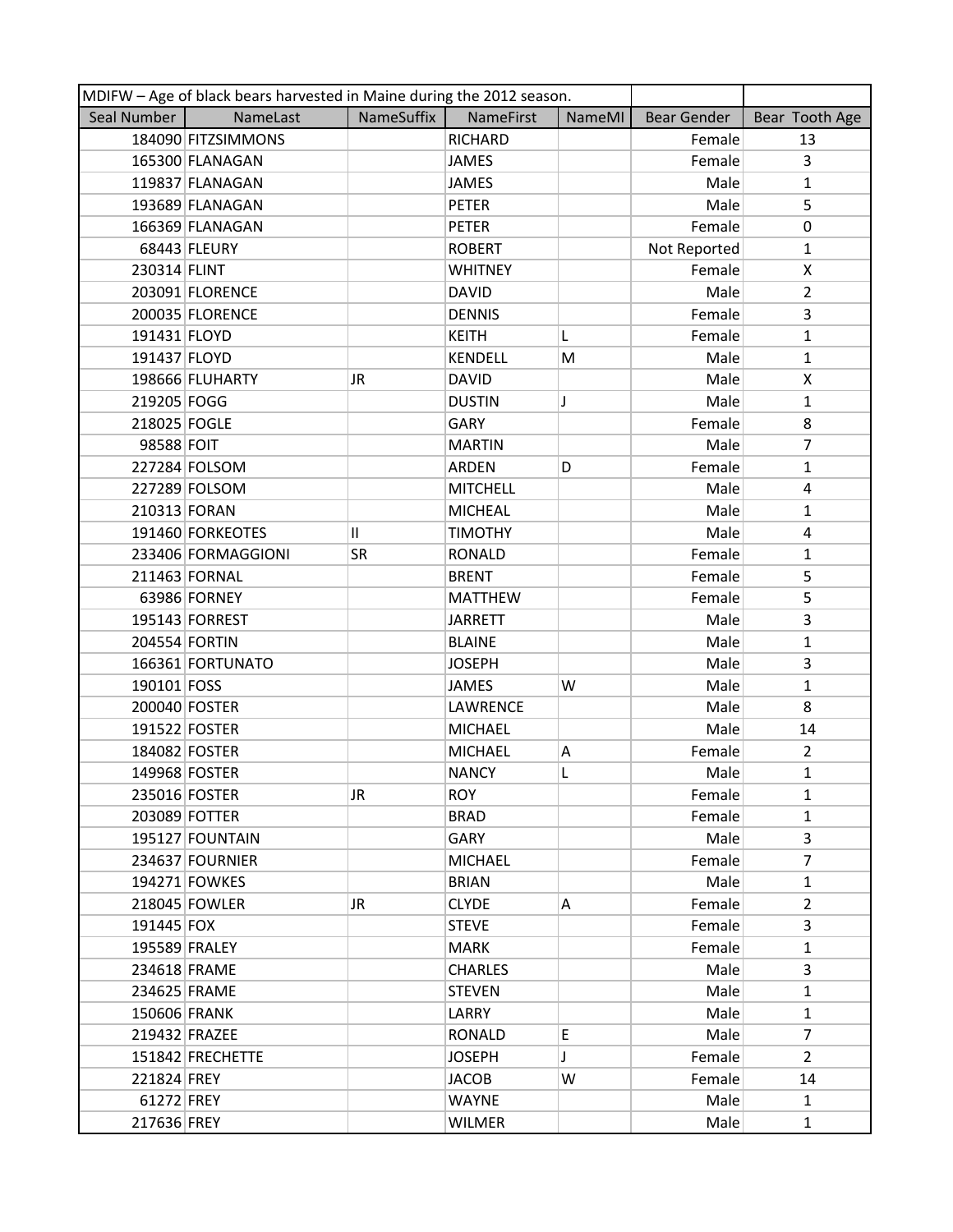|               | MDIFW - Age of black bears harvested in Maine during the 2012 season. |            |                  |        |             |                |  |  |
|---------------|-----------------------------------------------------------------------|------------|------------------|--------|-------------|----------------|--|--|
| Seal Number   | NameLast                                                              | NameSuffix | <b>NameFirst</b> | NameMI | Bear Gender | Bear Tooth Age |  |  |
|               | 191531 FRIEDRICHS                                                     |            | <b>CHARLES</b>   |        | Male        | $\mathbf{1}$   |  |  |
| 168044 FRISBY |                                                                       |            | <b>WILLIAM</b>   |        | Male        | $\mathbf{1}$   |  |  |
|               | 210336 FRONGETTA                                                      |            | <b>MARK</b>      |        | Female      | 14             |  |  |
| 174773 FROST  |                                                                       |            | <b>NELSON</b>    |        | Male        | 4              |  |  |
| 122707 FROST  |                                                                       |            | <b>ROBERT</b>    | C      | Female      | 3              |  |  |
| 119823 FULLER |                                                                       |            | <b>DALE</b>      |        | Female      | 5              |  |  |
|               | 64033 FULLER                                                          |            | <b>GWENDOLYN</b> |        | Female      | 4              |  |  |
|               | 234653 FULLINGTON                                                     | JR         | <b>DON</b>       |        | Male        | $\mathbf{1}$   |  |  |
|               | 68471 FULLMER                                                         |            | EDWARD           | J      | Male        | 5              |  |  |
|               | 121738 FULNER                                                         |            | NATHANIEL        |        | Male        | 5              |  |  |
|               | 121723 FULNER                                                         |            | <b>SCOTT</b>     | М      | Male        | 6              |  |  |
|               | 230308 FULTON                                                         |            | <b>ROGER</b>     |        | Male        | $\mathbf{1}$   |  |  |
| 46893 FURR    |                                                                       |            | <b>MARK</b>      |        | Female      | 11             |  |  |
|               | 195590 GABRIES                                                        |            | RICHARD          |        | Male        | $\mathbf{1}$   |  |  |
|               | 121753 GADAIRE                                                        | SR         | <b>BRUCE</b>     |        | Male        | 3              |  |  |
| 194275 GAGNE  |                                                                       |            | <b>RICHARD</b>   |        | Male        | $\overline{7}$ |  |  |
|               | 230316 GAGNON                                                         |            | ANDREW           |        | Female      | $\mathbf{1}$   |  |  |
|               | 191391 GAGNON                                                         |            | LOU              |        | Male        | $\overline{3}$ |  |  |
|               | 157894 GALANTE                                                        |            | <b>FRANK</b>     |        | Female      | 14             |  |  |
|               | 122708 GALLANT                                                        |            | <b>PETER</b>     |        | Male        | 9              |  |  |
|               | 64018 GALLANT                                                         |            | <b>STEPHEN</b>   |        | Female      | 4              |  |  |
| 210369 GALLO  |                                                                       |            | AL               |        | Male        | $\overline{2}$ |  |  |
|               | 150602 GALVIN                                                         | JR.        | <b>PATRICK</b>   |        | Female      | 10             |  |  |
|               | 150591 GAMACHE                                                        |            | <b>JACOB</b>     | L      | Male        | $\mathbf{1}$   |  |  |
|               | 136424 GAMACHE                                                        |            | <b>RICHARD</b>   | н      | Female      | 4              |  |  |
|               | 226601 GAMAGE                                                         |            | <b>WENDY</b>     |        | Male        | $\mathbf{1}$   |  |  |
|               | 163603 GAMMON                                                         |            | <b>JEFFREY</b>   | L      | Male        | $\overline{2}$ |  |  |
|               | 47492 GAMMONS                                                         |            | <b>STEVEN</b>    |        | Female      | 3              |  |  |
|               | 211451 GARCEAU                                                        |            | <b>DAVID</b>     |        | Male        | $\overline{2}$ |  |  |
|               | 22182 GARCIA                                                          |            | <b>BENNIE</b>    |        | Female      | $\overline{2}$ |  |  |
|               | 59597 GARCIA                                                          |            | <b>MICHAEL</b>   |        | Male        | 1              |  |  |
|               | 233403 GARDELLA                                                       |            | <b>DANIEL</b>    |        | Male        | $\mathbf{1}$   |  |  |
|               | 64042 GARDNER                                                         |            | <b>ALFRED</b>    |        | Female      | $\mathbf{1}$   |  |  |
|               | 47485 GARERI                                                          |            | <b>GERARD</b>    |        | Female      | 4              |  |  |
|               | 218011 GARGANO                                                        |            | <b>DONALD</b>    |        | Female      | $\mathbf{2}$   |  |  |
|               | 153513 GARGAS                                                         |            | <b>MAREK</b>     |        | Male        | $\overline{2}$ |  |  |
|               | 68460 GARINI                                                          |            | <b>RICHARD</b>   |        | Male        | 3              |  |  |
|               | 200555 GARRISON                                                       |            | ADAM             |        | Male        | 1              |  |  |
|               | 98566 GARSIDE                                                         |            | LORI             | Α      | Male        | $\overline{2}$ |  |  |
|               | 198680 GARVER                                                         |            | <b>ERIC</b>      |        | Male        | $\overline{2}$ |  |  |
|               | 134328 GATCOMB                                                        | JR         | <b>DANA</b>      |        | Male        | $\mathbf{1}$   |  |  |
| 195598 GATES  |                                                                       |            | <b>JOHN</b>      | Α      | Male        | 0              |  |  |
| 196921 GATTO  |                                                                       |            | <b>DONALD</b>    |        | Female      | 3              |  |  |
|               | 63742 GAUKER                                                          |            | <b>TROY</b>      |        | Male        | 3              |  |  |
| 152398 GAUN   |                                                                       |            | <b>KENNETH</b>   |        | Female      | 10             |  |  |
|               | 157888 GEARHART                                                       |            | <b>TIMOTHY</b>   | F      | Female      | 8              |  |  |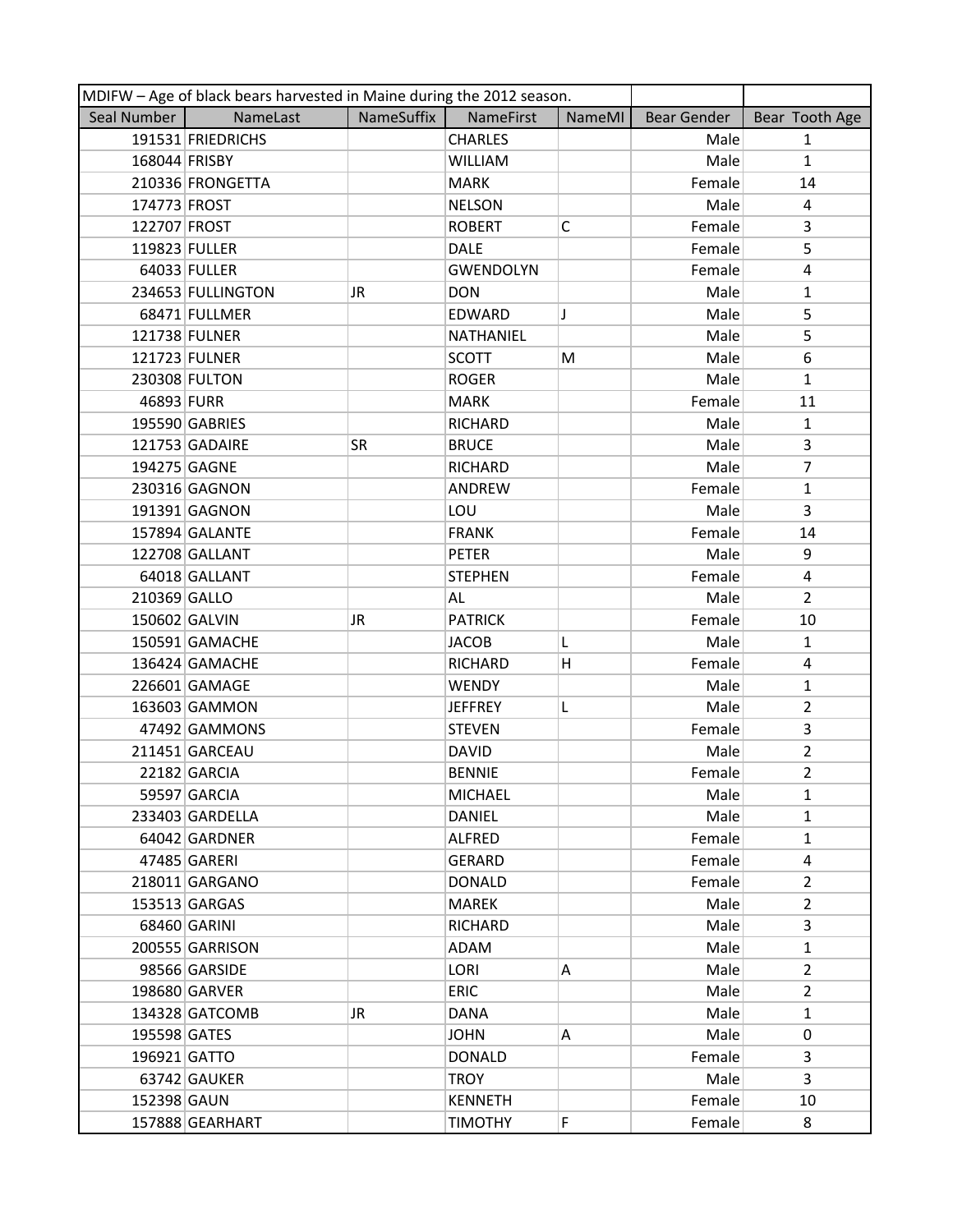| MDIFW - Age of black bears harvested in Maine during the 2012 season. |                    |            |                |              |                    |                |
|-----------------------------------------------------------------------|--------------------|------------|----------------|--------------|--------------------|----------------|
| Seal Number                                                           | NameLast           | NameSuffix | NameFirst      | NameMI       | <b>Bear Gender</b> | Bear Tooth Age |
|                                                                       | 195382 GEHMAN      |            | <b>BRIAN</b>   |              | Male               | $\mathbf{1}$   |
|                                                                       | 195385 GEHMAN      |            | <b>DEAN</b>    |              | Female             | $\pmb{0}$      |
|                                                                       | 195384 GEHMAN      |            | <b>DENNIS</b>  |              | Male               | 0              |
|                                                                       | 228907 GEHRES      |            | CARL           |              | Female             | 3              |
|                                                                       | 218005 GEMELLI     |            | <b>BETSY</b>   |              | Male               | 3              |
| 173952 GENT                                                           |                    |            | KEN            |              | Female             | 6              |
|                                                                       | 165294 GENTHNER    |            | <b>JAMES</b>   |              | Female             | $\mathbf{1}$   |
|                                                                       | 195381 GEOGHEGAN   |            | <b>BRETT</b>   |              | Male               | $\overline{2}$ |
|                                                                       | 166216 GEORGE      |            | <b>ELBERT</b>  |              | Male               | 14             |
|                                                                       | 151841 GEPHARDT    |            | <b>FRANK</b>   | $\mathsf{C}$ | Female             | $\overline{2}$ |
| 195118 GESEK                                                          |                    |            | <b>JOHN</b>    | W            | Female             | $\mathbf{1}$   |
|                                                                       | 152710 GETCHELL    |            | TIM            |              | Male               | $\mathbf{1}$   |
| 195603 GEYER                                                          |                    |            | <b>KEVIN</b>   |              | Female             | $\overline{2}$ |
|                                                                       | 68480 GIBBLE       |            | <b>RONALD</b>  |              | Male               | 3              |
|                                                                       | 47798 GIBBONS      |            | <b>TODD</b>    |              | Female             | X              |
| 191419 GIBBS                                                          |                    |            | ANDREW         |              | Male               | $\mathbf{1}$   |
| 152400 GIBBS                                                          |                    |            | <b>MICHAEL</b> | Т            | Female             | $\overline{2}$ |
| 234660 GIBBS                                                          |                    |            | SHELDON        |              | Male               | 4              |
|                                                                       | 121740 GIBSON      |            | <b>ROBERT</b>  |              | Female             | $\overline{2}$ |
|                                                                       | 210109 GIELAROWSKI |            | <b>JON</b>     |              | Male               | $\mathbf{1}$   |
|                                                                       | 133637 GIEROSKY    |            | <b>PETER</b>   |              | Female             | 0              |
| 140185 GIFFIN                                                         |                    |            | SAMUEL         |              | Male               | 5              |
|                                                                       | 195370 GILBERT     |            | <b>CHARLES</b> |              | Female             | $\mathbf{1}$   |
|                                                                       | 150616 GILBOE      |            | <b>STEVEN</b>  |              | Female             | $\overline{2}$ |
|                                                                       | 61273 GILSON       |            | <b>TYLER</b>   |              | Female             | $\overline{2}$ |
|                                                                       | 68481 GIORDANO     |            | GARY           |              | Male               | $\overline{2}$ |
|                                                                       | 150590 GIROUX      |            | <b>TONY</b>    |              | Female             | 4              |
| 218037 GIUSTI                                                         |                    |            | <b>GORDON</b>  |              | Female             | $\overline{a}$ |
|                                                                       | 30350 GLASGOW      |            | <b>BRIAN</b>   |              | Female             | $\overline{2}$ |
| 88737 GLICK                                                           |                    |            | <b>IVAN</b>    |              | Female             | X              |
|                                                                       | 210356 GODBOUT     |            | <b>DAVID</b>   |              | Male               | $\overline{2}$ |
|                                                                       | 173958 GOEKEL      |            | <b>STANLEY</b> |              | Male               | $\mathbf{1}$   |
| 30349 GOFF                                                            |                    |            | DAREK          |              | Female             | $\mathbf{1}$   |
| 119860 GOFF                                                           |                    |            | DARREN         |              | Male               | $\mathbf{1}$   |
|                                                                       | 226610 GOLDEN      |            | <b>JOSEPH</b>  | P            | Male               | 4              |
|                                                                       | 203140 GOLDEN      |            | PAUL           | M            | Female             | $\mathbf{1}$   |
|                                                                       | 133627 GONZALEZ    |            | ALBERT         |              | Male               | 6              |
| 210355 GOOD                                                           |                    |            | ZACHERY        |              | Female             | $\overline{2}$ |
|                                                                       | 109694 GOODINE     |            | KALEB          |              | Female             | $\mathbf{1}$   |
|                                                                       | 152705 GOODING     |            | LAWRENCE       |              | Female             | $\overline{2}$ |
|                                                                       | 54243 GOODMAN      |            | <b>BRETT</b>   |              | Female             | 5              |
|                                                                       | 173970 GOODMAN     |            | <b>DALE</b>    |              | Male               | $\overline{2}$ |
|                                                                       | 173969 GOODMAN     |            | <b>WILLIAM</b> |              | Male               | 6              |
|                                                                       | 218465 GOODWIN     |            | <b>JUDD</b>    |              | Female             | $\mathbf{1}$   |
|                                                                       | 155267 GOODWIN     |            | <b>WILLARD</b> |              | Male               | $\mathbf{1}$   |
|                                                                       | 127230 GORDON      |            | WADE           | S            | Female             | X              |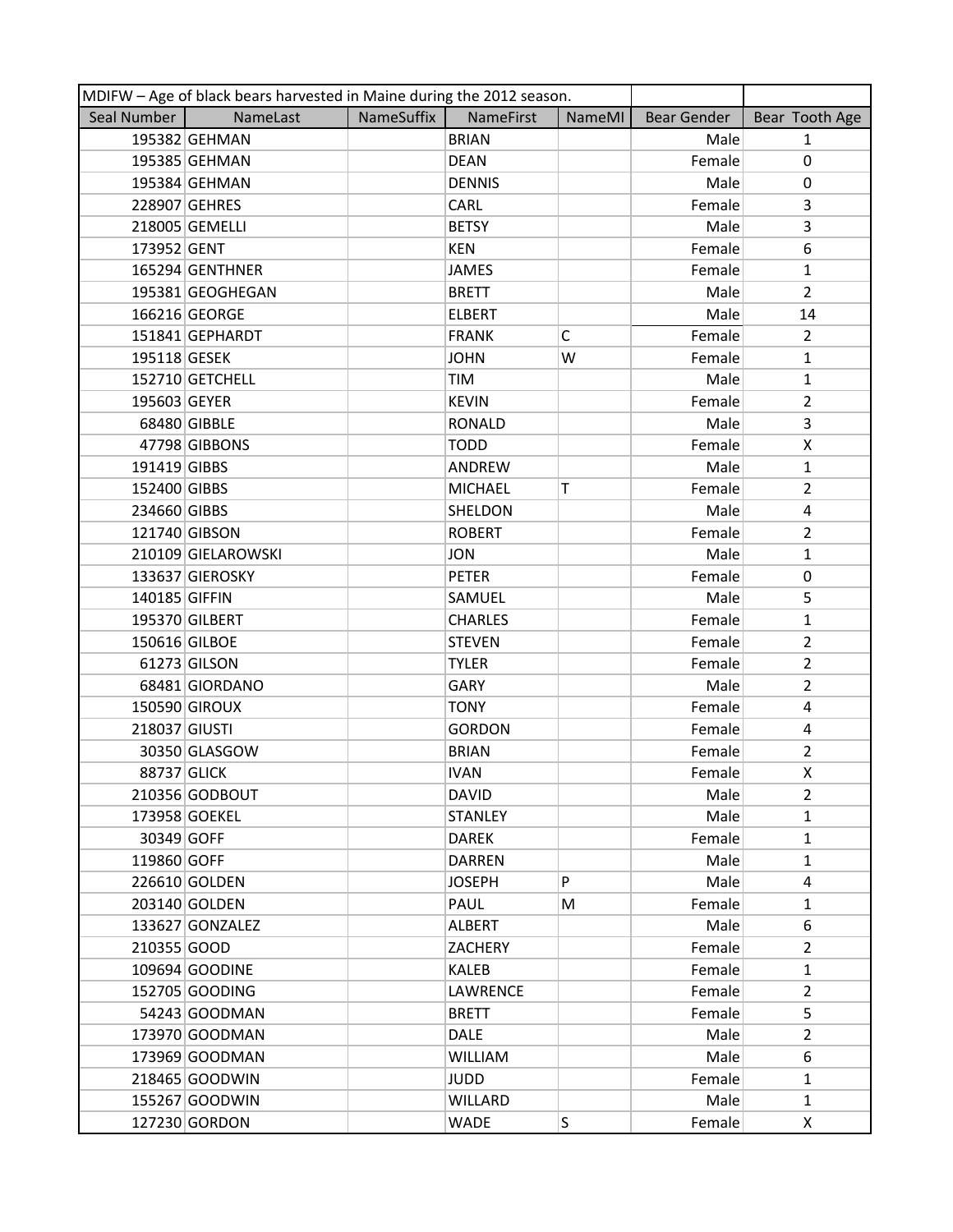|               | MDIFW - Age of black bears harvested in Maine during the 2012 season. |            |                  |        |             |                |  |  |
|---------------|-----------------------------------------------------------------------|------------|------------------|--------|-------------|----------------|--|--|
| Seal Number   | NameLast                                                              | NameSuffix | <b>NameFirst</b> | NameMI | Bear Gender | Bear Tooth Age |  |  |
|               | 22188 GOTTKE                                                          |            | <b>BRITTANY</b>  |        | Male        | $\Omega$       |  |  |
|               | 234624 GOTTSCHALK                                                     |            | <b>GREGORY</b>   |        | Male        | $\overline{2}$ |  |  |
|               | 191401 GOUGH                                                          |            | <b>MICHAEL</b>   |        | Male        | 14             |  |  |
|               | 228904 GRABOSKI                                                       |            | EDWARD           | D      | Female      | $\overline{2}$ |  |  |
|               | 230309 GRAHAM                                                         |            | <b>BENJAMIN</b>  |        | Female      | $\overline{2}$ |  |  |
|               | 136432 GRAHAM                                                         |            | <b>BRADFORD</b>  |        | Female      | $\overline{2}$ |  |  |
|               | 22179 GRANTZ                                                          |            | <b>FRANKLIN</b>  |        | Female      | $\overline{2}$ |  |  |
| 218010 GRASS  |                                                                       |            | ZACHERY          | S      | Male        | $\overline{2}$ |  |  |
|               | 195117 GRAUMENZ                                                       |            | <b>BRIAN</b>     |        | Male        | $\mathbf{1}$   |  |  |
|               | 157887 GRAVES                                                         |            | <b>GREGORY</b>   | E      | Male        | 3              |  |  |
|               | 184078 GRAVES                                                         |            | WILLIAM          |        | Male        | $\overline{2}$ |  |  |
| 121747 GRAY   |                                                                       | Ш          | PAUL             |        | Female      | $\mathbf{1}$   |  |  |
| 22164 GRAY    |                                                                       |            | <b>RICHARD</b>   | W      | Female      | 5              |  |  |
| 230520 GREEN  |                                                                       |            | <b>GREG</b>      |        | Male        | $\mathbf{1}$   |  |  |
| 206199 GREEN  |                                                                       |            | <b>MARION</b>    |        | Male        | 3              |  |  |
| 122692 GREEN  |                                                                       |            | <b>REIN</b>      | M      | Female      | 3              |  |  |
|               | 203111 GREGORY                                                        |            | <b>GRETCHEN</b>  |        | Female      | 3              |  |  |
|               | 122685 GRENIER                                                        |            | <b>ALLEX</b>     |        | Male        | $\mathbf{1}$   |  |  |
|               | 191394 GRENIER                                                        |            | <b>RODNEY</b>    |        | Male        | $\mathbf{1}$   |  |  |
|               | 157897 GRIFFITH                                                       |            | <b>JASON</b>     |        | Male        | 5              |  |  |
|               | 198679 GRIFFITH                                                       |            | <b>ROBERT</b>    |        | Female      | $\mathbf{1}$   |  |  |
|               | 150615 GRIMES                                                         |            | <b>HEATH</b>     |        | Male        | 5              |  |  |
|               | 47465 GRINSTEAD                                                       |            | JAMES            |        | Male        | 1              |  |  |
| 196919 GRIPPE |                                                                       |            | <b>BRIAN</b>     |        | Female      | 5              |  |  |
|               | 211467 GRODER                                                         |            | <b>DAVID</b>     | L      | Female      | 3              |  |  |
|               | 219431 GULLOTTA                                                       |            | <b>BERNARD</b>   |        | Female      | 4              |  |  |
| 218040 HAAS   |                                                                       |            | <b>JEFFERY</b>   |        | Female      | 4              |  |  |
|               | 210321 HACKER                                                         |            | <b>KOLEMANN</b>  |        | Male        | 0              |  |  |
| 168041 HAGUE  |                                                                       |            | <b>DAVID</b>     |        | Female      | 2              |  |  |
| 168398 HAGUE  |                                                                       |            | <b>ERIC</b>      |        | Female      | 3              |  |  |
| 221827 HAGUE  |                                                                       |            | <b>TIMOTHY</b>   |        | Male        | $\overline{2}$ |  |  |
|               | 235018 HAINES                                                         |            | <b>CALEB</b>     |        | Female      | $\overline{2}$ |  |  |
|               | 54244 HAINES                                                          |            | <b>WILLIAM</b>   |        | Female      | 0              |  |  |
| 163638 HALE   |                                                                       |            | <b>CORY</b>      |        | Male        | 5              |  |  |
| 204549 HALE   |                                                                       |            | <b>GORDON</b>    |        | Male        | $\overline{2}$ |  |  |
| 153536 HALEY  |                                                                       |            | <b>GEORGE</b>    | H.     | Male        | $\overline{7}$ |  |  |
| 134327 HALL   |                                                                       |            | <b>CORY</b>      |        | Female      | $\mathbf{1}$   |  |  |
| 119818 HALL   |                                                                       |            | <b>GLENN</b>     |        | Male        | $\overline{2}$ |  |  |
| 221802 HALL   |                                                                       |            | <b>JOSEPH</b>    | L      | Male        | 3              |  |  |
| 195123 HALL   |                                                                       |            | <b>MATTHEW</b>   | J      | Male        | $\mathbf{1}$   |  |  |
| 191452 HALL   |                                                                       |            | <b>WESTLEY</b>   |        | Female      | 3              |  |  |
|               | 227283 HAMANN                                                         |            | <b>CRAIG</b>     |        | Female      | $\mathbf{1}$   |  |  |
|               | 191527 HANCOCK                                                        |            | <b>HARRY</b>     |        | Female      | $\overline{2}$ |  |  |
|               | 215821 HANCOCK                                                        |            | <b>WILLIAM</b>   |        | Male        | 5              |  |  |
| 98573 HAND    |                                                                       |            | <b>JOHN</b>      |        | Female      | 3              |  |  |
|               | 222805 HANNING                                                        |            | <b>JEFFERY</b>   |        | Male        | $\mathbf{1}$   |  |  |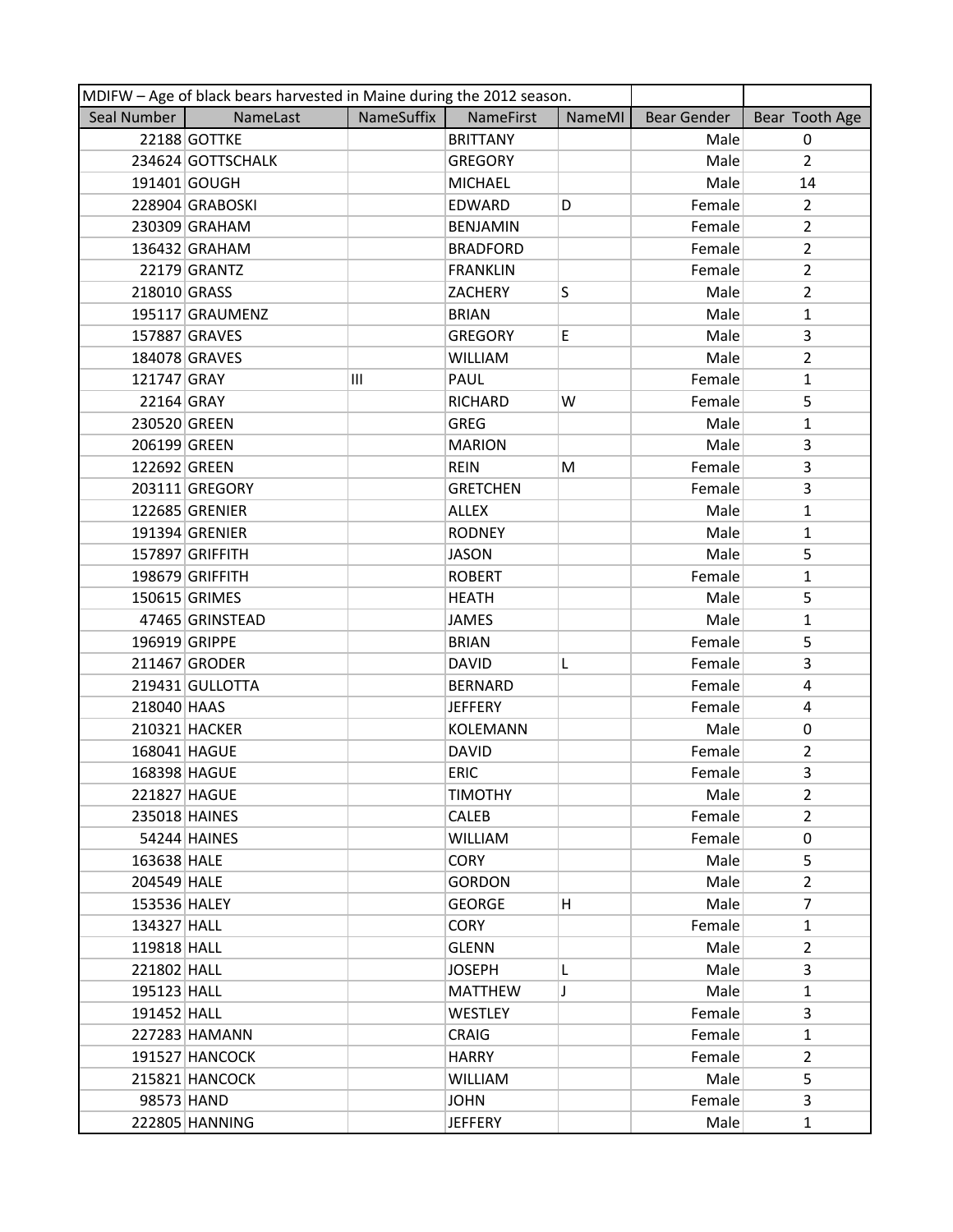| MDIFW - Age of black bears harvested in Maine during the 2012 season. |                 |            |                |               |              |                |
|-----------------------------------------------------------------------|-----------------|------------|----------------|---------------|--------------|----------------|
| Seal Number                                                           | NameLast        | NameSuffix | NameFirst      | <b>NameMI</b> | Bear Gender  | Bear Tooth Age |
|                                                                       | 150587 HANSON   |            | <b>DAVID</b>   |               | Male         | $\mathbf{1}$   |
|                                                                       | 179967 HARDISON |            | <b>DAMON</b>   |               | Not Reported | $\pmb{0}$      |
|                                                                       | 136561 HARLOW   |            | VAUGHN         |               | Not Reported | $\mathbf{1}$   |
|                                                                       | 138640 HARMON   |            | <b>WILLIAM</b> | Η             | Female       | 15             |
| 23864 HARP                                                            |                 |            | <b>FRANK</b>   |               | Male         | 3              |
|                                                                       | 42969 HARPER    |            | <b>JANET</b>   |               | Female       | 3              |
|                                                                       | 152703 HARRIMAN | Ш          | <b>TRACY</b>   |               | Female       | 13             |
| 203105 HARRIS                                                         |                 |            | <b>BRANDON</b> |               | Female       | $\overline{2}$ |
| 157850 HARRIS                                                         |                 | JR.        | <b>DANNY</b>   |               | Male         | $\overline{7}$ |
| 216034 HARRIS                                                         |                 |            | <b>GREGORY</b> |               | Male         | $\mathbf{1}$   |
| 216033 HARRIS                                                         |                 |            | <b>JASON</b>   |               | Male         | $\mathbf{1}$   |
|                                                                       | 203088 HARTER   |            | <b>SCOTT</b>   | B             | Male         | $\mathbf{1}$   |
|                                                                       | 216032 HARTLEY  | <b>SR</b>  | <b>HENRY</b>   |               | Male         | $\mathbf{1}$   |
|                                                                       | 227290 HARTMAN  |            | <b>ROY</b>     | E             | Female       | $\overline{2}$ |
|                                                                       | 188943 HARVEY   |            | <b>CRAIG</b>   |               | Female       | 3              |
|                                                                       | 195140 HARVEY   |            | <b>ELISHA</b>  |               | Female       | 5              |
|                                                                       | 194171 HARVEY   |            | <b>TIMOTHY</b> |               | Male         | $\mathbf{1}$   |
|                                                                       | 136426 HARWOOD  |            | <b>JULIAN</b>  |               | Female       | 14             |
|                                                                       | 136428 HARWOOD  |            | <b>TRAVIS</b>  | $\mathsf{C}$  | Male         | 5              |
|                                                                       | 198667 HASIEBER |            | <b>JOHN</b>    | J             | Female       | 8              |
|                                                                       | 122714 HASTING  |            | <b>MICHAEL</b> |               | Female       | 9              |
| 119853 HASTY                                                          |                 |            | <b>BARRY</b>   |               | Female       | 17             |
| 195137 HATCH                                                          |                 |            | <b>BRIAN</b>   |               | Male         | $\mathbf{1}$   |
| 147867 HATCH                                                          |                 |            | <b>HAROLD</b>  |               | Female       | $\mathbf{1}$   |
|                                                                       | 127228 HATCHER  |            | EDWARD         | C             | Male         | 1              |
|                                                                       | 218001 HATHORNE |            | SHAWN          | Α             | Female       | $\mathbf{1}$   |
| 157872 HAVICE                                                         |                 | SR         | <b>KEVIN</b>   |               | Male         | $\mathbf{1}$   |
|                                                                       | 47452 HAWKINS   |            | PHIL           |               | Female       | 13             |
| 210332 HAWKS                                                          |                 |            | PAUL           |               | Male         | $\mathbf{1}$   |
|                                                                       | 47460 HAWORTH   |            | <b>EVERETT</b> | Α             | Female       | $\mathbf{1}$   |
| 173971 HAYES                                                          |                 |            | JAMES          |               | Male         | $\mathbf{1}$   |
| 203110 HAYES                                                          |                 |            | <b>ROBERT</b>  |               | Female       | $\overline{2}$ |
| 208937 HAYES                                                          |                 |            | <b>ROBERT</b>  |               | Female       | $\mathbf{1}$   |
| 230335 HAYES                                                          |                 |            | <b>RYAN</b>    |               | Female       | $\overline{2}$ |
| 200502 HAYES                                                          |                 |            | <b>THOMAS</b>  |               | Male         | 3              |
|                                                                       | 64012 HEALD     |            | <b>KIRK</b>    |               | Male         | 5              |
| 122713 HEALD                                                          |                 |            | <b>RYAN</b>    |               | Female       | 3              |
| 157862 HEALY                                                          |                 |            | <b>JOHN</b>    |               | Female       | 11             |
| 230522 HEARD                                                          |                 |            | NATHANIEL      |               | Male         | $\mathbf{1}$   |
| 227285 HEATH                                                          |                 |            | <b>MATTHEW</b> |               | Male         | $\mathbf{1}$   |
| 210302 HEATH                                                          |                 |            | <b>RICHARD</b> |               | Female       | $\overline{7}$ |
| 152397 HEATH                                                          |                 | IV         | <b>WARREN</b>  | Α             | Male         | 9              |
|                                                                       | 42963 HEBELER   |            | <b>CRAIG</b>   | S             | Male         | $\overline{2}$ |
|                                                                       | 153504 HECHLER  |            | <b>JOHN</b>    |               | Female       | $\overline{2}$ |
|                                                                       | 196917 HECKMANN |            | <b>ROBERT</b>  |               | Female       | 11             |
|                                                                       | 152885 HEFFNER  |            | EDWARD         |               | Male         | 0              |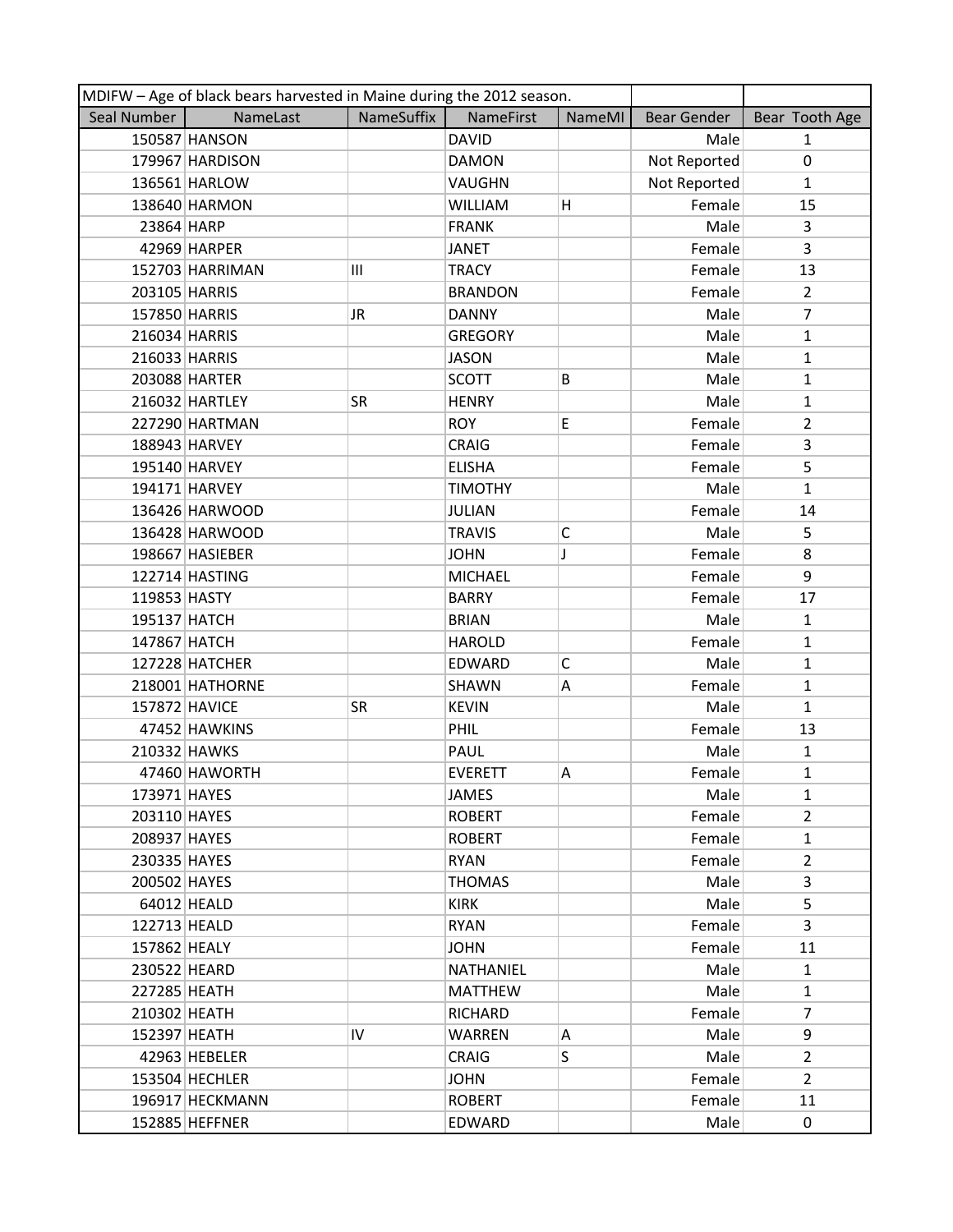|               | MDIFW - Age of black bears harvested in Maine during the 2012 season. |            |                 |        |                    |                |  |  |
|---------------|-----------------------------------------------------------------------|------------|-----------------|--------|--------------------|----------------|--|--|
| Seal Number   | NameLast                                                              | NameSuffix | NameFirst       | NameMI | <b>Bear Gender</b> | Bear Tooth Age |  |  |
|               | 152884 HEFFNER                                                        |            | <b>GREGORY</b>  |        | Female             | $\overline{2}$ |  |  |
| 133621 HEIM   |                                                                       |            | <b>DALE</b>     |        | Male               | 3              |  |  |
| 173964 HEIM   |                                                                       |            | RICHARD         |        | Female             | 4              |  |  |
|               | 184077 HEISEMAN                                                       |            | <b>CHARLES</b>  |        | Male               | $\mathbf{1}$   |  |  |
|               | 64046 HELLWEG                                                         |            | <b>DENNIS</b>   |        | Female             | 3              |  |  |
|               | 46896 HELMS                                                           |            | <b>DEAN</b>     |        | Female             | $\overline{2}$ |  |  |
|               | 122709 HELPHREY                                                       |            | <b>MELVIN</b>   |        | Female             | 15             |  |  |
|               | 195122 HELWIG                                                         |            | <b>PATRICK</b>  | S      | Male               | 5              |  |  |
|               | 210359 HENDERSON                                                      |            | RICHARD         |        | Male               | $\mathbf{1}$   |  |  |
|               | 168400 HENDERSON                                                      |            | SAMUEL          |        | Male               | $\overline{2}$ |  |  |
|               | 219206 HENDERSON                                                      |            | <b>STEVEN</b>   |        | Male               | 3              |  |  |
|               | 133636 HENDRON                                                        |            | <b>JOEL</b>     |        | Female             | $\overline{2}$ |  |  |
| 191392 HENNE  |                                                                       |            | <b>TRUMAN</b>   |        | Female             | 4              |  |  |
|               | 198684 HENNING                                                        |            | <b>OWEN</b>     | S      | Female             | X              |  |  |
| 121732 HENRY  |                                                                       |            | <b>LLOYD</b>    |        | Male               | $\mathbf{1}$   |  |  |
| 151819 HENRY  |                                                                       |            | <b>TROY</b>     | М      | Male               | $\mathbf{1}$   |  |  |
|               | 200554 HENTOSH                                                        |            | <b>DAVID</b>    |        | Female             | $\overline{2}$ |  |  |
|               | 196341 HEPBURN                                                        |            | PHILLIP         | W      | Male               | $\mathbf{1}$   |  |  |
| 61251 HERB    |                                                                       |            | <b>JOSHUA</b>   |        | Male               | 6              |  |  |
|               | 150611 HERBERT                                                        |            | <b>DAVID</b>    |        | Male               | $\mathbf{1}$   |  |  |
|               | 165273 HEREDA                                                         |            | <b>DANIEL</b>   |        | Male               | 5              |  |  |
|               | 68492 HEREDA                                                          |            | <b>FRANK</b>    |        | Male               | 0              |  |  |
|               | 136430 HERLOCHER                                                      |            | CARL            |        | Female             | 4              |  |  |
|               | 163653 HERMANCE                                                       |            | <b>COREY</b>    | E      | Male               | $\mathbf{1}$   |  |  |
|               | 157784 HERMANCE                                                       |            | <b>ERIC</b>     |        | Male               | 11             |  |  |
|               | 163613 HERMANCE                                                       |            | <b>JOSHUA</b>   |        | Male               | $\overline{2}$ |  |  |
|               | 157785 HERMANCE                                                       |            | <b>MICHAEL</b>  |        | Male               | 4              |  |  |
|               | 175466 HERMANSEN                                                      |            | <b>KNUD</b>     |        | Male               | $\mathbf{1}$   |  |  |
|               | 168046 HERRMAN                                                        |            | <b>DAVID</b>    |        | Male               | 1              |  |  |
|               | 68444 HERSHBERGER                                                     |            | AMOS            |        | Female             | $\mathbf{1}$   |  |  |
|               | 211477 HERSHBERGER                                                    |            | PAUL            | J      | Female             | $\overline{2}$ |  |  |
| 190099 HESS   |                                                                       |            | <b>KEVIN</b>    | L      | Male               | 6              |  |  |
| 153505 HICKEL |                                                                       |            | <b>TIMOTHY</b>  |        | Male               | $\mathbf{1}$   |  |  |
| 184094 HICKS  |                                                                       |            | <b>RUSSELL</b>  | S      | Female             | 11             |  |  |
|               | 172482 HIGGINS                                                        |            | <b>HEATH</b>    |        | Female             | 3              |  |  |
|               | 184092 HIGGINS                                                        |            | <b>NATHAN</b>   |        | Male               | X              |  |  |
|               | 162299 HIGHTOWER                                                      | JR.        | JAMES           |        | Female             | 0              |  |  |
|               | 203117 HILBOURNE                                                      |            | ADAM            |        | Female             | 1              |  |  |
|               | 157870 HILDERBRANT                                                    |            | LAWRENCE        |        | Male               | $\mathbf{1}$   |  |  |
| 82073 HILL    |                                                                       |            | <b>COLE</b>     |        | Male               | $\mathbf{2}$   |  |  |
| 149975 HILL   |                                                                       | JR.        | <b>GLENN</b>    |        | Male               | 3              |  |  |
| 191343 HILL   |                                                                       |            | <b>TRACY</b>    | L      | Male               | $\overline{2}$ |  |  |
| 234669 HILTON |                                                                       |            | <b>JONATHAN</b> |        | Female             | 3              |  |  |
| 210365 HINKEL |                                                                       |            | <b>DONALD</b>   |        | Female             | X.             |  |  |
|               | 203138 HINKLEY                                                        |            | LEWIS           |        | Male               | $\mathbf 0$    |  |  |
|               | 161842 HITCHCOCK                                                      |            | <b>JASON</b>    | L      | Male               | $\mathbf{1}$   |  |  |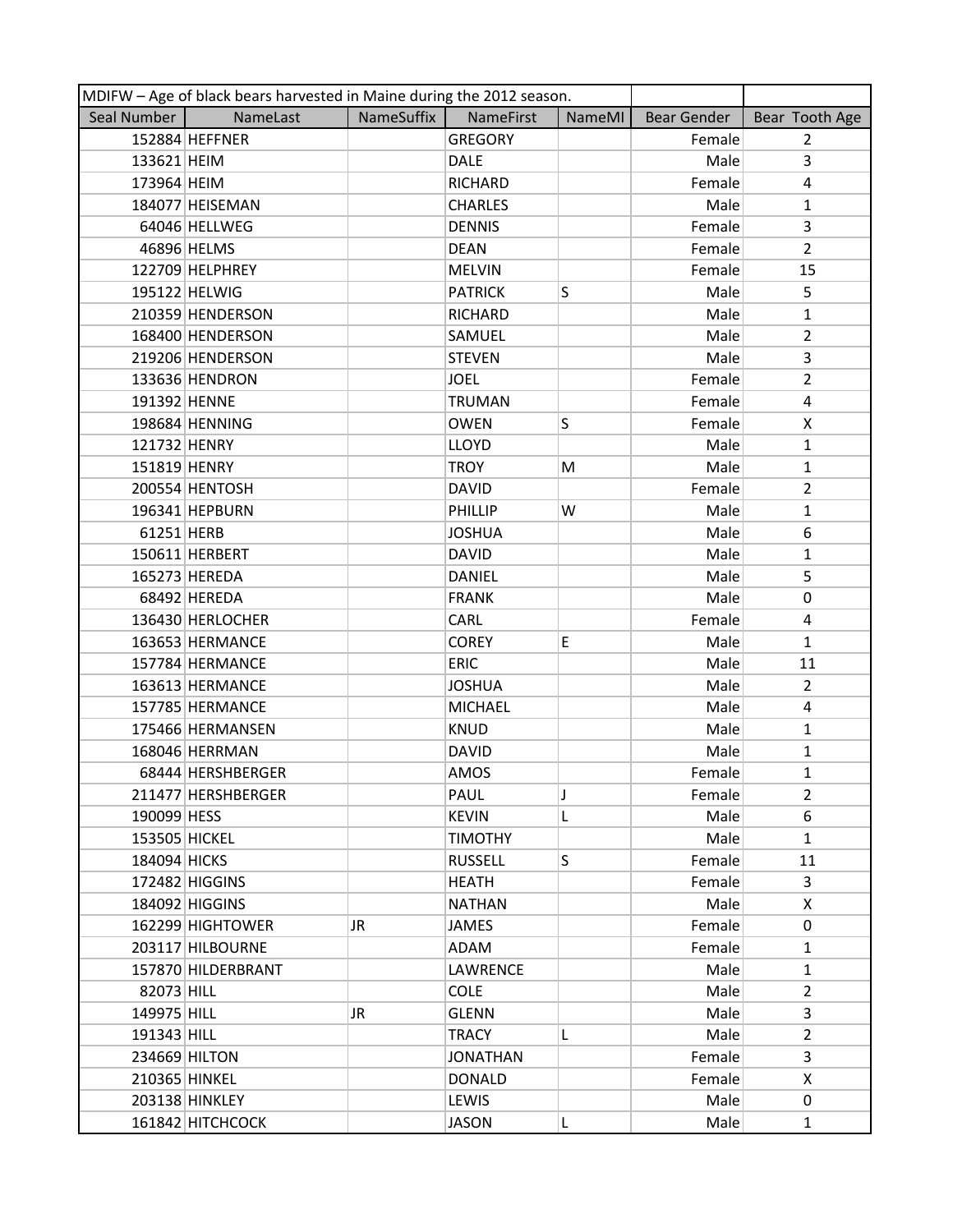|              | MDIFW - Age of black bears harvested in Maine during the 2012 season. |            |                    |              |                    |                |
|--------------|-----------------------------------------------------------------------|------------|--------------------|--------------|--------------------|----------------|
| Seal Number  | NameLast                                                              | NameSuffix | <b>NameFirst</b>   | NameMI       | <b>Bear Gender</b> | Bear Tooth Age |
| 234612 HIXON |                                                                       |            | <b>LOREN</b>       |              | Female             | 14             |
|              | 218033 HODSDON                                                        |            | <b>JESSE</b>       |              | Female             | 3              |
| 184080 HOFF  |                                                                       |            | <b>STEVEN</b>      |              | Female             | $\overline{3}$ |
|              | 151859 HOLDRIDGE                                                      |            | PAUL               |              | Male               | $\mathbf{1}$   |
|              | 151828 HOLLAND                                                        |            | <b>DONNELL</b>     |              | Male               | $\mathbf{1}$   |
|              | 151879 HOLLIFIELD                                                     |            | <b>HAROLD</b>      |              | Male               | 3              |
|              | 166213 HOLMES                                                         |            | <b>FORREST</b>     |              | Male               | $\mathbf{1}$   |
| 117318 HOLT  |                                                                       |            | <b>JOHN</b>        | J            | Male               | $\mathbf{1}$   |
|              | 63727 HOLTON                                                          |            | <b>SCOTT</b>       | B            | Female             | 3              |
| 219429 HOME  |                                                                       | JR         | <b>JOHN</b>        |              | Female             | 3              |
| 219424 HOME  |                                                                       |            | <b>JOSHUA</b>      |              | Male               | 4              |
| 119831 HOOD  |                                                                       |            | <b>KENNETH</b>     |              | Female             | 11             |
| 119836 HOOD  |                                                                       |            | <b>RYAN</b>        |              | Male               | 4              |
|              | 221815 HOOKEY                                                         |            | <b>DOUGLAS</b>     |              | Female             | $\overline{2}$ |
|              | 234632 HOOVER                                                         |            | EARL               |              | Male               | $\mathbf{1}$   |
|              | 203092 HOPKINS                                                        |            | <b>JOHN</b>        | R            | Female             | X              |
|              | 191498 HOPKINS                                                        |            | <b>ROBERT</b>      |              | Female             | $\overline{2}$ |
|              | 191500 HOPKINS                                                        |            | <b>STEVEN</b>      | Ţ            | Male               | $\overline{2}$ |
|              | 64023 HORNING                                                         |            | <b>MICHAEL</b>     | L            | Male               | 3              |
|              | 127292 HORNING                                                        |            | <b>THOMAS</b>      |              | Female             | $\overline{2}$ |
|              | 191398 HOSTETLER                                                      |            | <b>ADEN</b>        |              | Female             | 5              |
|              | 191412 HOSTETLER                                                      |            | <b>ADONIA</b>      |              | Male               | $\mathbf{1}$   |
|              | 191346 HOSTETLER                                                      |            | <b>JOSEPH</b>      | U            | Male               | $\mathbf{1}$   |
|              | 88735 HOSTETLER                                                       |            | <b>LESTER</b>      |              | Male               | $\mathbf{1}$   |
|              | 195106 HOWARD                                                         |            | SHAWN              | M            | Female             | 7              |
|              | 68449 HOWELL                                                          |            | <b>CHRISTOPHER</b> |              | Not Reported       | 9              |
|              | 68468 HOWELL                                                          |            | <b>DAVID</b>       |              | Female             | 8              |
|              | 234623 HOWES                                                          |            | <b>DUSTIN</b>      | E            | Female             | $\overline{2}$ |
|              | 210375 HUFFMAN                                                        |            | <b>RYAN</b>        |              | Male               | 1              |
|              | 153512 HUGHES                                                         |            | <b>HOWARD</b>      | $\mathsf{C}$ | Male               | $\overline{2}$ |
|              | 157860 HUGHES                                                         | JR         | <b>THOMAS</b>      | G            | Male               | $\mathbf{1}$   |
|              | 61274 HUGHES                                                          | JR         | TOM                |              | Female             | $\mathbf{1}$   |
| 195129 HULL  |                                                                       |            | <b>JOHN</b>        | F            | Female             | 9              |
|              | 166211 HULVEY                                                         |            | <b>DONALD</b>      |              | Female             | $\mathbf{1}$   |
|              | 235012 HUNLEY                                                         |            | <b>BRIAN</b>       |              | Female             | $\mathbf{1}$   |
| 195144 HUNT  |                                                                       |            | <b>CLIFTON</b>     | J            | Male               | $\overline{7}$ |
| 61255 HUNT   |                                                                       |            | <b>CONNOR</b>      |              | Male               | $\mathbf{1}$   |
| 203116 HUNT  |                                                                       |            | <b>DAVID</b>       |              | Female             | $\overline{2}$ |
| 64020 HUNT   |                                                                       |            | <b>JOHN</b>        |              | Male               | 3              |
| 61256 HUNT   |                                                                       |            | <b>MACKENZIE</b>   |              | Female             | 3              |
|              | 191427 HUNTER                                                         |            | <b>DAVID</b>       | Α            | Female             | $\mathbf{1}$   |
|              | 64013 HUNTLEY                                                         |            | <b>RANDY</b>       | T            | Female             | 12             |
|              | 122688 HURLEY                                                         |            | <b>MICHAEL</b>     |              | Female             | $\overline{2}$ |
| 184097 HURST |                                                                       |            | <b>PETER</b>       |              | Male               | 3              |
|              | 47479 HUSTON                                                          |            | <b>ANTHONY</b>     |              | Female             | $\mathbf{1}$   |
|              | 140187 HUTCHINS                                                       |            | <b>TIMOTHY</b>     |              | Male               | $\mathbf{1}$   |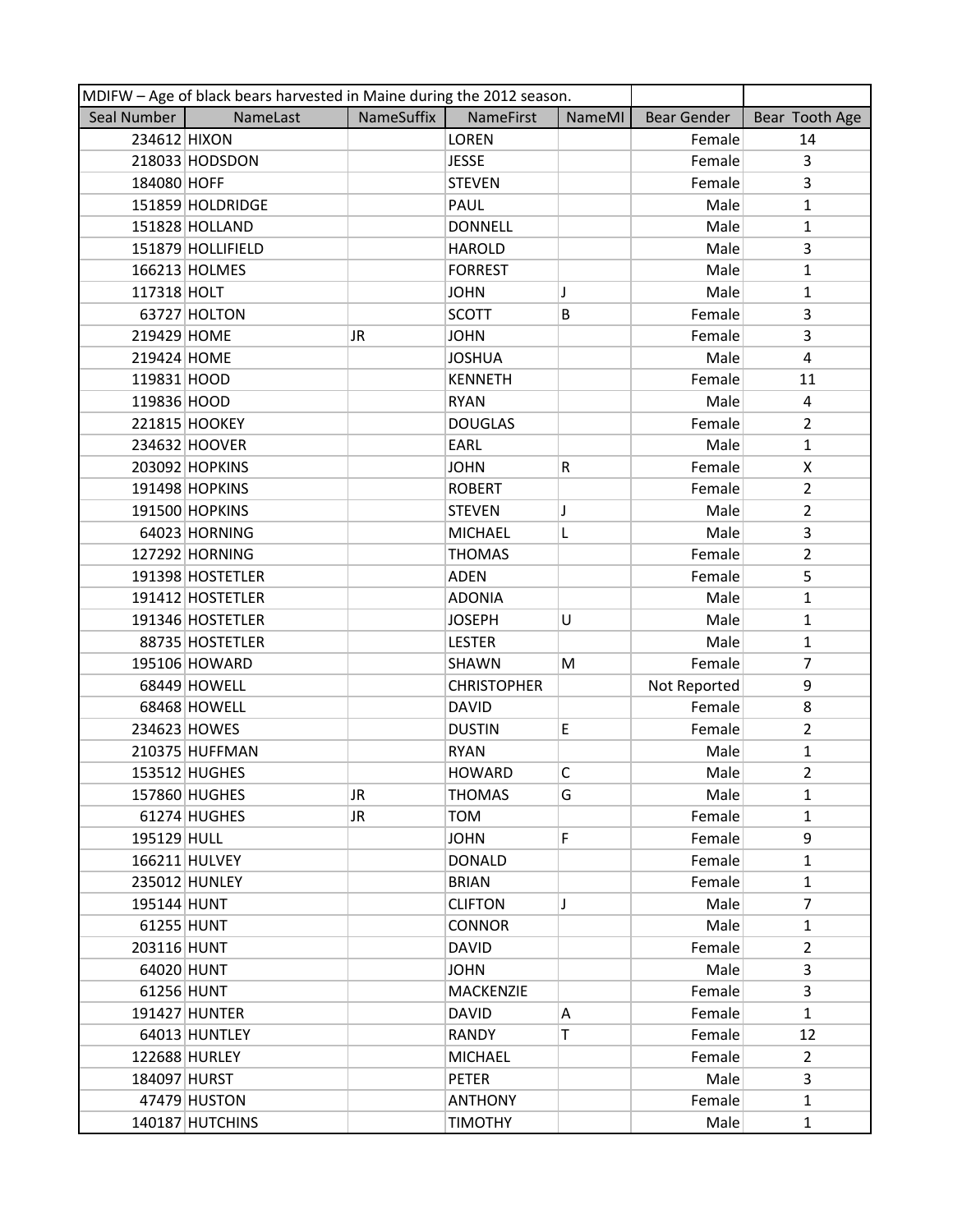|               | MDIFW - Age of black bears harvested in Maine during the 2012 season. |            |                |        |              |                         |
|---------------|-----------------------------------------------------------------------|------------|----------------|--------|--------------|-------------------------|
| Seal Number   | NameLast                                                              | NameSuffix | NameFirst      | NameMI | Bear Gender  | Bear Tooth Age          |
|               | 235009 HUTSON                                                         |            | <b>JEFFREY</b> |        | Male         | 5                       |
|               | 68448 HYATT                                                           |            | ANDREW         |        | Not Reported | $\mathbf{1}$            |
|               | 68482 HYATT                                                           |            | <b>CHESTER</b> |        | Female       | 6                       |
|               | 61260 INCARDONA                                                       |            | <b>JOSEPH</b>  |        | Male         | $\mathbf{1}$            |
|               | 153537 INCORVAIA                                                      |            | <b>DAVID</b>   |        | Female       | 0                       |
|               | 234411 INGRAHAM                                                       |            | <b>EDWIN</b>   |        | Male         | $\mathbf{1}$            |
|               | 234408 INGRAHAM                                                       |            | SAM            |        | Male         | 0                       |
| 68456 IRONS   |                                                                       |            | <b>ALBERT</b>  | F      | Male         | 4                       |
|               | 47481 IRVING                                                          |            | <b>ROBERT</b>  |        | Female       | 13                      |
| 235006 IRWIN  |                                                                       |            | <b>RONALD</b>  |        | Male         | $\mathbf{1}$            |
|               | 153529 JACKSON                                                        |            | <b>CARTER</b>  | D      | Female       | 6                       |
|               | 214621 JACKSON                                                        |            | <b>DONALD</b>  |        | Male         | 3                       |
|               | 98569 JACKSON                                                         |            | <b>JOHN</b>    |        | Female       | $\mathbf{1}$            |
|               | 200037 JALBERT                                                        |            | <b>JESSE</b>   |        | Male         | $\overline{2}$          |
| 234656 JAMES  |                                                                       |            | <b>ETHAN</b>   | J      | Female       | $\overline{\mathbf{4}}$ |
|               | 195119 JAMISON                                                        |            | SAMUEL         | E      | Male         | $\overline{2}$          |
|               | 153531 JANOSE                                                         |            | <b>JEFFREY</b> | J      | Male         | 4                       |
|               | 195113 JARAMILLO                                                      |            | <b>ORLANDO</b> |        | Female       | $\overline{2}$          |
|               | 68497 JARVIS                                                          |            | PHIL           | J      | Female       | $\overline{2}$          |
| 210351 JENSEN |                                                                       |            | <b>DON</b>     |        | Male         | 3                       |
|               | 217614 JERNIGAN                                                       |            | <b>ROBERT</b>  |        | Female       | $\mathbf{1}$            |
|               | 49135 JEROME                                                          |            | <b>GABRIEL</b> | P      | Female       | $\mathbf{1}$            |
|               | 195591 JESSLOSKI                                                      |            | <b>DAVID</b>   |        | Female       | $\overline{2}$          |
| 211454 JIA    |                                                                       |            | LU             |        | Female       | $\overline{2}$          |
|               | 203136 JOHNSON                                                        |            | <b>BRIAN</b>   |        | Female       | $\overline{2}$          |
|               | 190111 JOHNSON                                                        |            | <b>DAVID</b>   |        | Male         | 3                       |
|               | 59589 JOHNSON                                                         |            | <b>ERICK</b>   |        | Female       | $\overline{2}$          |
|               | 153615 JOHNSON                                                        |            | <b>MARK</b>    |        | Female       | X                       |
|               | 200561 JOHNSON                                                        |            | <b>MARK</b>    |        | Female       | $\overline{2}$          |
|               | 42962 JOHNSON                                                         |            | <b>PARKER</b>  | B      | Female       | $\mathbf{1}$            |
|               | 203137 JOHNSON                                                        |            | <b>WAYNE</b>   |        | Female       | $\overline{2}$          |
|               | 234628 JOHNSTEN                                                       |            | <b>JULIE</b>   | Α      | Male         | $\mathbf{1}$            |
| 221828 JONES  |                                                                       |            | <b>CHARLES</b> | Α      | Female       | 12                      |
| 155268 JONES  |                                                                       |            | <b>COREY</b>   |        | Female       | 6                       |
|               | 49142 JONES                                                           |            | <b>MICHAEL</b> | E.     | Female       | 17                      |
|               | 47488 JONES                                                           |            | PAUL           |        | Male         | 3                       |
| 194992 JONES  |                                                                       |            | <b>PHYLLIS</b> |        | Male         | $\overline{2}$          |
| 203093 JONES  |                                                                       |            | <b>ROBERT</b>  |        | Male         | $\overline{2}$          |
| 217622 JONES  |                                                                       |            | <b>STEPHEN</b> |        | Female       | $\mathbf{1}$            |
|               | 227291 JORDAN                                                         |            | CAMERON        | Т      | Female       | 4                       |
|               | 68464 JORDAN                                                          |            | <b>ROBERT</b>  | J      | Female       | 5                       |
|               | 64016 JORDAN                                                          |            | <b>WILLIAM</b> | Α      | Male         | $\overline{3}$          |
|               | 68473 JUCHNO                                                          |            | EDWARD         |        | Female       | 12                      |
| 191528 JUDA   |                                                                       |            | <b>MICHAEL</b> |        | Female       | 4                       |
| 191526 JUDA   |                                                                       |            | <b>PETER</b>   |        | Male         | $\mathbf{1}$            |
|               | 150594 JUMPER                                                         |            | <b>DONALD</b>  |        | Male         | $\overline{2}$          |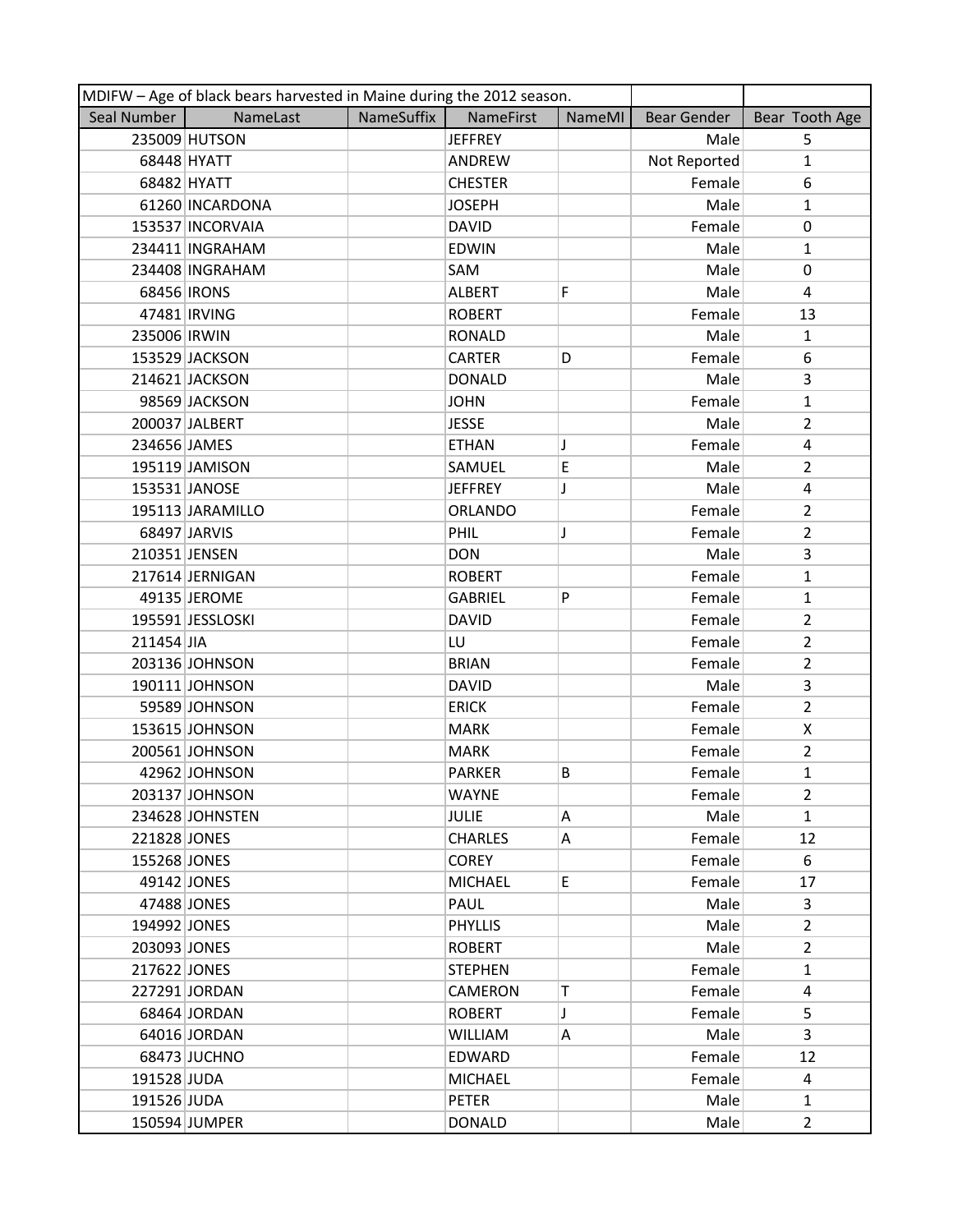|               | MDIFW - Age of black bears harvested in Maine during the 2012 season. |            |                    |        |              |                |  |  |
|---------------|-----------------------------------------------------------------------|------------|--------------------|--------|--------------|----------------|--|--|
| Seal Number   | NameLast                                                              | NameSuffix | NameFirst          | NameMI | Bear Gender  | Bear Tooth Age |  |  |
|               | 165290 JUNKINS                                                        |            | EDWARD             | E      | Male         | $\mathbf{1}$   |  |  |
|               | 152708 JURGIEWICH                                                     |            | <b>RYAN</b>        |        | Female       | 12             |  |  |
|               | 157845 JYACHOSTY                                                      |            | <b>JARED</b>       |        | Female       | 4              |  |  |
|               | 149961 KADEZABEK                                                      |            | <b>RYAN</b>        |        | Male         | 3              |  |  |
|               | 152713 KAEWTHONG                                                      |            | <b>TITUS</b>       |        | Male         | 3              |  |  |
| 221813 KAHL   |                                                                       |            | <b>DAVID</b>       | н      | Female       | 8              |  |  |
| 191344 KAHN   |                                                                       |            | <b>RICKY</b>       | L      | Male         | $\mathbf{1}$   |  |  |
| 150270 KAIM   |                                                                       |            | <b>KYLE</b>        | Α      | Female       | 16             |  |  |
| 63736 KAIN    |                                                                       |            | <b>WHITNEY</b>     |        | Male         | $\mathbf{1}$   |  |  |
| 140184 KANE   |                                                                       |            | <b>DANIEL</b>      |        | Female       | 10             |  |  |
|               | 235013 KAPANTAIS                                                      |            | <b>STEPHEN</b>     |        | Female       | 4              |  |  |
|               | 68451 KARICKHOFF                                                      |            | EARL               |        | Female       | $\overline{7}$ |  |  |
|               | 68469 KARICKOFF                                                       |            | <b>CINDY</b>       |        | Male         | $\mathbf{1}$   |  |  |
|               | 47483 KASBARIAN                                                       |            | <b>HENRI</b>       |        | Female       | 6              |  |  |
|               | 210331 KASMAREK                                                       |            | <b>ANTHONY</b>     |        | Male         | 3              |  |  |
|               | 230301 KASNER                                                         |            | <b>JEREMIAH</b>    |        | Female       | 6              |  |  |
|               | 184100 KASPER                                                         |            | <b>CHRISTOPHER</b> |        | Female       | 4              |  |  |
|               | 234670 KAUFFMAN                                                       |            | <b>DAVID</b>       |        | Male         | 3              |  |  |
|               | 195368 KAUFFMAN                                                       |            | <b>JONATHAN</b>    |        | Male         | $\mathbf{1}$   |  |  |
| 152718 KEACH  |                                                                       |            | <b>RICHARD</b>     | M      | Female       | 10             |  |  |
| 152719 KEACH  |                                                                       |            | <b>RON</b>         |        | Male         | $\overline{3}$ |  |  |
|               | 61257 KEATING                                                         |            | <b>MIKE</b>        |        | Female       | 11             |  |  |
|               | 230331 KEEGAN                                                         |            | <b>PATRICK</b>     |        | Male         | $\mathbf{1}$   |  |  |
|               | 198686 KEENER                                                         |            | <b>WILLIAM</b>     | C      | Male         | $\overline{2}$ |  |  |
|               | 47468 KELLEHER                                                        |            | <b>CONNOR</b>      |        | Male         | $\mathbf{1}$   |  |  |
| 222803 KELLEY |                                                                       |            | CALEB              | K      | Female       | 4              |  |  |
| 222809 KELLEY |                                                                       |            | OSMOND             |        | Male         | $\overline{2}$ |  |  |
|               | 68483 KELLEY                                                          |            | <b>STEPHEN</b>     |        | Not Reported | $\mathbf 0$    |  |  |
| 140186 KEMP   |                                                                       | SR         | <b>SCOTT</b>       |        | Male         | X              |  |  |
|               | 157863 KENDRICKS                                                      |            | RAYMOND            | J      | Male         | $\mathbf{1}$   |  |  |
|               | 47459 KENDUS                                                          |            | <b>STEVEN</b>      |        | Male         | 2              |  |  |
|               | 47467 KENISON                                                         |            | ANDREW             |        | Female       | $\mathbf{1}$   |  |  |
|               | 193686 KENNEDY                                                        |            | <b>JONATHAN</b>    |        | Male         | $\mathbf{1}$   |  |  |
|               | 119820 KENNEDY                                                        |            | <b>PAIGE</b>       |        | Male         | $\mathbf{1}$   |  |  |
|               | 220402 KENNEY                                                         | JR.        | <b>JOSEPH</b>      |        | Male         | $\mathbf{1}$   |  |  |
|               | 163606 KENNEY                                                         |            | <b>KATIE</b>       | L      | Female       | $\overline{3}$ |  |  |
| 54259 KENT    |                                                                       |            | <b>CHARLES</b>     | Т      | Female       | 6              |  |  |
|               | 216005 KENYON                                                         |            | <b>MARK</b>        |        | Female       | X              |  |  |
|               | 230302 KERSTETTER                                                     |            | A                  | F.     | Male         | $\mathbf{1}$   |  |  |
|               | 216401 KESSLER                                                        |            | <b>MATTHEW</b>     |        | Male         | $\overline{2}$ |  |  |
| 153535 KETCH  |                                                                       |            | <b>CORY</b>        | A      | Female       | 4              |  |  |
|               | 68494 KIBLER                                                          |            | <b>HUNTER</b>      | R      | Male         | $\mathbf{1}$   |  |  |
|               | 157854 KIEFFER                                                        |            | PAUL               | R      | Male         | 14             |  |  |
|               | 47495 KILCOLLINS                                                      |            | <b>DEANNA</b>      |        | Male         | 4              |  |  |
| 122741 KING   |                                                                       |            | EDWARD             |        | Male         | 13             |  |  |
| 203102 KING   |                                                                       |            | <b>JOSEPH</b>      |        | Male         | 12             |  |  |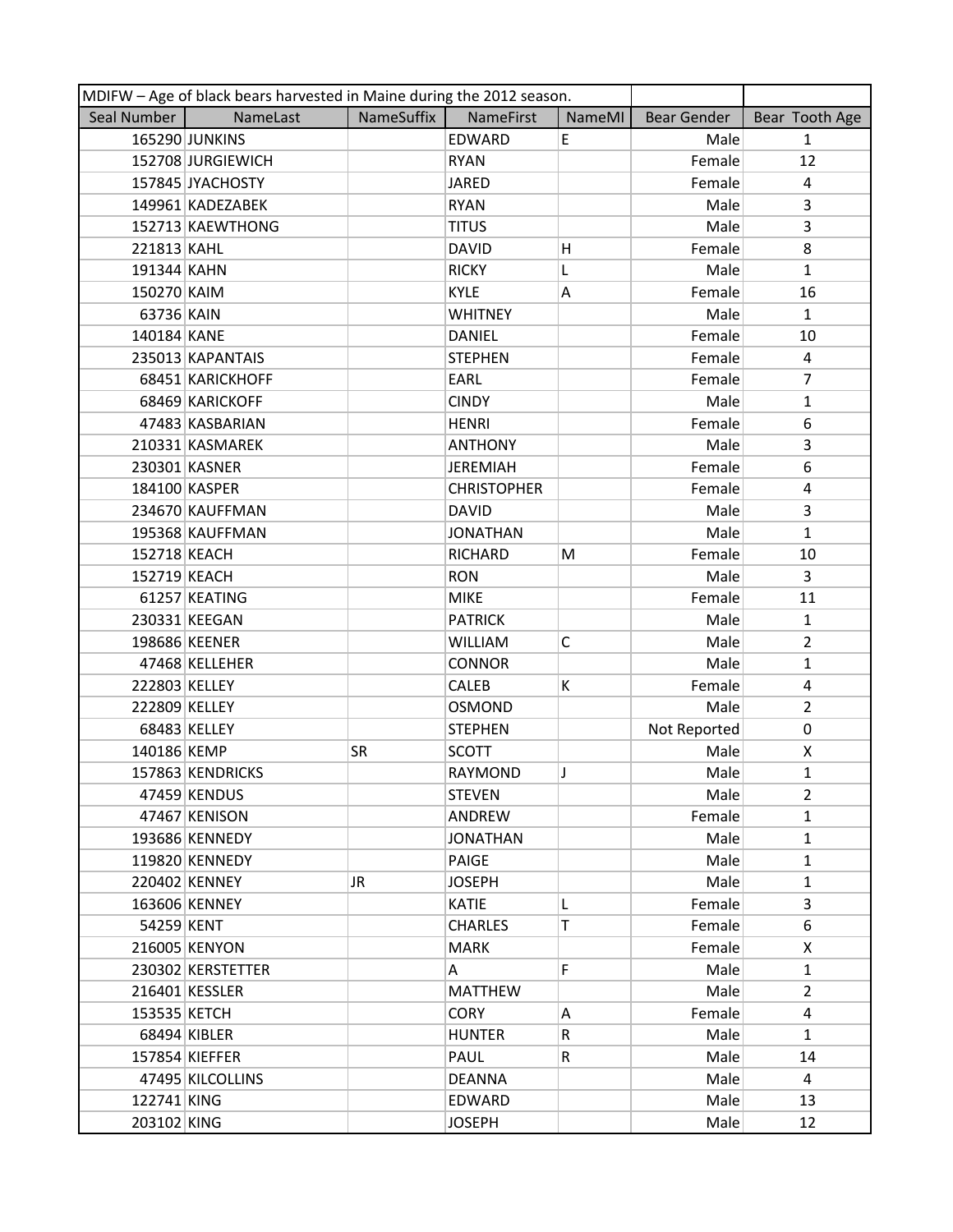|               | MDIFW - Age of black bears harvested in Maine during the 2012 season. |            |                 |        |             |                |  |  |
|---------------|-----------------------------------------------------------------------|------------|-----------------|--------|-------------|----------------|--|--|
| Seal Number   | NameLast                                                              | NameSuffix | NameFirst       | NameMI | Bear Gender | Bear Tooth Age |  |  |
| 165271 KING   |                                                                       |            | <b>RUSSELL</b>  | W      | Male        | $\overline{2}$ |  |  |
| 195604 KING   |                                                                       |            | SAMUEL          |        | Male        | 11             |  |  |
|               | 165285 KINNEY                                                         |            | <b>MICHAEL</b>  |        | Male        | 0              |  |  |
| 68466 KIRK    |                                                                       |            | <b>ADAM</b>     |        | Female      | 12             |  |  |
| 68465 KIRK    |                                                                       |            | <b>ROBERT</b>   |        | Female      | $\overline{2}$ |  |  |
|               | 216026 KIRKBRIDE                                                      |            | CHAD            | Т      | Male        | 0              |  |  |
|               | 216031 KIRKBRIDE                                                      | JR.        | <b>KENNETH</b>  | G      | Female      | $\mathbf{1}$   |  |  |
|               | 150265 KISHBAUGH                                                      |            | <b>JASON</b>    | D      | Male        | $\overline{a}$ |  |  |
|               | 195109 KLECKNER                                                       |            | <b>MICHAEL</b>  | S      | Female      | 0              |  |  |
| 168042 KLINE  |                                                                       |            | <b>BRIAN</b>    |        | Male        | $\mathbf{1}$   |  |  |
| 168043 KLINE  |                                                                       |            | <b>JOANN</b>    |        | Male        | $\mathbf{1}$   |  |  |
|               | 157790 KLINGER                                                        |            | <b>MARK</b>     |        | Male        | 9              |  |  |
| 151823 KLUE   |                                                                       |            | <b>CHARLES</b>  |        | Male        | $\mathbf{1}$   |  |  |
| 201799 KNAPP  |                                                                       |            | <b>JEFFREY</b>  |        | Male        | $\overline{2}$ |  |  |
|               | 166385 KNIGHT                                                         |            | <b>JAMIE</b>    | L      | Male        | 3              |  |  |
|               | 195387 KNIGHT                                                         |            | <b>WILLIAM</b>  |        | Female      | 11             |  |  |
|               | 42959 KNOWLTON                                                        |            | <b>AUSTIN</b>   |        | Female      | 3              |  |  |
| 119830 KNOX   |                                                                       |            | <b>MATTHEW</b>  |        | Male        | 12             |  |  |
| 203125 KOBEL  |                                                                       |            | <b>SHAWN</b>    |        | Male        | 3              |  |  |
|               | 150586 KOENIG                                                         |            | <b>KARL</b>     |        | Female      | 17             |  |  |
| 166214 KOHAN  |                                                                       |            | <b>MATTHEW</b>  |        | Female      | 11             |  |  |
|               | 218028 KOLESAR                                                        |            | <b>JAMES</b>    |        | Male        | 0              |  |  |
| 149974 KOLICH |                                                                       |            | <b>WESLEY</b>   |        | Female      | 1              |  |  |
|               | 203120 KONOPATSKI                                                     |            | <b>THOMAS</b>   |        | Female      | 5              |  |  |
|               | 166212 KONOWALL                                                       |            | <b>JOHN</b>     |        | Male        | $\mathbf{1}$   |  |  |
|               | 42964 KOPESKI                                                         |            | <b>FRANK</b>    |        | Female      | $\mathbf{1}$   |  |  |
| 117342 KOSA   |                                                                       |            | NATHANIEL       |        | Male        | $\mathbf{1}$   |  |  |
|               | 63745 KRAUSS                                                          |            | <b>GRAYSON</b>  |        | Female      | $\mathbf{1}$   |  |  |
| 204559 KROLL  |                                                                       |            | <b>DAVID</b>    |        | Female      | 3              |  |  |
|               | 210308 KRONSBERG                                                      |            | <b>JONATHAN</b> |        | Male        | $\overline{2}$ |  |  |
|               | 166365 KRYSENSKI                                                      | Ш          | <b>WILLIAM</b>  |        | Female      | 3              |  |  |
| 195595 KUHNS  |                                                                       |            | <b>JERRY</b>    | R      | Male        | 3              |  |  |
|               | 218036 KUNZMAN                                                        |            | <b>DAVID</b>    |        | Male        | 5              |  |  |
|               | 166388 KURANT                                                         | JR.        | <b>JOHN</b>     | J      | Female      | $\overline{2}$ |  |  |
| 157876 KUREK  |                                                                       |            | <b>DANIEL</b>   |        | Female      | $\mathbf{1}$   |  |  |
| 23877 KUTZ    |                                                                       |            | <b>CHRIS</b>    |        | Male        | $\overline{7}$ |  |  |
| 157875 LABBE  |                                                                       |            | <b>JEFFERY</b>  |        | Female      | $\overline{2}$ |  |  |
| 211468 LABBE  |                                                                       |            | JENNA           |        | Male        | 3              |  |  |
|               | 216019 LABONNE                                                        |            | DAN             |        | Male        | $\mathbf{1}$   |  |  |
|               | 230334 LADNER                                                         |            | <b>RANDY</b>    |        | Female      | $\mathbf{1}$   |  |  |
|               | 64044 LALIBERTE                                                       |            | <b>KENNETH</b>  |        | Female      | $\overline{7}$ |  |  |
|               | 122683 LALIBERTE                                                      |            | <b>MARK</b>     |        | Female      | 10             |  |  |
|               | 122684 LALIBERTE                                                      |            | <b>SUSAN</b>    |        | Female      | 3              |  |  |
|               | 119855 LAMARICE                                                       |            | <b>ALBERT</b>   |        | Male        | $\mathbf{1}$   |  |  |
|               | 119832 LAMARRE                                                        |            | <b>PETER</b>    |        | Female      | $\overline{2}$ |  |  |
| 191409 LAMAY  |                                                                       |            | <b>DONALD</b>   |        | Male        | $\overline{2}$ |  |  |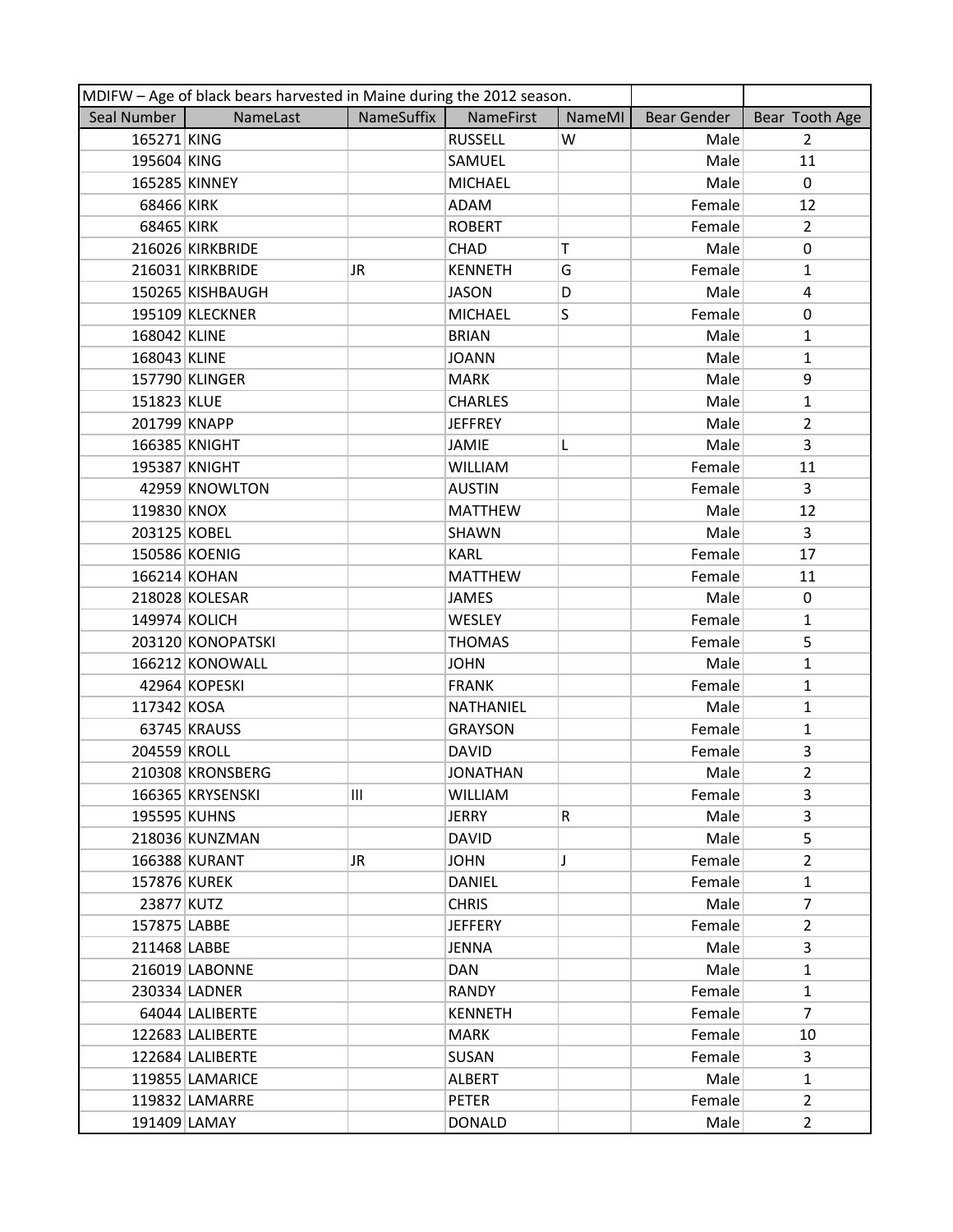|                | MDIFW - Age of black bears harvested in Maine during the 2012 season. |            |                    |        |                    |                |  |  |
|----------------|-----------------------------------------------------------------------|------------|--------------------|--------|--------------------|----------------|--|--|
| Seal Number    | NameLast                                                              | NameSuffix | <b>NameFirst</b>   | NameMI | <b>Bear Gender</b> | Bear Tooth Age |  |  |
|                | 217612 LAMBERT                                                        |            | <b>JAMIE</b>       |        | Male               | $\mathbf{1}$   |  |  |
|                | 233404 LAMICA                                                         |            | <b>DEREK</b>       |        | Male               | 5              |  |  |
|                | 157893 LAMOREAU                                                       |            | <b>SHAWN</b>       |        | Female             | $\overline{3}$ |  |  |
|                | 153648 LANCASTER                                                      |            | SARAH              | B      | Male               | $\overline{2}$ |  |  |
|                | 198687 LANCASTER                                                      |            | ZACHARY            | Α      | Male               | $\mathbf{1}$   |  |  |
|                | 127297 LANDAVERDE                                                     |            | <b>ENRIQUE</b>     |        | Female             | 3              |  |  |
|                | 194993 LANDER                                                         |            | <b>JEFFREY</b>     | Η      | Female             | $\mathbf{1}$   |  |  |
|                | 54258 LANDRIGAN                                                       | JR         | <b>ROBERT</b>      |        | Female             | 3              |  |  |
|                | 157855 LANDRY                                                         |            | REGINALD           |        | Male               | $\mathbf{1}$   |  |  |
| 235017 LANE    |                                                                       |            | <b>AARON</b>       |        | Female             | 3              |  |  |
| 210374 LANE    |                                                                       |            | <b>DUSTY</b>       |        | Male               | $\overline{2}$ |  |  |
| 64031 LANE     |                                                                       |            | <b>TONY</b>        |        | Female             | 5              |  |  |
| 152394 LANEY   |                                                                       |            | <b>JAMES</b>       |        | Female             | 14             |  |  |
|                | 152886 LANGOL                                                         |            | <b>JOHN</b>        |        | Male               | 3              |  |  |
| 210301 LANZA   |                                                                       |            | <b>JOHN</b>        |        | Male               | 4              |  |  |
|                | 121742 LANZER                                                         |            | <b>CHARLES</b>     |        | Male               | $\overline{2}$ |  |  |
|                | 204547 LARIVIERE                                                      |            | <b>JOHN</b>        |        | Male               | $\mathbf{1}$   |  |  |
|                | 206192 LARKINS                                                        |            | <b>CHRISTOPHER</b> |        | Male               | 8              |  |  |
| 117341 LARO    |                                                                       | JR         | <b>ROGER</b>       |        | Male               | 3              |  |  |
|                | 203127 LAROCHE                                                        |            | <b>BRANDON</b>     |        | Female             | $\overline{2}$ |  |  |
|                | 136429 LAROCHELLE                                                     | JR.        | <b>ROBERT</b>      | T      | Female             | $\overline{2}$ |  |  |
|                | 150623 LAROCHELLE                                                     |            | SHANNON            |        | Male               | $\mathbf{1}$   |  |  |
|                | 121739 LARRIVEE                                                       |            | <b>EDWIN</b>       |        | Male               | $\overline{2}$ |  |  |
|                | 219245 LARSON                                                         |            | <b>JAMES</b>       | L      | Male               | 3              |  |  |
|                | 234630 LATWINSKI                                                      |            | <b>CHARLES</b>     |        | Female             | 17             |  |  |
|                | 119824 LAUDEMAN                                                       |            | <b>BRIAN</b>       |        | Male               | 3              |  |  |
| 234615 LAUER   |                                                                       |            | <b>BARRY</b>       |        | Female             | 5              |  |  |
|                | 166210 LAVALETTE                                                      |            | <b>GEORGE</b>      | P      | Male               | $\mathbf{1}$   |  |  |
|                | 203085 LAVICTOIRE                                                     |            | <b>THOMAS</b>      |        | Female             | 1              |  |  |
|                | 168171 LAWLOR                                                         |            | <b>CHRISTOPHER</b> |        | Male               | $\mathbf{1}$   |  |  |
|                | 233201 LAWLOR                                                         |            | <b>MARK</b>        |        | Male               | 3              |  |  |
|                | 198663 LAWRENCE                                                       |            | RAYMOND            |        | Female             | $\mathbf{1}$   |  |  |
| 234404 LEACH   |                                                                       |            | <b>JOSH</b>        |        | Male               | $\overline{2}$ |  |  |
|                | 30339 LEACH                                                           |            | <b>NICHOLE</b>     |        | Female             | $\mathbf{1}$   |  |  |
|                | 191416 LEBLANC                                                        |            | <b>CHAD</b>        | Α      | Female             | $\mathbf{1}$   |  |  |
|                | 98568 LEBLANC                                                         |            | <b>JOHN</b>        |        | Male               | 9              |  |  |
| 218021 LEE     |                                                                       |            | <b>DUANE</b>       |        | Male               | $\mathbf{1}$   |  |  |
| 218024 LEE     |                                                                       |            | <b>STEVEN</b>      |        | Male               | $\mathbf 0$    |  |  |
|                | 152704 LEEMAN                                                         |            | <b>NORMAN</b>      |        | Female             | 3              |  |  |
| 107393 LEEPER  |                                                                       |            | <b>GENE</b>        |        | Female             | 9              |  |  |
|                | 173963 LEFEVERS                                                       |            | <b>DAVID</b>       |        | Female             | $\mathbf{1}$   |  |  |
|                | 151822 LEGRAND                                                        |            | <b>RANDY</b>       |        | Male               | $\overline{7}$ |  |  |
|                | 200505 LEHMAN                                                         |            | <b>TODD</b>        |        | Female             | 3              |  |  |
|                | 59602 LEHNERT                                                         |            | <b>ROBERT</b>      |        | Male               | $\overline{2}$ |  |  |
|                | 148703 LEIDICH                                                        |            | A                  | K      | Male               | $\overline{2}$ |  |  |
| 191429 LEITZEL |                                                                       |            | <b>CHRISTOPHER</b> | D      | Male               | $\mathbf{1}$   |  |  |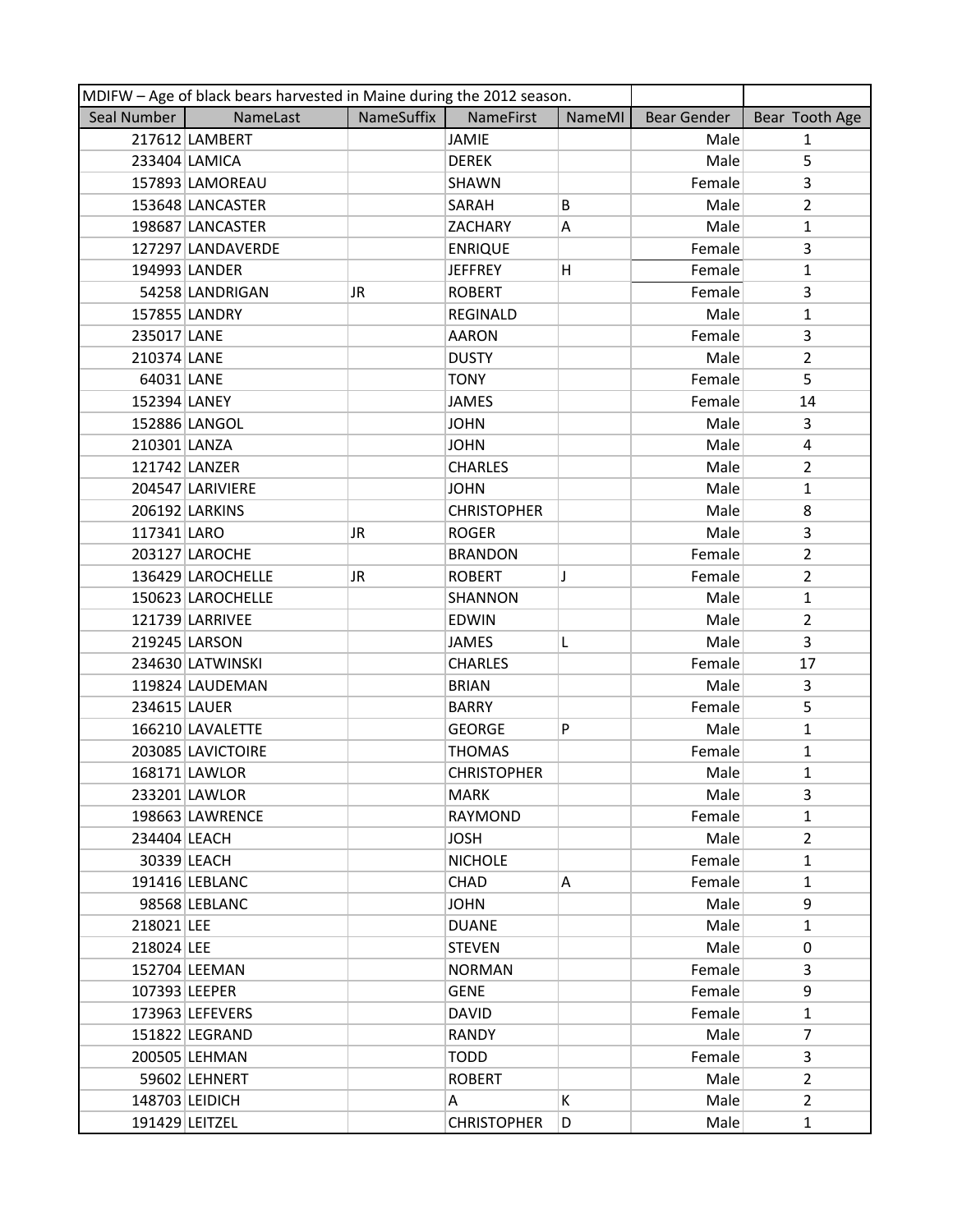|                | MDIFW - Age of black bears harvested in Maine during the 2012 season. |            |                    |               |                    |                         |
|----------------|-----------------------------------------------------------------------|------------|--------------------|---------------|--------------------|-------------------------|
| Seal Number    | NameLast                                                              | NameSuffix | NameFirst          | <b>NameMI</b> | <b>Bear Gender</b> | Bear Tooth Age          |
| 191430 LEITZEL |                                                                       |            | LEASHAY            |               | Male               | 11                      |
|                | 191477 LEJEUNE                                                        |            | <b>NEIL</b>        |               | Male               | $\mathbf{1}$            |
|                | 17293 LEMOINE                                                         | SR         | <b>ROBERT</b>      | E             | Male               | $\mathbf{1}$            |
| 191366 LENT    |                                                                       |            | <b>KENNETH</b>     |               | Male               | $\overline{2}$          |
|                | 64049 LENTO                                                           |            | <b>KENNETH</b>     |               | Male               | 15                      |
| 221804 LEO     |                                                                       |            | <b>JAMES</b>       |               | Male               | 17                      |
| 233408 LEP     |                                                                       |            | <b>ERIC</b>        | G             | Female             | $\overline{2}$          |
| 192334 LEPAGE  |                                                                       |            | <b>DENIS</b>       |               | Male               | $\mathbf{1}$            |
|                | 63734 LEPLEY                                                          |            | <b>MARY</b>        |               | Female             | $\overline{\mathbf{4}}$ |
| 219427 LEPPER  |                                                                       |            | <b>WILLIAM</b>     |               | Female             | $\overline{2}$          |
|                | 121748 LESSARD                                                        |            | <b>ROBERT</b>      |               | Male               | 3                       |
|                | 210346 LESSNER                                                        |            | <b>GREG</b>        |               | Female             | 8                       |
|                | 47470 LETOURNEAU                                                      |            | <b>DAVID</b>       |               | Male               | $\overline{2}$          |
|                | 227298 LETOURNEAU                                                     |            | <b>DAVID</b>       | Т             | Not Reported       | $\mathbf{1}$            |
|                | 218032 LEVASSEUR                                                      |            | <b>MICHAEL</b>     | А             | Male               | $\overline{2}$          |
|                | 195369 LEVESQUE                                                       |            | <b>JACK</b>        |               | Male               | $\overline{2}$          |
| 222818 LEVINS  |                                                                       |            | <b>ROBIN</b>       | D             | Male               | $\overline{2}$          |
|                | 23868 LEWANDOWSKI                                                     |            | <b>MARK</b>        |               | Female             | $\mathbf{1}$            |
| 216420 LEWIS   |                                                                       | JR         | <b>DAVID</b>       |               | Not Reported       | $\mathbf{1}$            |
| 98577 LEWIS    |                                                                       |            | <b>JOHN</b>        |               | Female             | 4                       |
| 98578 LEWIS    |                                                                       |            | <b>MATTHEW</b>     |               | Female             | 3                       |
| 150592 LIBBY   |                                                                       |            | <b>TIMOTHY</b>     |               | Female             | $\overline{7}$          |
|                | 63750 LICHTENBERGER                                                   |            | <b>ROBERT</b>      |               | Male               | $\overline{2}$          |
|                | 235014 LIDDIARD                                                       |            | <b>DONALD</b>      |               | Male               | $\overline{3}$          |
|                | 23869 LIFSON                                                          |            | <b>AARON</b>       |               | Female             | 16                      |
| 191365 LILLIE  |                                                                       | JR         | <b>FRANCIS</b>     |               | Male               | $\mathbf{1}$            |
| 17297 LILLY    |                                                                       |            | <b>MICHAEL</b>     |               | Female             | $\mathbf{1}$            |
|                | 191474 LINDSAY                                                        |            | <b>ROBERT</b>      | E             | Male               | $\overline{2}$          |
|                | 54253 LINDSTROM                                                       |            | <b>JOHN</b>        |               | Male               | $\mathbf{1}$            |
| 152720 LINTON  |                                                                       |            | <b>ROGER</b>       |               | Male               | $\overline{2}$          |
| 47496 LISKA    |                                                                       |            | <b>NANCY</b>       |               | Male               | 3                       |
| 198664 LIST    |                                                                       |            | <b>JONATHAN</b>    |               | Male               | $\mathbf{2}$            |
|                | 136421 LITTLEFIELD                                                    |            | <b>JORDYNNE</b>    |               | Female             | 3                       |
|                | 150271 LITTLEFIELD                                                    |            | <b>WILLIAM</b>     |               | Male               | 8                       |
|                | 230502 LIZOTTE                                                        |            | <b>JOSH</b>        |               | Male               | $\mathbf{2}$            |
|                | 22181 LLOYD                                                           |            | <b>BRADLEY</b>     | J.            | Female             | $\mathbf{1}$            |
| 184089 LLOYD   |                                                                       |            | <b>CHARLES</b>     |               | Female             | 3                       |
|                | 68490 LOCKROW                                                         |            | <b>TERRY</b>       | L             | Female             | 5.                      |
|                | 200503 LOIACONO                                                       |            | <b>MICHAEL</b>     |               | Female             | $\mathbf{1}$            |
| 191406 LONG    |                                                                       |            | <b>NATHAN</b>      |               | Female             | 6                       |
| 191334 LONG    |                                                                       | JR.        | <b>ROBERT</b>      |               | Male               | $\mathbf{1}$            |
|                | 163584 LONGFELLOW                                                     |            | <b>MICHAEL</b>     |               | Male               | 4                       |
|                | 218039 LONGLEY                                                        |            | <b>CHRISTOPHER</b> |               | Male               | $\mathbf{1}$            |
| 195582 LONGO   |                                                                       |            | RONALD             |               | Female             | $\mathbf{1}$            |
| 210391 LOOK    |                                                                       |            | JAY                |               | Female             | $\overline{2}$          |
| 222812 LOOK    |                                                                       |            | <b>JOSHUA</b>      | W             | Male               | $\overline{2}$          |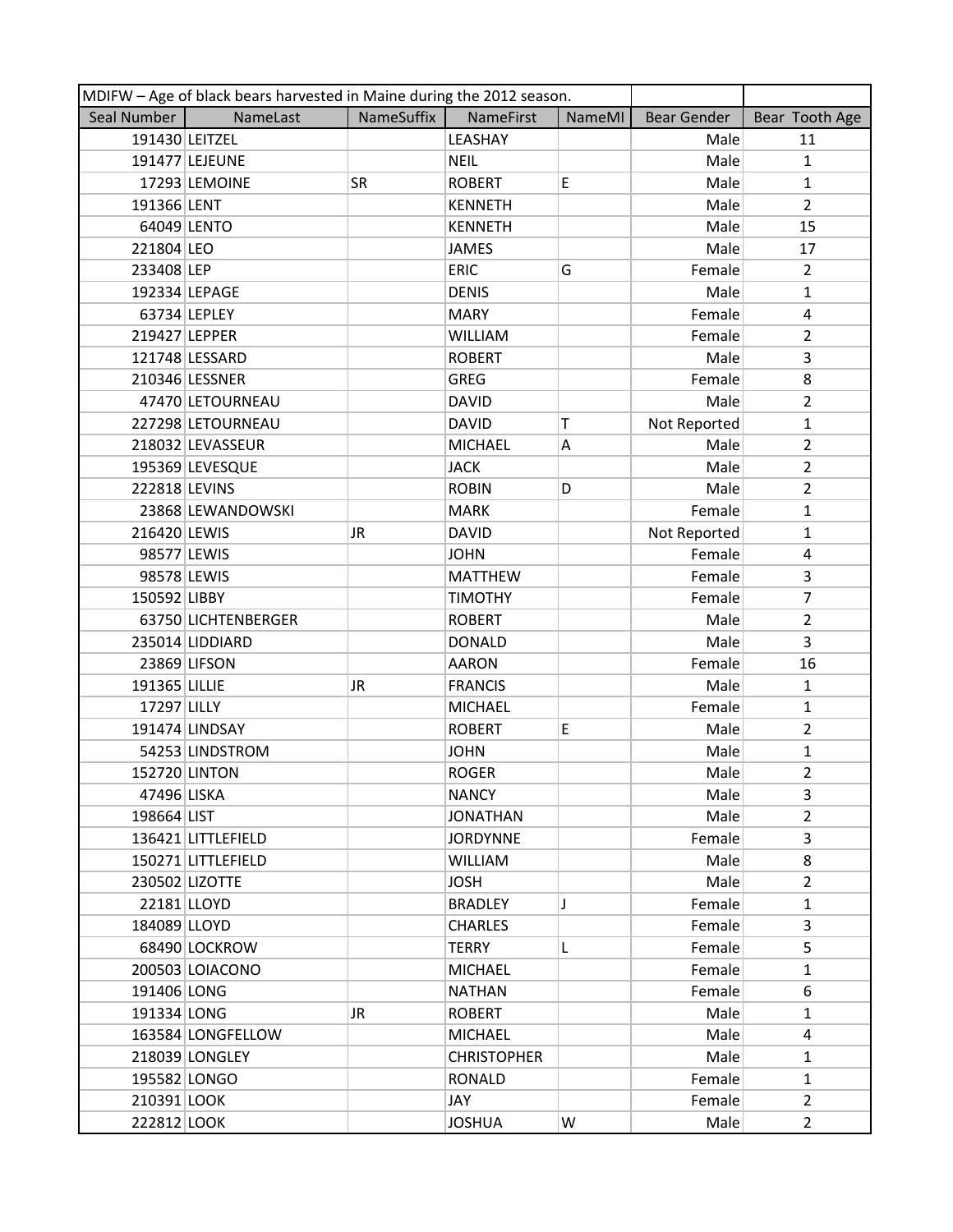|               | MDIFW - Age of black bears harvested in Maine during the 2012 season. |            |                |        |             |                |  |  |
|---------------|-----------------------------------------------------------------------|------------|----------------|--------|-------------|----------------|--|--|
| Seal Number   | NameLast                                                              | NameSuffix | NameFirst      | NameMI | Bear Gender | Bear Tooth Age |  |  |
|               | 208941 LOPRESTI                                                       |            | <b>JOSEPH</b>  | B      | Male        | $\mathbf{1}$   |  |  |
|               | 98574 LOPUCHOWYCZ                                                     |            | <b>STEPHEN</b> |        | Female      | $\overline{2}$ |  |  |
|               | 168048 LORENZO                                                        |            | <b>STEVEN</b>  |        | Female      | 9              |  |  |
|               | 168047 LOTEMPIO                                                       |            | <b>MATTHEW</b> |        | Male        | $\overline{2}$ |  |  |
| 230318 LOVELY |                                                                       |            | <b>RONALD</b>  |        | Male        | X              |  |  |
| 191369 LOWRY  |                                                                       |            | <b>ALLISON</b> |        | Female      | 12             |  |  |
| 226604 LOWRY  |                                                                       |            | <b>DONALD</b>  |        | Male        | 5              |  |  |
|               | 198661 LUGDON                                                         |            | <b>COLE</b>    |        | Male        | $\mathbf{1}$   |  |  |
|               | 198682 LUGDON                                                         |            | <b>MARION</b>  |        | Male        | 3              |  |  |
| 210388 LUKER  |                                                                       |            | <b>CLIFTON</b> |        | Male        | 5              |  |  |
|               | 49148 LUKER                                                           |            | LEONARD        |        | Female      | 4              |  |  |
| 216028 LUSTIG |                                                                       |            | <b>LYNN</b>    | D      | Female      | 17             |  |  |
| 157852 LUTE   |                                                                       | JR         | <b>THOMAS</b>  |        | Female      | 3              |  |  |
|               | 234608 LUTHER                                                         |            | ADAM           |        | Male        | $\mathbf{1}$   |  |  |
| 63741 LUTZ    |                                                                       |            | <b>WOODROW</b> |        | Male        | $\mathbf{1}$   |  |  |
| 210317 LYNCH  |                                                                       |            | <b>PETER</b>   |        | Female      | 6              |  |  |
| 193741 LYNN   |                                                                       |            | <b>WILLIAM</b> |        | Male        | $\mathbf{1}$   |  |  |
|               | 138802 MACDONALD                                                      |            | <b>MARK</b>    |        | Male        | $\mathbf{1}$   |  |  |
|               | 122743 MACDONALD                                                      |            | <b>MICHAEL</b> |        | Male        | 7              |  |  |
|               | 122744 MACDONALD                                                      |            | SHAWN          | K      | Female      | 5              |  |  |
|               | 173955 MACDOUGALL                                                     |            | <b>JOHN</b>    |        | Female      | 6              |  |  |
| 191410 MACK   |                                                                       |            | <b>MARK</b>    | J      | Male        | $\overline{2}$ |  |  |
| 215845 MACK   |                                                                       |            | <b>MATTY</b>   |        | Male        | 3              |  |  |
|               | 200547 MACKIE                                                         |            | <b>LOGAN</b>   |        | Male        | $\mathbf{1}$   |  |  |
|               | 226618 MACKIN                                                         |            | <b>EDWIN</b>   |        | Male        | 3              |  |  |
|               | 191397 MACLUNNY                                                       |            | WILLIAM        | н      | Male        | 3              |  |  |
|               | 127281 MACOMBER                                                       |            | CARL           |        | Male        | $\mathbf{1}$   |  |  |
|               | 148735 MACOMBER                                                       |            | <b>DANIEL</b>  |        | Female      | 14             |  |  |
|               | 216009 MACPHERSON                                                     |            | <b>JOHN</b>    |        | Male        | 3              |  |  |
|               | 127283 MADAGAN                                                        |            | <b>BRIAN</b>   |        | Female      | $\mathbf{1}$   |  |  |
|               | 127291 MADAGAN                                                        |            | <b>RON</b>     |        | Female      | $\mathbf{0}$   |  |  |
|               | 217624 MADORE                                                         |            | <b>MICHAEL</b> |        | Female      | 5.             |  |  |
|               | 42952 MADORE                                                          |            | <b>RYAN</b>    |        | Male        | $\mathbf{1}$   |  |  |
|               | 68463 MAGUIRE                                                         |            | JAMES          |        | Female      | $\overline{7}$ |  |  |
|               | 201794 MAHAN                                                          |            | <b>ACEL</b>    |        | Male        | $\mathbf{1}$   |  |  |
|               | 210337 MAHMOOD                                                        |            | <b>HAMID</b>   |        | Male        | $\mathbf{1}$   |  |  |
|               | 194172 MAHON                                                          | JR         | <b>LESTER</b>  |        | Female      | $\mathbf{1}$   |  |  |
|               | 200565 MAHONEY                                                        |            | <b>GREG</b>    |        | Male        | $\mathbf{1}$   |  |  |
|               | 64037 MALARKEY                                                        |            | <b>JOHN</b>    | P      | Female      | $\overline{2}$ |  |  |
|               | 196922 MANCINI                                                        |            | <b>TIMOTHY</b> |        | Female      | 3              |  |  |
|               | 127294 MANGIN                                                         |            | <b>MARGIE</b>  |        | Female      | $\mathbf{1}$   |  |  |
|               | 208936 MANNING                                                        |            | SHAWN          | R      | Female      | $\mathbf{1}$   |  |  |
|               | 68459 MANNING                                                         | IV         | <b>WALTER</b>  |        | Male        | 4              |  |  |
|               | 191486 MARANTE                                                        |            | <b>FREDDY</b>  |        | Male        | 15             |  |  |
|               | 230330 MARCELONIS                                                     |            | <b>WILLIAM</b> |        | Male        | $\mathbf{1}$   |  |  |
|               | 200041 MARIANO                                                        |            | <b>JOHN</b>    |        | Male        | 3              |  |  |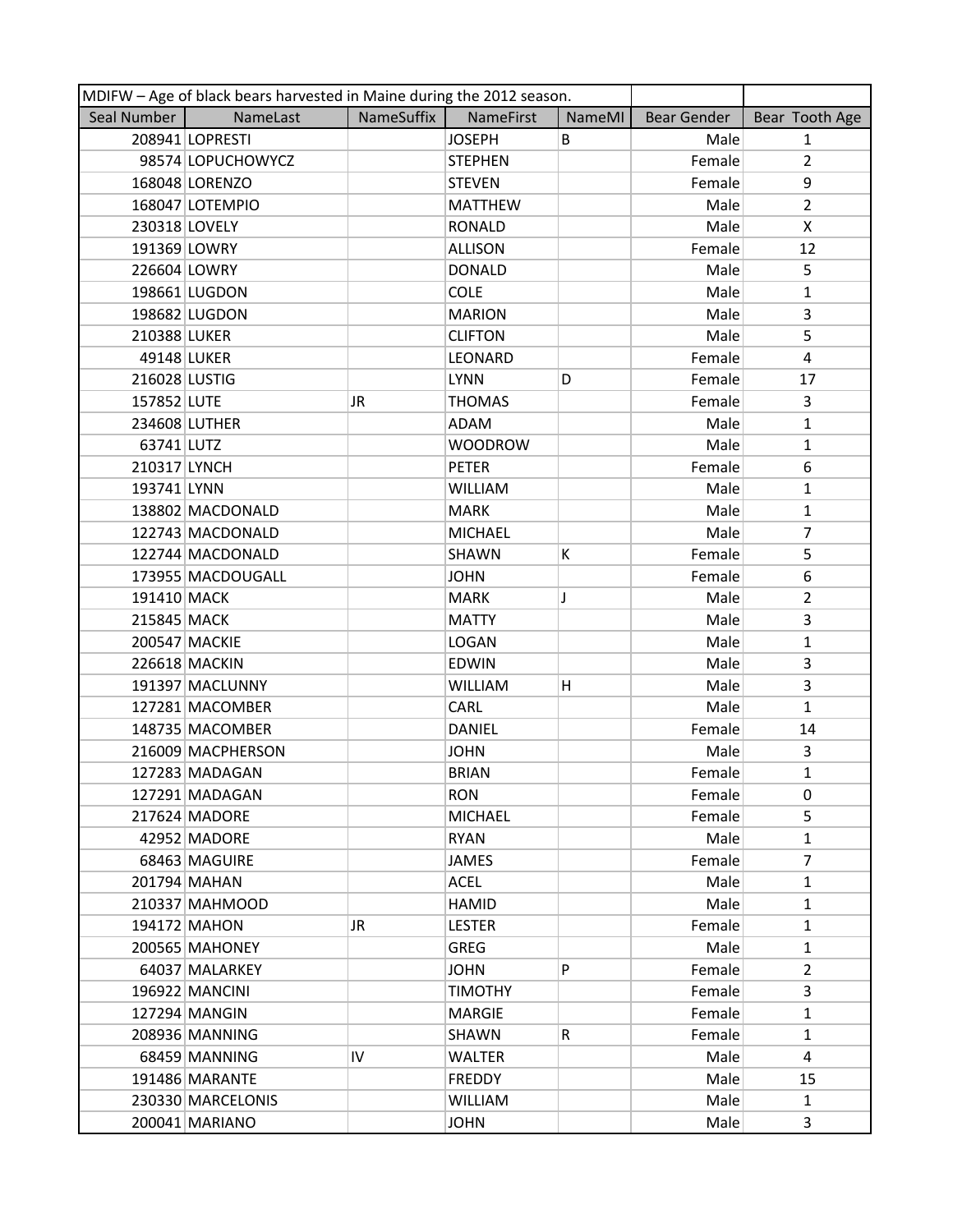|              | MDIFW - Age of black bears harvested in Maine during the 2012 season. |            |                    |        |             |                |
|--------------|-----------------------------------------------------------------------|------------|--------------------|--------|-------------|----------------|
| Seal Number  | NameLast                                                              | NameSuffix | NameFirst          | NameMI | Bear Gender | Bear Tooth Age |
|              | 151851 MARINELL                                                       |            | <b>RICHARD</b>     | J      | Female      | 9              |
|              | 216008 MARINO                                                         |            | <b>JONATHAN</b>    |        | Male        | 3              |
|              | 193684 MARKHAM                                                        |            | <b>RODNEY</b>      |        | Male        | $\overline{3}$ |
|              | 117938 MARQUES                                                        |            | <b>CARLOS</b>      |        | Female      | $\mathbf{1}$   |
|              | 117932 MARQUES                                                        |            | <b>FERNANDO</b>    |        | Male        | $\overline{2}$ |
|              | 161840 MARSDEN                                                        |            | <b>WILLIAM</b>     |        | Male        | $\overline{2}$ |
|              | 194273 MARSHALL                                                       |            | CONRAD             |        | Female      | 4              |
|              | 157602 MARTIN                                                         | III        | <b>EDGAR</b>       |        | Female      | $\mathbf{1}$   |
|              | 216024 MARTIN                                                         |            | <b>FREDERICK</b>   | G      | Female      | $\mathbf{1}$   |
|              | 157877 MARTIN                                                         |            | JAMES              | Η      | Male        | 3              |
|              | 63749 MARTIN                                                          |            | JAMES              |        | Male        | $\overline{2}$ |
|              | 71475 MARTIN                                                          |            | <b>JAMES</b>       |        | Male        | $\mathbf{1}$   |
|              | 157603 MARTIN                                                         |            | RAYMOND            |        | Male        | $\mathbf{1}$   |
|              | 99687 MARTIN                                                          |            | <b>ROGER</b>       |        | Male        | $\mathbf{1}$   |
|              | 191443 MARTIN                                                         |            | <b>STEPHEN</b>     |        | Female      | $\mathbf{1}$   |
|              | 191444 MARTIN                                                         | JR         | <b>WILLIAM</b>     |        | Female      | $\mathbf{1}$   |
| 191400 MARTZ |                                                                       |            | <b>DOUGLAS</b>     | М      | Female      | 11             |
| 195593 MARTZ |                                                                       |            | <b>KENNETH</b>     |        | Female      | $\mathbf{1}$   |
| 195592 MARTZ |                                                                       |            | MEGAN              |        | Male        | $\mathbf{1}$   |
|              | 149977 MARTZEN                                                        |            | <b>WALTER</b>      |        | Male        | $\mathbf{1}$   |
|              | 226603 MASSARO                                                        |            | <b>CHARLES</b>     |        | Male        | $\overline{2}$ |
|              | 200519 MATOLAK                                                        |            | <b>JURA</b>        |        | Female      | $\overline{2}$ |
|              | 64041 MATSON                                                          |            | <b>MATTHEW</b>     |        | Male        | $\overline{2}$ |
|              | 228913 MATSON                                                         |            | PHILLIP            | Т      | Female      | 7              |
|              | 234610 MATSON                                                         |            | SHAWN              | P      | Male        | $\overline{2}$ |
|              | 234647 MATTHEWS                                                       |            | JAMES              | E      | Male        | $\overline{2}$ |
|              | 195103 MATTSON                                                        |            | <b>AARON</b>       |        | Female      | $\overline{3}$ |
|              | 157864 MAURER                                                         |            | <b>DENNIS</b>      |        | Female      | $\mathbf{1}$   |
| 165283 MAWN  |                                                                       | JR         | <b>JOHN</b>        |        | Male        | $\mathbf{1}$   |
|              | 217608 MAXSIMIC                                                       |            | <b>GEORGE</b>      | Α      | Male        | $\overline{2}$ |
|              | 165287 MAYBERRY                                                       | JR         | <b>JOHN</b>        | E      | Female      | 4              |
|              | 200552 MAYFIELD                                                       |            | RANDALL            |        | Female      | 1              |
|              | 121729 MAYNARD                                                        |            | MATHEAU            |        | Female      | $\overline{2}$ |
|              | 163617 MAYNARD                                                        |            | <b>RODERICK</b>    | A      | Female      | 3              |
|              | 153524 MCCAFFREY                                                      |            | <b>RYAN</b>        | G      | Male        | $\mathbf{1}$   |
|              | 195367 MCCAIN                                                         |            | <b>ROY</b>         | C      | Male        | 21             |
|              | 233405 MCCARRON                                                       |            | <b>CHRISTOPHER</b> |        | Male        | 1              |
|              | 157799 MCCAUSLAND                                                     |            | <b>FRANCIS</b>     |        | Female      | 4              |
|              | 157789 MCCAUSLAND                                                     |            | <b>GREGORY</b>     |        | Male        | $\mathbf{1}$   |
|              | 217626 MCCOLLOM                                                       |            | <b>MATTHEW</b>     |        | Male        | 1              |
|              | 157796 MCCOY                                                          |            | <b>HOWARD</b>      |        | Male        | $\mathbf{1}$   |
|              | 221840 MCCUISTON                                                      |            | <b>COLIN</b>       | P      | Female      | 5              |
|              | 191434 MCDONALD                                                       |            | <b>GREG</b>        |        | Male        | $\mathbf{1}$   |
|              | 98567 MCELHEARN                                                       |            | <b>TIFFANY</b>     |        | Male        | 3              |
|              | 107389 MCGAHEN                                                        |            | <b>JOEL</b>        |        | Female      | $\mathbf{1}$   |
|              | 208922 MCGOWAN                                                        |            | <b>MICHAEL</b>     |        | Male        | $\mathbf{1}$   |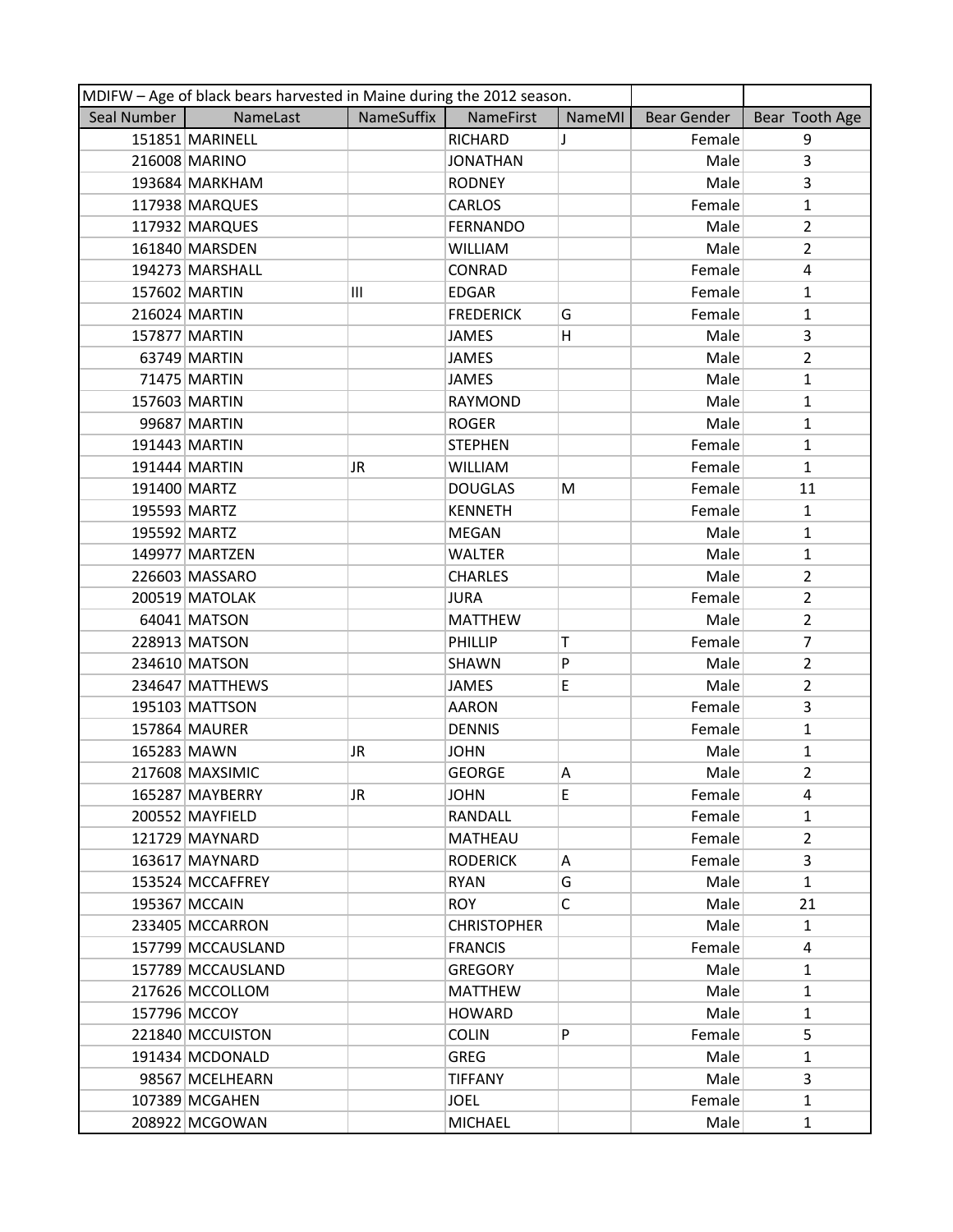| MDIFW - Age of black bears harvested in Maine during the 2012 season. |                       |            |                    |        |                    |                |
|-----------------------------------------------------------------------|-----------------------|------------|--------------------|--------|--------------------|----------------|
| Seal Number                                                           | NameLast              | NameSuffix | NameFirst          | NameMI | <b>Bear Gender</b> | Bear Tooth Age |
|                                                                       | 216004 MCGOWAN        | JR.        | <b>ROBERT</b>      | W      | Female             | 3              |
|                                                                       | 216020 MCGUIRE        |            | <b>ROBIN</b>       | J      | Male               | $\overline{2}$ |
|                                                                       | 122712 MCINTIRE       |            | <b>JONATHAN</b>    |        | Female             | 3              |
|                                                                       | 218038 MCKENNA        |            | <b>AUSTIN</b>      |        | Male               | 3              |
|                                                                       | 151863 MCKENNEY       |            | <b>DAVID</b>       | J      | Male               | $\overline{2}$ |
|                                                                       | 148853 MCKENZIE       |            | <b>WAYNE</b>       | Α      | Male               | $\mathbf{1}$   |
|                                                                       | 68470 MCKINLEY        |            | JIM                |        | Female             | $\overline{2}$ |
|                                                                       | 168049 MCKINLEY       |            | <b>WILLIAM</b>     |        | Female             | 3              |
|                                                                       | 210310 MCKITTRICK     |            | <b>JAMES</b>       |        | Female             | 11             |
|                                                                       | 121730 MCLAUGHLIN     |            | <b>CHRISTOPHER</b> |        | Female             | 3              |
|                                                                       | 221805 MCLAUGHLIN     |            | <b>ERNEST</b>      |        | Male               | $\mathbf{1}$   |
|                                                                       | 153528 MCLAUGHLIN     |            | <b>JERRY</b>       | L      | Female             | $\mathbf{1}$   |
|                                                                       | 194168 MCLELLAN       |            | <b>STEVE</b>       |        | Female             | $\mathbf{1}$   |
|                                                                       | 64015 MCMILLAN        |            | <b>MATTHEW</b>     |        | Female             | 3              |
|                                                                       | 204557 MCRAE          |            | <b>PETER</b>       |        | Male               | 3              |
|                                                                       | 203103 MCTAGGART      |            | <b>MARC</b>        |        | Male               | $\overline{2}$ |
|                                                                       | 109686 MCVEIGH        |            | <b>KIMBERLEE</b>   |        | Male               | 3              |
|                                                                       | 109685 MCVEIGH        |            | RAYMOND            |        | Female             | $\mathbf{1}$   |
|                                                                       | 133635 MCWILLIAMS     |            | <b>FREDERICK</b>   |        | Male               | 3              |
|                                                                       | 221810 MCWILLIAMS     |            | JAMES              |        | Female             | $\overline{2}$ |
| 117279 MEAD                                                           |                       |            | PAUL               |        | Male               | $\mathbf{1}$   |
| 216040 MEAD                                                           |                       |            | <b>THOMAS</b>      | L      | Female             | $\overline{7}$ |
|                                                                       | 200038 MEADOWS        |            | JAMES              |        | Female             | 6              |
|                                                                       | 123328 MEANEY         |            | <b>ALEXIS</b>      |        | Female             | 6              |
|                                                                       | 219253 MEEKER         |            | <b>NORMAN</b>      | R      | Male               | 0              |
|                                                                       | 163611 MEGGISON       |            | <b>KEVIN</b>       |        | Female             | $\overline{2}$ |
|                                                                       | 23863 MEILUTIS        |            | <b>MICHAEL</b>     |        | Male               | $\mathbf{1}$   |
|                                                                       | 161773 MELGEY         |            | <b>JOHN</b>        |        | Female             | 3              |
| 190097 MELLO                                                          |                       | JR.        | <b>THOMAS</b>      |        | Female             | $\mathbf{1}$   |
|                                                                       | 191478 MENGLE         |            | <b>ROBERT</b>      |        | Female             | 5              |
|                                                                       | 191435 MEREDITH       |            | <b>MARTIN</b>      |        | Female             | $\mathbf{1}$   |
|                                                                       | 117280 MERHILL        | JR.        | <b>JOSEPH</b>      |        | Female             | $\mathbf{1}$   |
|                                                                       | 234611 MERRIFIELD     |            | JAMES              |        | Female             | $\overline{3}$ |
|                                                                       | 157797 MERRILL        |            | <b>GENE</b>        |        | Male               | 9              |
|                                                                       | 109695 MERRILL        |            | <b>NATHAN</b>      |        | Male               | 3              |
|                                                                       | 219428 MERSCHATLAWSON |            | <b>BONITA</b>      | P      | Male               | $\overline{2}$ |
|                                                                       | 47500 MESSEL          |            | <b>KEITH</b>       |        | Female             | 4              |
|                                                                       | 30338 MESSIER         |            | <b>JOHN</b>        | E.     | Female             | 3              |
|                                                                       | 163602 METAYER        |            | ADAM               | G      | Male               | 17             |
| 191342 METZ                                                           |                       | <b>SR</b>  | <b>RICK</b>        |        | Male               | $\overline{7}$ |
|                                                                       | 157787 MICHAEL        |            | <b>ALAN</b>        |        | Male               | 8              |
|                                                                       | 47454 MICHAUD         |            | ABAIGAIL           | M      | Female             | $\mathbf{1}$   |
|                                                                       | 150596 MICHAUD        |            | <b>JOHN</b>        |        | Male               | X              |
|                                                                       | 47462 MICHAUD         |            | <b>STEVEN</b>      |        | Female             | 4              |
|                                                                       | 22183 MICHEL          |            | JASON              |        | Female             | $\mathbf{1}$   |
|                                                                       | 47475 MIDDLETON       |            | <b>SCOTT</b>       |        | Female             | 4              |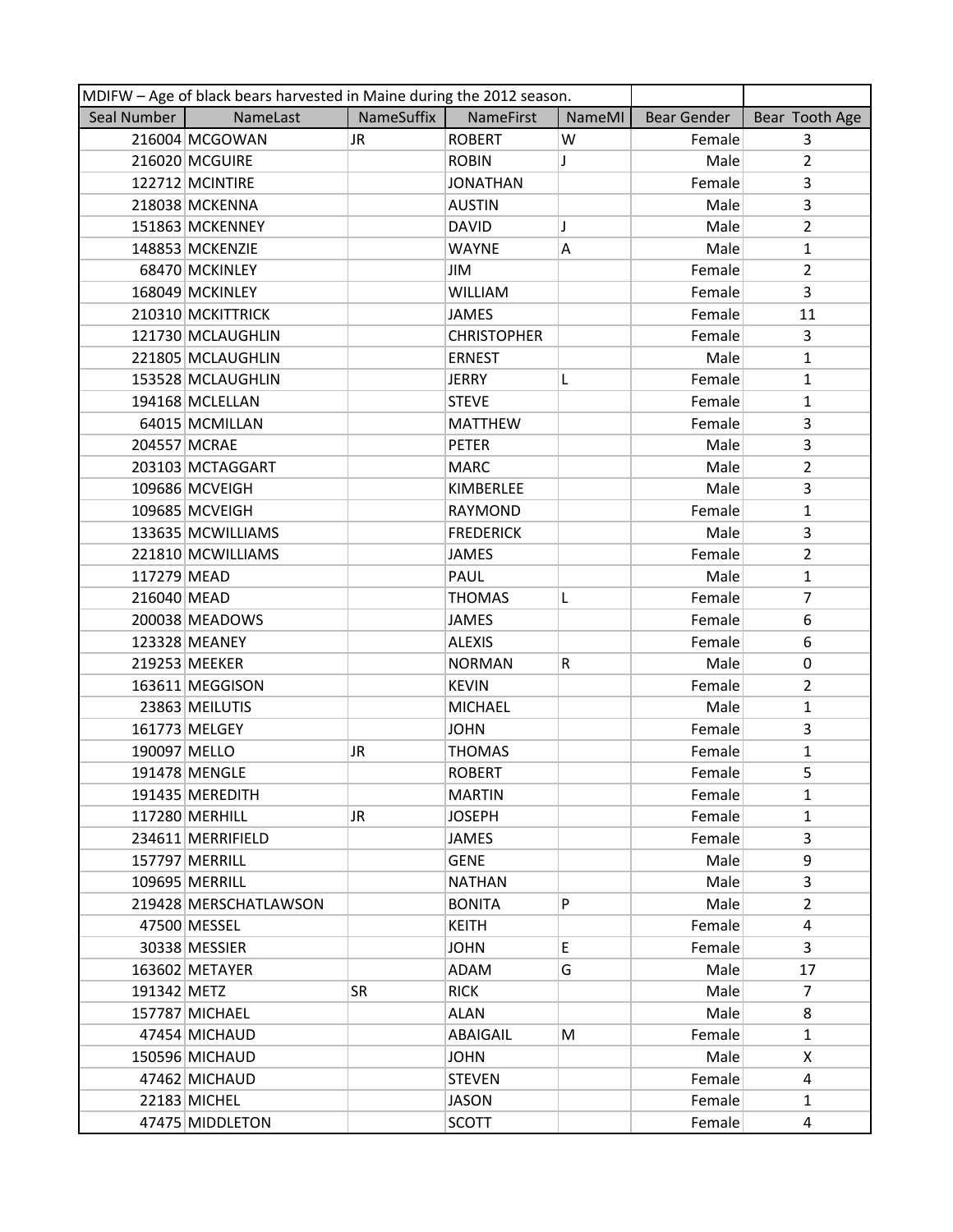| MDIFW - Age of black bears harvested in Maine during the 2012 season. |                   |            |                    |        |                    |                |  |
|-----------------------------------------------------------------------|-------------------|------------|--------------------|--------|--------------------|----------------|--|
| Seal Number                                                           | NameLast          | NameSuffix | <b>NameFirst</b>   | NameMI | <b>Bear Gender</b> | Bear Tooth Age |  |
|                                                                       | 200520 MIKURCIK   |            | <b>JAN</b>         |        | Male               | $\mathbf{1}$   |  |
|                                                                       | 68487 MILAZZO     |            | <b>FRANK</b>       | J      | Female             | 8              |  |
|                                                                       | 216036 MILBERY    |            | <b>SETH</b>        |        | Male               | $\overline{2}$ |  |
|                                                                       | 191436 MILLAY     |            | <b>STEVE</b>       |        | Female             | $\overline{2}$ |  |
| 195102 MILLER                                                         |                   | <b>SR</b>  | <b>ARTHUR</b>      |        | Male               | X              |  |
| 123326 MILLER                                                         |                   |            | <b>ATLEE</b>       |        | Male               | $\mathbf{1}$   |  |
| 133640 MILLER                                                         |                   |            | <b>BRANDON</b>     |        | Female             | $\overline{7}$ |  |
| 168052 MILLER                                                         |                   |            | <b>CHARLES</b>     |        | Male               | $\mathbf{1}$   |  |
|                                                                       | 23870 MILLER      |            | <b>CHRISTOPHER</b> |        | Female             | 4              |  |
| 151820 MILLER                                                         |                   |            | <b>DANIEL</b>      | S      | Female             | $\mathbf{1}$   |  |
| 191395 MILLER                                                         |                   |            | <b>DANNY</b>       |        | Female             | 6              |  |
| 234636 MILLER                                                         |                   |            | <b>DEVON</b>       |        | Male               | X              |  |
| 211449 MILLER                                                         |                   |            | <b>JOEL</b>        |        | Female             | X              |  |
|                                                                       | 23865 MILLER      |            | <b>JOSEPH</b>      |        | Female             | 6              |  |
| 109688 MILLER                                                         |                   |            | <b>MATHEW</b>      |        | Female             | 3              |  |
| 195377 MILLER                                                         |                   |            | <b>MIKEY</b>       |        | Male               | 3              |  |
| 123325 MILLER                                                         |                   |            | <b>NATHAN</b>      |        | Male               | $\overline{2}$ |  |
| 234663 MILLER                                                         |                   |            | <b>PERRY</b>       |        | Male               | $\overline{2}$ |  |
| 211444 MILLER                                                         |                   |            | <b>RYAN</b>        |        | Female             | $\overline{2}$ |  |
| 152399 MILLER                                                         |                   |            | <b>TIMOTHY</b>     |        | Female             | 11             |  |
|                                                                       | 59591 MILLIKEN    |            | <b>PETER</b>       | L      | Male               | $\mathbf{1}$   |  |
|                                                                       | 222801 MILLIKEN   |            | <b>SEAN</b>        |        | Male               | $\mathbf{1}$   |  |
| 191367 MILLS                                                          |                   |            | <b>ROBIN</b>       | K      | Male               | 3              |  |
|                                                                       | 210325 MIRABELLA  |            | <b>DEREK</b>       |        | Female             | 0              |  |
|                                                                       | 161839 MISZLER    |            | <b>MICHAEL</b>     |        | Male               | $\mathbf{1}$   |  |
|                                                                       | 150597 MITCHELL   | SR         | <b>JOHN</b>        |        | Male               | $\overline{2}$ |  |
|                                                                       | 150595 MITCHELL   |            | <b>JOHN</b>        |        | Male               | 0              |  |
|                                                                       | 216025 MITCHELL   |            | <b>RALPH</b>       |        | Female             | 12             |  |
|                                                                       | 59603 MOHR        |            | <b>CHRISTOPHER</b> | R      | Female             | 0              |  |
|                                                                       | 219423 MONTANA    |            | <b>MARIO</b>       | M      | Female             | $\overline{2}$ |  |
|                                                                       | 230313 MONTEFUSCO |            | ALEXANDER          |        | Female             | 3              |  |
|                                                                       | 194276 MOODY      |            | <b>BRANDON</b>     |        | Male               | 0              |  |
|                                                                       | 119828 MOODY      |            | <b>THOMAS</b>      |        | Male               | X              |  |
|                                                                       | 149966 MOODY      |            | <b>WAYNE</b>       |        | Male               | $\overline{2}$ |  |
| 175474 MOON                                                           |                   |            | <b>SCOTT</b>       | Α      | Male               | 17             |  |
|                                                                       | 204560 MOORE      |            | <b>CALVIN</b>      |        | Female             | $\overline{2}$ |  |
|                                                                       | 210382 MOORE      |            | <b>JOSHUA</b>      |        | Female             | $\mathbf{1}$   |  |
|                                                                       | 155286 MOORE      |            | <b>KEVIN</b>       |        | Female             | 1              |  |
|                                                                       | 218042 MORARDI    |            | <b>JULIE</b>       |        | Male               | 3              |  |
|                                                                       | 166370 MOREAU     |            | <b>MICHEL</b>      | M      | Female             | $\mathbf{1}$   |  |
|                                                                       | 46888 MOREE       |            | <b>HENRY</b>       |        | Female             | X              |  |
|                                                                       | 149962 MORGAN     |            | <b>COREY</b>       | J      | Male               | $\mathbf{1}$   |  |
|                                                                       | 193685 MORGAN     |            | <b>DEBORA</b>      | L      | Female             | $\overline{7}$ |  |
|                                                                       | 234638 MORGAN     |            | <b>DONALD</b>      |        | Female             | 3              |  |
|                                                                       | 194270 MORITZ     |            | ALEXANDRA          |        | Female             | 13             |  |
|                                                                       | 210324 MORRIS     |            | <b>ROBERT</b>      |        | Female             | 3              |  |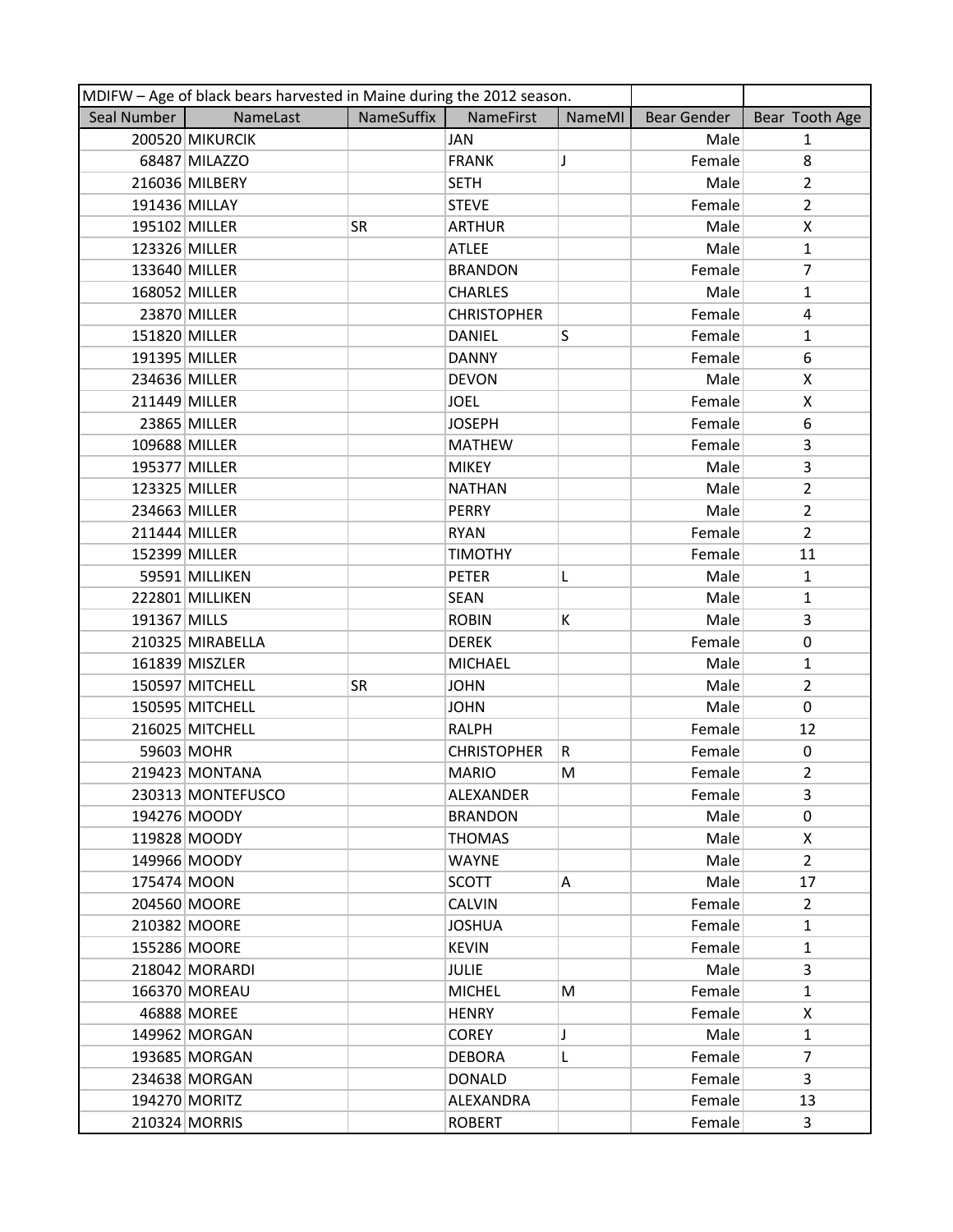| MDIFW - Age of black bears harvested in Maine during the 2012 season. |                    |            |                    |               |             |                |
|-----------------------------------------------------------------------|--------------------|------------|--------------------|---------------|-------------|----------------|
| Seal Number                                                           | NameLast           | NameSuffix | <b>NameFirst</b>   | <b>NameMI</b> | Bear Gender | Bear Tooth Age |
|                                                                       | 121727 MORRISON    |            | <b>MICHAEL</b>     |               | Male        | 3              |
|                                                                       | 200507 MORRISSEY   |            | <b>MICHAEL</b>     |               | Male        | X              |
|                                                                       | 107391 MORRISSEY   | JR.        | <b>WILLIAM</b>     |               | Female      | $\overline{2}$ |
|                                                                       | 49144 MORSEMAN     |            | <b>MATTHEW</b>     |               | Male        | $\mathbf{1}$   |
|                                                                       | 49145 MORSEMAN     |            | <b>TIMOTHY</b>     |               | Female      | 1              |
| 218035 MOSS                                                           |                    |            | <b>CHRISTOPHER</b> |               | Male        | 3              |
| 54248 MOSS                                                            |                    |            | <b>EVAN</b>        |               | Female      | 15             |
|                                                                       | 63725 MOSSEY       |            | <b>MICHAEL</b>     |               | Male        | 6              |
|                                                                       | 133633 MOULTON     |            | <b>REESE</b>       |               | Male        | $\mathbf{1}$   |
|                                                                       | 151821 MULLET      |            | <b>BOBBY</b>       |               | Male        | 0              |
| 210370 MUNZ                                                           |                    |            | <b>WILLIAM</b>     |               | Female      | $\overline{2}$ |
|                                                                       | 61258 MURCHIE      |            | <b>DUSTIN</b>      |               | Male        | $\mathbf{1}$   |
|                                                                       | 191497 MURDOCCO    |            | <b>VICENZO</b>     |               | Female      | $\overline{2}$ |
|                                                                       | 68442 MURPHY       |            | <b>FRANCIS</b>     | M             | Female      | $\mathbf{1}$   |
|                                                                       | 234626 MURRAY      |            | <b>CHRISTOPHER</b> |               | Male        | $\mathbf{1}$   |
|                                                                       | 192338 MURRAY      |            | <b>RYAN</b>        |               | Male        | 3              |
|                                                                       | 161811 MUSTACHIO   | III        | GARY               |               | Female      | 22             |
|                                                                       | 71472 MUTSCH       |            | <b>DONALD</b>      |               | Female      | 3              |
|                                                                       | 64028 MYERLY       |            | <b>ROGER</b>       |               | Female      | 9              |
|                                                                       | 64043 MYERS        | JR         | <b>ELMER</b>       |               | Female      | 3              |
| 121722 MYERS                                                          |                    |            | <b>MARVIN</b>      | D             | Male        | $\overline{2}$ |
|                                                                       | 61252 MYERS        |            | <b>ROBERT</b>      |               | Female      | 3              |
| 221801 MYHRE                                                          |                    |            | <b>KENNETH</b>     | D             | Male        | 9              |
|                                                                       | 61280 NACHTIGAL    |            | <b>JOSHUA</b>      |               | Male        | $\mathbf{1}$   |
| 194995 NASON                                                          |                    |            | <b>MIRANDA</b>     | F             | Male        | X              |
| 175473 NASON                                                          |                    |            | <b>ROBBIE</b>      | M             | Male        | $\mathbf{1}$   |
| 153646 NATO                                                           |                    | JR.        | <b>NELSON</b>      |               | Female      | 4              |
| 210376 NAVAN                                                          |                    |            | <b>JOHN</b>        |               | Female      | 4              |
|                                                                       | 99689 NAVASAITIENE |            | <b>RIMA</b>        |               | Female      | 6              |
|                                                                       | 210334 NEHME       |            | <b>ELIAS</b>       |               | Female      | $\overline{2}$ |
|                                                                       | 157869 NELSON      |            | <b>CHRISTOPHER</b> |               | Male        | $\overline{2}$ |
|                                                                       | 191530 NICHOLS     |            | <b>THOMAS</b>      | B             | Male        | $\overline{2}$ |
|                                                                       | 157849 NICHOLS     |            | <b>TIMOTHY</b>     |               | Male        | $\mathbf{1}$   |
|                                                                       | 226607 NICHOLSON   |            | <b>BILL</b>        |               | Female      | 10             |
|                                                                       | 235005 NICKERSON   |            | <b>MICHAEL</b>     |               | Male        | $\mathbf{1}$   |
|                                                                       | 166392 NIELSEN     |            | RICHARD            |               | Male        | 5              |
| 210305 NIKLES                                                         |                    |            | EDWARD             |               | Female      | 3              |
| 210311 NIKLES                                                         |                    |            | EDWARD             | S             | Female      | 3              |
| 193681 NILE                                                           |                    |            | <b>BRUCE</b>       |               | Female      | 3              |
|                                                                       | 234661 NISSLEY     |            | ANDREW             |               | Female      | $\overline{2}$ |
|                                                                       | 121741 NITCHMAN    |            | <b>RUSSELL</b>     |               | Female      | $\overline{7}$ |
| 194277 NOON                                                           |                    |            | <b>BRIAN</b>       |               | Female      | $\mathbf{1}$   |
|                                                                       | 42958 NORTON       |            | <b>DENNIS</b>      |               | Female      | $\overline{2}$ |
|                                                                       | 194280 NORTON      |            | <b>LINDA</b>       |               | Female      | 13             |
|                                                                       | 149964 NOVAK       |            | JAMES              |               | Male        | 3              |
|                                                                       | 22190 NOYES        |            | <b>LLOYD</b>       | н             | Female      | 16             |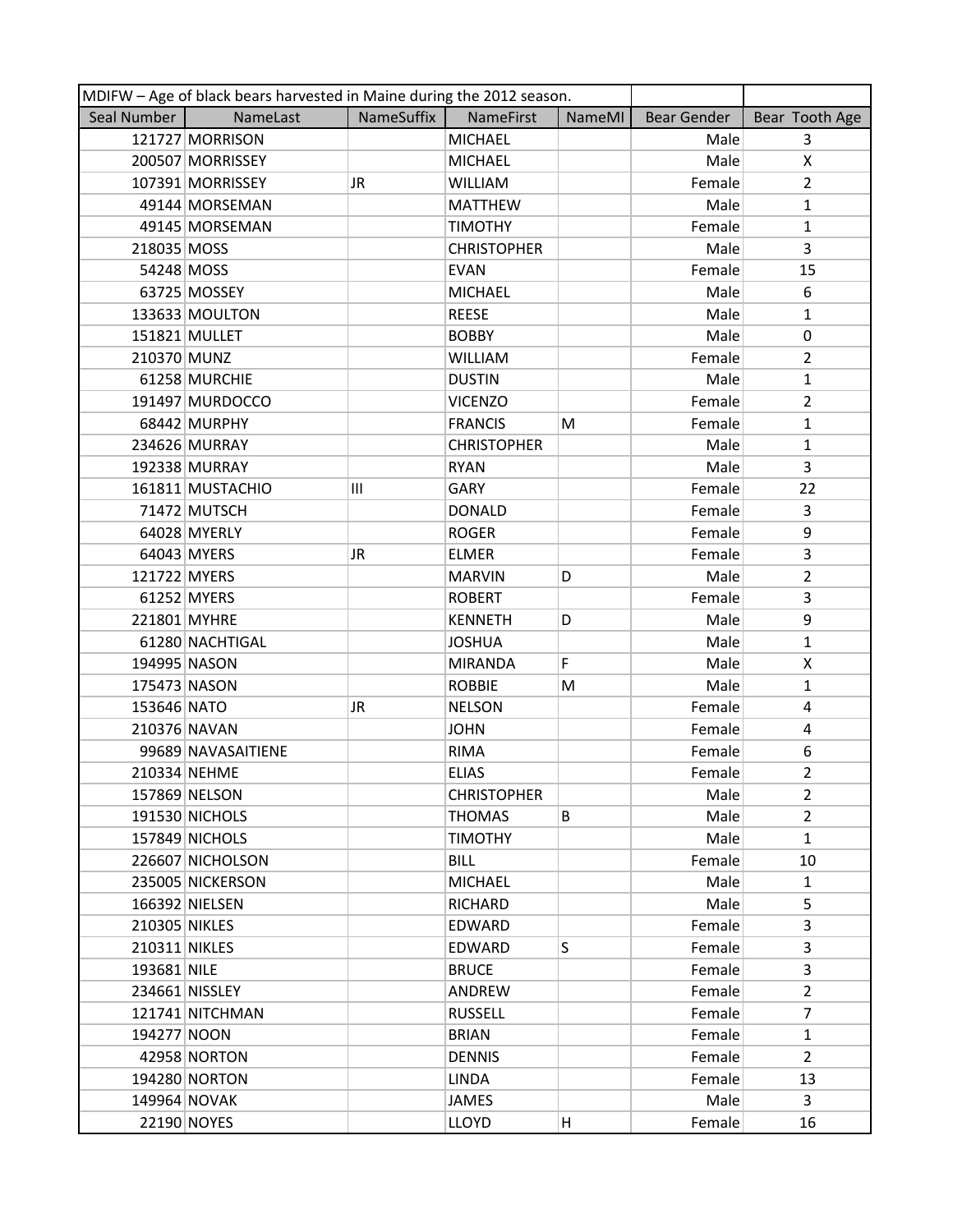| MDIFW - Age of black bears harvested in Maine during the 2012 season. |                    |              |                 |        |                    |                |
|-----------------------------------------------------------------------|--------------------|--------------|-----------------|--------|--------------------|----------------|
| Seal Number                                                           | NameLast           | NameSuffix   | NameFirst       | NameMI | <b>Bear Gender</b> | Bear Tooth Age |
| 161828 NUNES                                                          |                    |              | <b>BRIAN</b>    |        | Female             | $\mathbf{1}$   |
| 203123 NUNES                                                          |                    | JR           | <b>OLIVER</b>   |        | Female             | 3              |
|                                                                       | 163624 NUTTER      |              | <b>ROBERT</b>   |        | Female             | 7              |
| 208933 NYE                                                            |                    | JR           | <b>HOWARD</b>   | E      | Female             | $\overline{2}$ |
| 122705 OAKES                                                          |                    |              | <b>PETER</b>    |        | Female             | 3              |
|                                                                       | 68458 OBRIEN       |              | <b>CHARLES</b>  |        | Male               | $\overline{2}$ |
|                                                                       | 161845 OCALLAGHAN  |              | <b>RYAN</b>     |        | Female             | 8              |
|                                                                       | 221811 OCHMKE      |              | <b>DOUG</b>     |        | Male               | $\mathbf{1}$   |
|                                                                       | 175478 ODONNEL     |              | <b>PETER</b>    |        | Female             | $\mathbf{1}$   |
|                                                                       | 47800 OGRADY       |              | <b>TERRANCE</b> |        | Male               | $\mathbf{1}$   |
|                                                                       | 30337 OGRADY       |              | <b>THOMAS</b>   |        | Female             | 3              |
|                                                                       | 173962 OKUROWSKI   |              | EDWARD          |        | Male               | $\mathbf{1}$   |
| 228915 OLIVER                                                         |                    |              | <b>JASON</b>    |        | Female             | $\mathbf{1}$   |
|                                                                       | 215822 ORCUTT      |              | <b>BARBARA</b>  |        | Male               | 3              |
|                                                                       | 54255 ORDNER       |              | <b>DWAYNE</b>   |        | Female             | 10             |
|                                                                       | 54260 ORDNER       |              | <b>JOANN</b>    |        | Male               | $\overline{2}$ |
|                                                                       | 119854 ORLANDO     |              | <b>ROBERT</b>   |        | Male               | $\overline{2}$ |
| 153527 OROAK                                                          |                    | $\mathbf{H}$ | <b>DWAYNE</b>   |        | Female             | $\mathbf{1}$   |
|                                                                       | 152882 OSBORNE     |              | <b>MARK</b>     |        | Female             | 9              |
|                                                                       | 121754 OSTERWALDER |              | RICHARD         |        | Male               | 9              |
|                                                                       | 59599 OSULLIVAN    |              | <b>JESSICA</b>  |        | Male               | 1              |
|                                                                       | 59600 OSULLIVAN    |              | <b>PETER</b>    |        | Male               | $\mathbf{1}$   |
|                                                                       | 47457 OSWALD       |              | <b>DENNIS</b>   |        | Female             | $\overline{2}$ |
|                                                                       | 198672 OUELLETTE   |              | <b>JACOB</b>    |        | Male               | $\mathbf{1}$   |
|                                                                       | 234635 OVERDORF    |              | <b>RYAN</b>     |        | Male               |                |
|                                                                       |                    |              |                 |        |                    | 3              |
| 151852 OWEN                                                           |                    |              | JIM             |        | Male               | $\mathbf 0$    |
|                                                                       | 198655 OWENS       |              | <b>RILEY</b>    |        | Male               | $\overline{2}$ |
|                                                                       | 68475 PACCIONE     |              | <b>JACK</b>     |        | Female             | $\overline{7}$ |
| 46891 PACE                                                            |                    |              | <b>MIKE</b>     |        | Male               | $\mathbf{1}$   |
|                                                                       | 64017 PACHECO      |              | <b>STEPHEN</b>  | с      | Male               | 4              |
|                                                                       | 196543 PADDOCK     |              | <b>JOHN</b>     | Α      | Female             | 4              |
|                                                                       | 157861 PADUCH      | JR           | <b>STANLEY</b>  |        | Female             | 1              |
|                                                                       | 23861 PALERMO      |              | <b>MICHAEL</b>  |        | Male               | 4              |
|                                                                       | 64025 PANNELL      |              | <b>CHARLES</b>  | M      | Female             | $\overline{2}$ |
|                                                                       | 165284 PANNKUK     |              | <b>EVERETT</b>  |        | Male               | $\mathbf{1}$   |
| 153514 PAPE                                                           |                    |              | <b>STEVEN</b>   |        | Male               | $\mathbf{1}$   |
|                                                                       | 166387 PAPRZYCKI   |              | <b>STANLEY</b>  |        | Female             | 14             |
|                                                                       | 166362 PARENTEAU   |              | <b>BRIAN</b>    |        | Male               | $\overline{2}$ |
|                                                                       | 166386 PARINO      |              | <b>RAYMOND</b>  |        | Male               | 9              |
| 64032 PARIS                                                           |                    |              | PAUL            |        | Male               | 8              |
| 150612 PARK                                                           |                    |              | JANNAH          |        | Female             | 4              |
| 226623 PARK                                                           |                    |              | PAUL            |        | Male               | 3              |
|                                                                       | 221817 PARKER      |              | <b>EMILY</b>    |        | Female             | 10             |
|                                                                       | 206189 PARKER      |              | <b>EUGENE</b>   |        | Male               | 4              |
|                                                                       | 157794 PARKER      |              | GARY            |        | Male               | $\overline{2}$ |
|                                                                       | 119821 PARKER      |              | <b>JEFFREY</b>  | J      | Male               | $\overline{2}$ |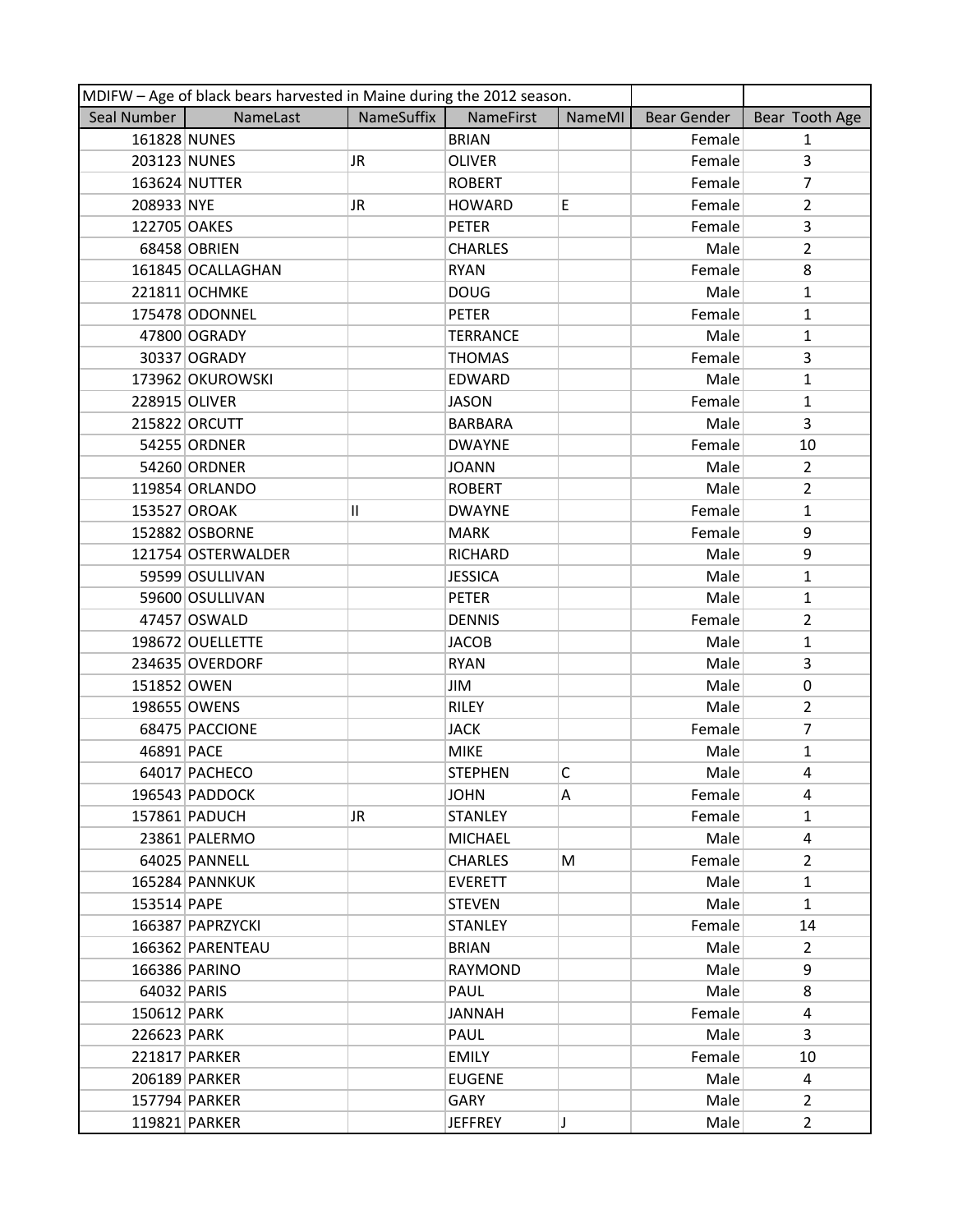|               | MDIFW - Age of black bears harvested in Maine during the 2012 season. |                   |                  |               |             |                |
|---------------|-----------------------------------------------------------------------|-------------------|------------------|---------------|-------------|----------------|
| Seal Number   | NameLast                                                              | <b>NameSuffix</b> | NameFirst        | <b>NameMI</b> | Bear Gender | Bear Tooth Age |
|               | 153511 PARKER                                                         |                   | <b>ORRIN</b>     |               | Male        | $\mathbf{1}$   |
|               | 49138 PARKHURST                                                       |                   | GAGE             | D             | Female      | 3              |
|               | 49137 PARKHURST                                                       |                   | GARY             |               | Female      | $\overline{3}$ |
|               | 49133 PARKHURST                                                       |                   | <b>JOHN</b>      |               | Male        | $\mathbf{1}$   |
|               | 117319 PARKINS                                                        |                   | <b>DANIEL</b>    |               | Male        | $\overline{2}$ |
| 133631 PARKS  |                                                                       |                   | SAM              |               | Male        | $\mathbf{1}$   |
| 217601 PARO   |                                                                       |                   | <b>RICHARD</b>   | J             | Male        | 8              |
| 157859 PARR   |                                                                       |                   | <b>ROBERT</b>    | J             | Female      | 3              |
| 153516 PARRA  |                                                                       |                   | <b>THOMAS</b>    |               | Female      | $\overline{4}$ |
|               | 234222 PARRISH                                                        |                   | <b>MAX</b>       |               | Female      | 20             |
| 194501 PATRY  |                                                                       |                   | EAN              | D             | Female      | X              |
|               | 195108 PATTEN                                                         |                   | <b>HARVEY</b>    |               | Male        | $\mathbf{1}$   |
|               | 195588 PATTEN                                                         |                   | <b>WILLIAM</b>   |               | Male        | $\mathbf{1}$   |
|               | 234639 PATTON                                                         |                   | <b>JAMES</b>     | C             | Female      | 3              |
| 200504 PAUL   |                                                                       |                   | <b>THOMAS</b>    |               | Male        | $\mathbf{1}$   |
| 195379 PAYNE  |                                                                       |                   | <b>THOMAS</b>    | W             | Male        | $\overline{2}$ |
|               | 47469 PEACHEY                                                         |                   | <b>NATHAN</b>    |               | Male        | 0              |
|               | 203108 PEACOCK                                                        |                   | <b>IAN</b>       |               | Male        | 3              |
|               | 200511 PEARSLEY                                                       |                   | <b>STEPHEN</b>   | $\mathsf{C}$  | Male        | $\mathbf{1}$   |
|               | 184075 PEASLEE                                                        |                   | <b>STEVEN</b>    | L             | Female      | $\mathbf{1}$   |
| 47477 PEKO    |                                                                       |                   | <b>JAMES</b>     |               | Female      | $\overline{2}$ |
| 47461 PEKO    |                                                                       |                   | <b>JAMES</b>     |               | Male        | $\mathbf{1}$   |
|               | 191353 PELLETIER                                                      |                   | <b>BEN</b>       | Α             | Male        | 5              |
|               | 208943 PELLETIER                                                      |                   | <b>DAN</b>       |               | Male        | 5              |
|               | 226608 PELLETIER                                                      |                   | <b>DENIS</b>     |               | Male        | $\mathbf{1}$   |
|               | 191422 PELLETIER                                                      |                   | <b>HUNTER</b>    | L             | Female      | $\mathbf{1}$   |
|               | 198673 PELLETIER                                                      |                   | <b>JOSHUA</b>    |               | Male        | $\mathbf{1}$   |
|               | 227294 PELLETIER                                                      |                   | <b>MAURICE</b>   | W             | Female      | $\mathbf{1}$   |
|               | 47796 PELLETIER                                                       |                   | <b>MICHAEL</b>   |               | Female      | X              |
|               | 152877 PELLETIER                                                      |                   | <b>SCOTT</b>     |               | Male        | 18             |
|               | 153503 PELLETIER                                                      |                   | <b>SHAWN</b>     | M             | Male        | 4              |
|               | 151844 PELLETIER                                                      |                   | THOMAS           |               | Female      | 3              |
|               | 157873 PELTIER                                                        |                   | <b>SCOTTIE</b>   |               | Male        | $\mathbf{1}$   |
|               | 203114 PELTON                                                         |                   | <b>BRANDON</b>   |               | Female      | $\mathbf{1}$   |
|               | 150617 PENDER                                                         |                   | ABBIE            | М             | Female      | 14             |
|               | 191385 PENNELL                                                        |                   | <b>DENNIS</b>    |               | Male        | $\mathbf{1}$   |
|               | 30348 PEREIRA                                                         |                   | <b>DANIEL</b>    |               | Male        | $\overline{2}$ |
| 147866 PEREZ  |                                                                       |                   | <b>MATTHEW</b>   |               | Female      | $\mathbf{1}$   |
|               | 133623 PERRAULT                                                       |                   | <b>MICHAEL</b>   | G             | Female      | $\overline{7}$ |
|               | 61254 PERREAULT                                                       |                   | <b>MACIE</b>     |               | Female      | 3              |
|               | 133624 PERREAULT                                                      |                   | WILLIAM          |               | Female      | 3              |
| 210326 PERRIN |                                                                       |                   | <b>JOSEPH</b>    | L             | Male        | $\overline{2}$ |
| 208953 PERRY  |                                                                       |                   | <b>JORDON</b>    |               | Female      | $\overline{2}$ |
|               | 63740 PETERS                                                          |                   | <b>JOSEPH</b>    |               | Male        | X              |
|               | 191483 PETERSON                                                       |                   | <b>MARK</b>      |               | Male        | 3              |
|               | 123324 PFLUEGEN                                                       |                   | <b>CHRISTIAN</b> |               | Female      | 3              |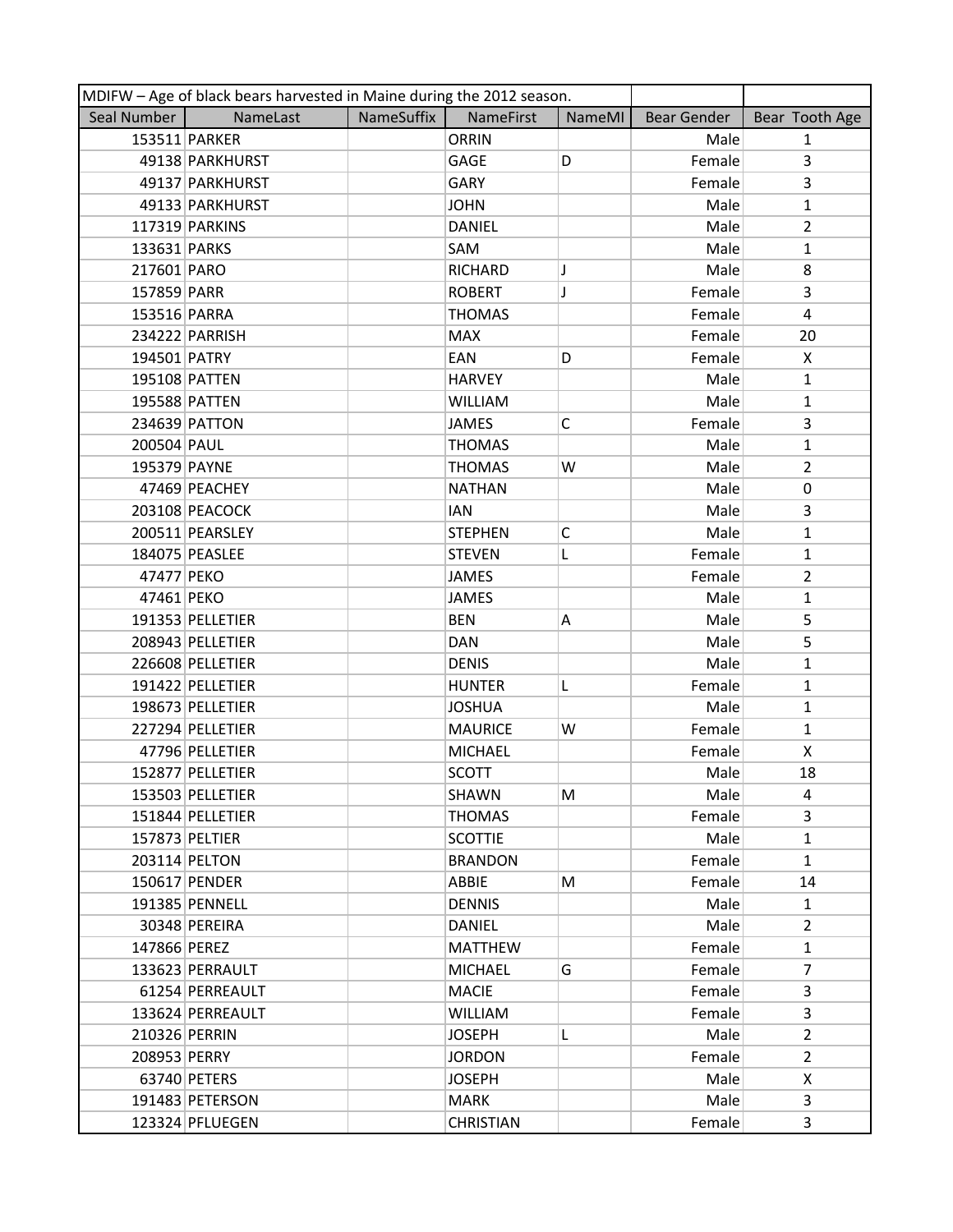|               | MDIFW - Age of black bears harvested in Maine during the 2012 season. |            |                  |              |              |                |
|---------------|-----------------------------------------------------------------------|------------|------------------|--------------|--------------|----------------|
| Seal Number   | NameLast                                                              | NameSuffix | NameFirst        | NameMI       | Bear Gender  | Bear Tooth Age |
|               | 203094 PHILBRICK                                                      |            | <b>JEFFERY</b>   | J            | Not Reported | $\mathbf{1}$   |
|               | 153534 PHILBROOK                                                      |            | <b>MARCUS</b>    |              | Female       | $\pmb{0}$      |
|               | 221821 PHILLIPS                                                       |            | <b>JOHN</b>      |              | Male         | $\mathbf{1}$   |
| 196544 PHIPPS |                                                                       |            | <b>WILLIAM</b>   | C            | Male         | 6              |
| 230507 PICARD |                                                                       |            | <b>RITA</b>      | M            | Male         | $\overline{2}$ |
|               | 191521 PIDGEON                                                        |            | <b>MICHAEL</b>   |              | Male         | 6              |
| 168054 PIERCE |                                                                       |            | <b>DALE</b>      |              | Male         | $\mathbf{1}$   |
|               | 230505 PINKHAM                                                        |            | <b>STEVE</b>     |              | Male         | 3              |
|               | 196556 PINKHAM                                                        |            | <b>TOBY</b>      |              | Female       | $\overline{3}$ |
| 210329 PINSKY |                                                                       |            | <b>JAMES</b>     |              | Female       | $\mathbf{1}$   |
| 198659 PINTER |                                                                       |            | <b>TERRY</b>     |              | Female       | $\mathbf{1}$   |
|               | 68461 PITCHER                                                         |            | <b>RANDY</b>     | M            | Male         | 4              |
|               | 221819 PITTMAN                                                        |            | <b>KENDALL</b>   |              | Male         | $\mathbf{1}$   |
| 151843 PLASS  |                                                                       |            | <b>JOSHUA</b>    | C            | Female       | $\overline{2}$ |
| 216030 PLASS  |                                                                       |            | <b>RONALD</b>    | T            | Female       | $\mathbf 0$    |
|               | 119840 PLUMMER                                                        |            | <b>BARBARA</b>   |              | Female       | 4              |
|               | 59593 POANESSA                                                        |            | <b>ANTHONY</b>   |              | Female       | 1              |
|               | 203121 POHOPEK                                                        |            | <b>MICHAEL</b>   |              | Male         | 3              |
|               | 194262 POLAND                                                         |            | ZACHARY          |              | Male         | $\mathbf{1}$   |
| 206193 POLITZ |                                                                       |            | <b>CHRISTINA</b> |              | Male         | $\overline{2}$ |
|               | 68474 POLLACK                                                         |            | ANDREW           |              | Male         | 5              |
|               | 166217 POLLARD                                                        |            | <b>CRAIG</b>     |              | Male         | $\overline{2}$ |
|               | 191461 POMERLEAU                                                      |            | <b>PRESTON</b>   |              | Female       | $\overline{2}$ |
| 117347 POOLE  |                                                                       |            | SAMANNTHA        |              | Male         | $\overline{2}$ |
|               | 230320 PORTER                                                         |            | <b>LISA</b>      |              | Female       | $\overline{2}$ |
|               | 230304 PORTER                                                         |            | ZACHARY          |              | Male         | $\overline{2}$ |
|               | 64027 PORTERFIELD                                                     |            | <b>HAROLD</b>    |              | Male         | $\mathbf{1}$   |
|               | 191439 POTTER                                                         |            | <b>WILLIAM</b>   | E            | Female       | 18             |
|               | 46897 POTVIN                                                          |            | <b>WAYNE</b>     |              | Female       | $\mathbf{1}$   |
|               | 136423 POULIOT                                                        |            | LEAH             | E            | Male         | 4              |
|               | 166367 POULIOT                                                        |            | <b>MARK</b>      |              | Male         | $\mathbf{1}$   |
|               | 98575 POULIOT                                                         |            | RICHARD          |              | Female       | 3              |
|               | 168051 PRASCHUNUS                                                     |            | <b>ROBERT</b>    |              | Male         | $\overline{2}$ |
|               | 68486 PRASTIO                                                         |            | <b>JOHN</b>      |              | Male         | 3              |
| 221914 PRATO  |                                                                       |            | <b>MARK</b>      | W            | Female       | 0              |
| 123323 PRICE  |                                                                       |            | <b>CHARLES</b>   | C            | Male         | $\overline{3}$ |
| 211470 PRICE  |                                                                       | JR         | <b>WILLIAM</b>   |              | Male         | 3              |
|               | 59595 PRIEFERT                                                        |            | <b>TRAVIS</b>    |              | Female       | 3              |
|               | 196551 PROBST                                                         |            | <b>ALAN</b>      | $\mathsf{C}$ | Male         | $\mathbf{1}$   |
|               | 196553 PROBST                                                         |            | <b>CHARLES</b>   | J            | Female       | $\mathbf{1}$   |
|               | 152396 PROKOP                                                         |            | <b>GARY</b>      |              | Female       | 12             |
|               | 165281 PROUDFOOT                                                      |            | <b>JORDAN</b>    |              | Female       | $\mathbf{1}$   |
| 196549 PRYOR  |                                                                       | <b>SR</b>  | PAUL             |              | Male         | $\overline{2}$ |
| 203101 PRYOR  |                                                                       |            | <b>PETER</b>     |              | Male         | 6              |
|               | 127232 PUCKETT                                                        |            | <b>DOUG</b>      |              | Female       | 6              |
|               | 47471 PUFKO                                                           |            | <b>ANTHONY</b>   |              | Female       | $\overline{2}$ |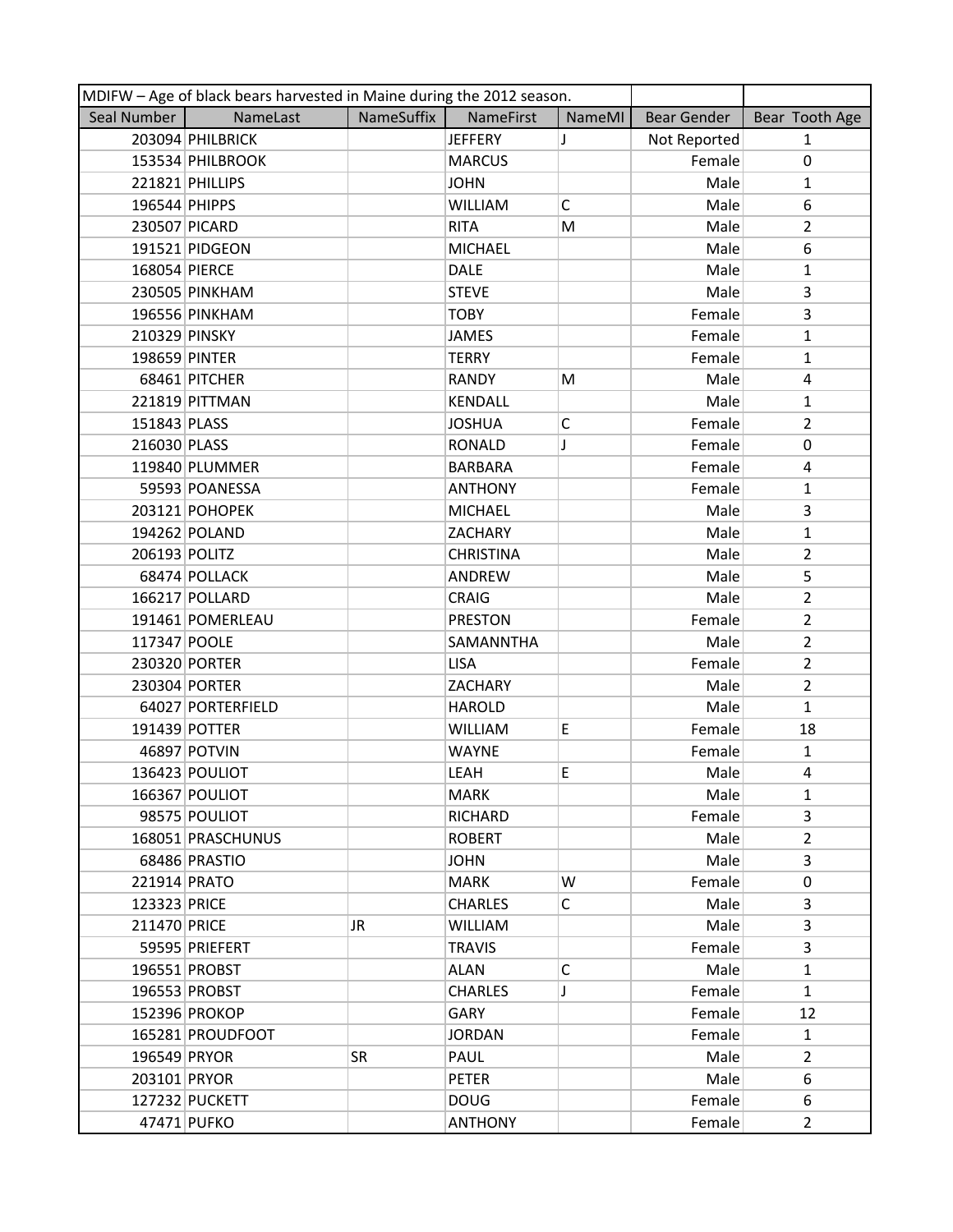| MDIFW - Age of black bears harvested in Maine during the 2012 season. |                    |            |                    |        |             |                       |  |
|-----------------------------------------------------------------------|--------------------|------------|--------------------|--------|-------------|-----------------------|--|
| Seal Number                                                           | NameLast           | NameSuffix | NameFirst          | NameMI | Bear Gender | Bear Tooth Age        |  |
|                                                                       | 234668 PULLING     | JR.        | <b>JAMES</b>       |        | Male        | 5                     |  |
|                                                                       | 226606 PUTNAM      |            | <b>JOSEPH</b>      |        | Male        | $\mathbf{1}$          |  |
| 218020 QUINN                                                          |                    |            | <b>KEVIN</b>       |        | Male        | $\mathbf{1}$          |  |
|                                                                       | 47799 QUINN        |            | <b>ROY</b>         |        | Male        | 0                     |  |
|                                                                       | 22168 RABER        |            | <b>JOHNNY</b>      |        | Female      | 3                     |  |
|                                                                       | 47493 RABER        |            | <b>LEROY</b>       |        | Female      | 4                     |  |
|                                                                       | 61253 RADECKI      |            | <b>KYLE</b>        |        | Male        | $\mathbf{1}$          |  |
| 165274 RADER                                                          |                    |            | <b>JACOB</b>       |        | Male        | 5                     |  |
| 210342 RADER                                                          |                    |            | <b>JERRY</b>       |        | Female      | 8                     |  |
|                                                                       | 173959 RADOSTA     |            | <b>VINCENT</b>     |        | Male        | $\overline{2}$        |  |
|                                                                       | 191534 RAFFERTY    |            | <b>JEREMY</b>      |        | Female      | 4                     |  |
|                                                                       | 191532 RAFFERTY    |            | <b>TERRENCE</b>    |        | Female      | $\overline{3}$        |  |
|                                                                       | 191523 RAINONE     |            | CARL               |        | Male        | $\mathbf{1}$          |  |
|                                                                       | 198657 RANDALL     |            | <b>KYLE</b>        |        | Female      | X                     |  |
| 107394 RANTA                                                          |                    |            | <b>ROBERT</b>      |        | Female      | 12                    |  |
|                                                                       | 173953 RAPATELLO   |            | <b>GAETANO</b>     |        | Female      | $\overline{4}$        |  |
| 157890 RASPE                                                          |                    |            | <b>CHRISTOPHER</b> |        | Male        | 3                     |  |
| 49146 RAU                                                             |                    |            | <b>KENNETH</b>     | R      | Female      | 9                     |  |
|                                                                       | 208927 RAWSON      |            | <b>MICHAEL</b>     |        | Female      | $\mathbf{1}$          |  |
|                                                                       | 200032 RAYBURG     |            | <b>STEPHEN</b>     | М      | Female      | $\overline{2}$        |  |
|                                                                       | 201796 RAYBURG     |            | <b>STEPHEN</b>     | M      | Male        | $\mathbf{1}$          |  |
|                                                                       | 157903 RAYCHARD    |            | <b>ALFRED</b>      |        | Female      | 6                     |  |
|                                                                       | 47478 RAYMOND      |            | <b>GLENN</b>       |        | Male        | 7                     |  |
| 174775 READ                                                           |                    |            | <b>REGINALD</b>    |        | Male        | $\overline{2}$        |  |
|                                                                       | 222808 REDIMARKER  |            | <b>ROBERT</b>      | L      | Male        | $\overline{2}$        |  |
| 210330 REED                                                           |                    |            | <b>EMMIT</b>       |        | Female      | 11                    |  |
| 47494 REED                                                            |                    |            | <b>LISA</b>        |        | Male        | $\mathbf{1}$          |  |
|                                                                       | 23876 REEDY        |            | <b>MARCUS</b>      |        | Male        | 6                     |  |
| 121752 REESE                                                          |                    |            | <b>JEFFREY</b>     |        | Male        | 4                     |  |
|                                                                       | 23859 REGELSBERGER |            | <b>AARON</b>       |        | Male        | 6                     |  |
| 196546 REILLY                                                         |                    |            | JAMES              | F      | Female      | $\mathbf{1}$          |  |
|                                                                       | 150618 REIMELS     |            | <b>BRUCE</b>       |        | Male        | $\mathbf{1}$          |  |
| 198669 REISS                                                          |                    |            | <b>RODNEY</b>      |        | Female      | $\overline{7}$        |  |
|                                                                       | 166377 REMISZEWSED |            | <b>TADEUSZ</b>     |        | Male        | $\mathbf{1}$          |  |
|                                                                       | 151840 RENAUD      |            | <b>JESSE</b>       |        | Female      | 17                    |  |
|                                                                       | 97772 REYNOLDS     |            | <b>KENNETH</b>     |        | Male        | $\mathbf{1}$          |  |
|                                                                       | 230340 RHINEFIELD  |            | <b>MICHAEL</b>     |        | Female      | 3                     |  |
|                                                                       | 157896 RIBNISCKY   |            | <b>GRAYLING</b>    |        | Male        | $\mathbf{2}^{\prime}$ |  |
|                                                                       | 165202 RICCITELLI  |            | ANGELO             | Α      | Male        | $\mathbf{1}$          |  |
| 107395 RICH                                                           |                    |            | <b>JOHN</b>        |        | Female      | $\overline{2}$        |  |
|                                                                       | 127235 RICHARD     |            | <b>JACOB</b>       | L      | Female      | 12                    |  |
|                                                                       | 210343 RICHARDS    |            | <b>MICHEAL</b>     |        | Male        | X                     |  |
|                                                                       | 127234 RICHARDS    |            | PAUL               |        | Female      | 3                     |  |
|                                                                       | 203104 RICHARDSON  |            | <b>COREY</b>       |        | Male        | 10                    |  |
|                                                                       | 64034 RICHARDSON   |            | <b>DALE</b>        | P      | Male        | $\overline{2}$        |  |
|                                                                       | 203095 RICHARDSON  |            | <b>DARRIN</b>      |        | Male        | $\mathbf{1}$          |  |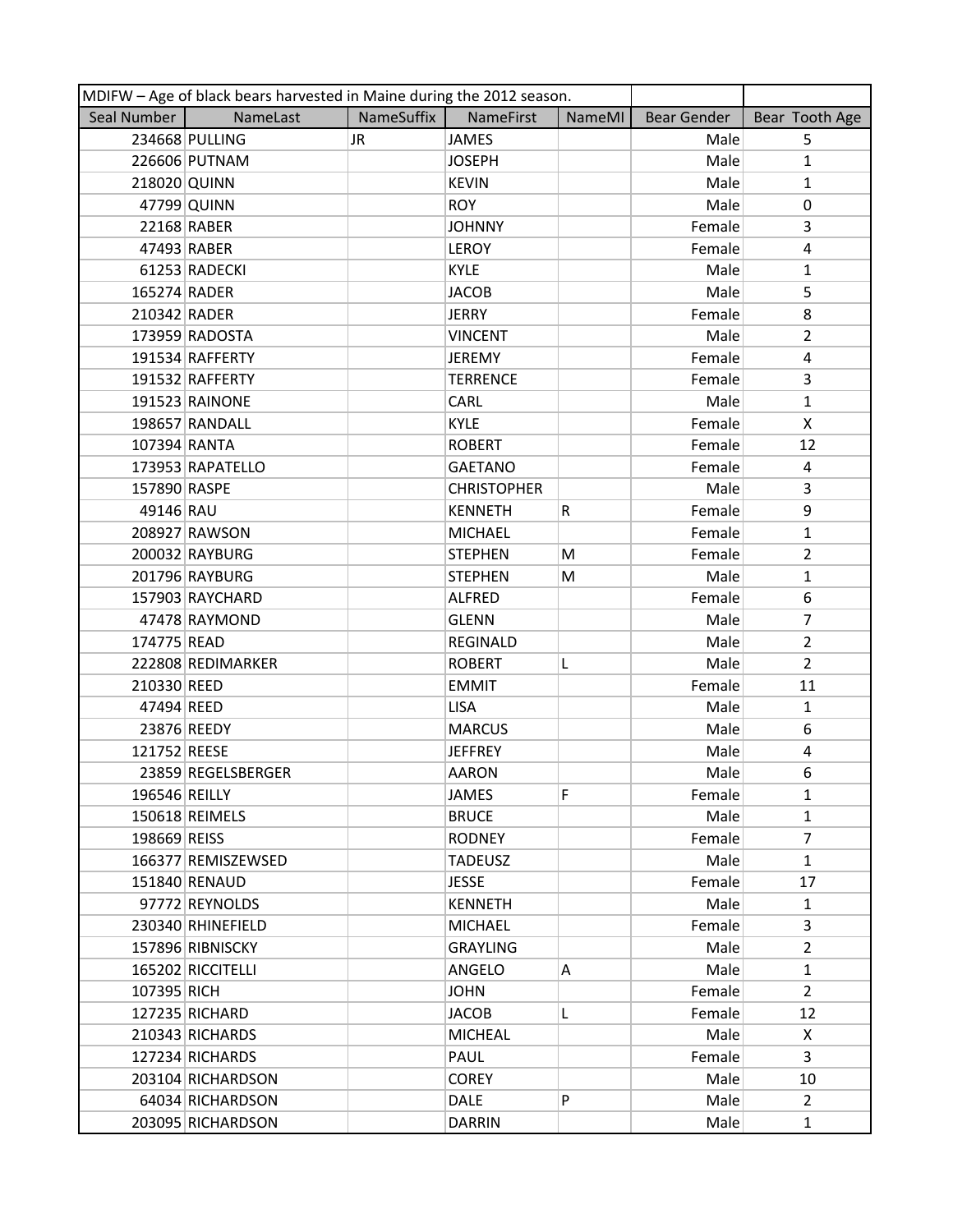|               | MDIFW - Age of black bears harvested in Maine during the 2012 season. |            |                  |        |                    |                |
|---------------|-----------------------------------------------------------------------|------------|------------------|--------|--------------------|----------------|
| Seal Number   | NameLast                                                              | NameSuffix | NameFirst        | NameMI | <b>Bear Gender</b> | Bear Tooth Age |
|               | 203115 RICHARDSON                                                     |            | ZACHARY          |        | Male               | $\Omega$       |
|               | 68496 RICKENBACH                                                      |            | <b>CHARLES</b>   | Α      | Female             | $\pmb{0}$      |
| 218043 RICKER |                                                                       |            | <b>DONALD</b>    |        | Male               | $\overline{2}$ |
| 150269 RICKER |                                                                       |            | <b>PRESTON</b>   | G      | Male               | $\mathbf{1}$   |
| 217618 RIDDLE |                                                                       |            | <b>BARRY</b>     |        | Male               | $\overline{2}$ |
| 217621 RIDDLE |                                                                       |            | <b>GREGORY</b>   | S      | Male               | $\overline{2}$ |
|               | 98582 RIDGEWAY                                                        |            | <b>EUGENE</b>    |        | Male               | $\mathbf{1}$   |
| 122715 RIDLEY |                                                                       | JR         | <b>ROGER</b>     |        | Male               | 3              |
| 227286 RIGGS  |                                                                       |            | <b>JACK</b>      |        | Male               | $\overline{2}$ |
| 230311 RIGGS  |                                                                       |            | <b>JACK</b>      | F      | Male               | $\overline{2}$ |
|               | 152392 RINALDI                                                        |            | <b>ANTHONY</b>   | M      | Male               | $\mathbf{1}$   |
| 166382 RINEER |                                                                       |            | <b>WAYNE</b>     |        | Male               | $\overline{3}$ |
|               | 47490 RIOUX                                                           |            | PAUL             |        | Male               | $\pmb{0}$      |
| 153539 ROACH  |                                                                       |            | <b>ROBERT</b>    | C      | Female             | $\overline{2}$ |
| 190118 ROBAK  |                                                                       |            | <b>THOMAS</b>    |        | Male               | 4              |
|               | 149976 ROBERTS                                                        |            | <b>DAVID</b>     |        | Female             | $\overline{2}$ |
|               | 234634 ROBICHEAU                                                      |            | <b>WAYNE</b>     | А      | Female             | $\overline{2}$ |
|               | 194502 ROBINSON                                                       |            | <b>CHARLES</b>   | E,     | Male               | X              |
|               | 221814 ROBINSON                                                       |            | <b>GERALDINE</b> |        | Female             | 4              |
|               | 63732 ROBINSON                                                        | JR         | <b>LEROY</b>     | D      | Female             | 3              |
|               | 151818 RODERER                                                        |            | <b>MICHAEL</b>   | D      | Female             | $\overline{7}$ |
|               | 196926 ROGERS                                                         |            | <b>ALIX</b>      |        | Male               | 3              |
|               | 107390 ROGERS                                                         |            | <b>EDWIN</b>     |        | Female             | 14             |
| 191533 ROGET  |                                                                       |            | <b>GISELE</b>    |        | Male               | $\overline{2}$ |
|               | 234643 ROHRBAUGH                                                      | JR         | <b>JOHNNY</b>    |        | Male               | $\mathbf{1}$   |
|               | 138816 ROLLINS                                                        |            | <b>BRIAN</b>     |        | Male               | $\mathbf{1}$   |
|               | 22166 ROMANO                                                          | <b>SR</b>  | <b>GLENN</b>     |        | Male               | $\overline{2}$ |
|               | 68450 RONDANO                                                         |            | <b>JOHN</b>      | V      | Male               | $\overline{2}$ |
| 191453 ROOT   |                                                                       |            | <b>JEFFREY</b>   | L      | Male               | 0              |
|               | 191399 ROPENUS                                                        |            | <b>JAMES</b>     |        | Female             | $\overline{2}$ |
|               | 196547 ROSENBERRY                                                     |            | <b>ROBERT</b>    |        | Male               | X              |
| 195600 ROSS   |                                                                       |            | <b>KENNETH</b>   |        | Female             | $\mathbf{1}$   |
|               | 191386 ROTHENBERG                                                     |            | ADAM             |        | Male               | 10             |
|               | 151211 ROUNDS                                                         |            | NATHANAEL        |        | Male               | $\mathbf{1}$   |
| 184093 ROUX   |                                                                       |            | RAYMOND          |        | Female             | 13             |
| 217611 ROWE   |                                                                       |            | <b>HARRY</b>     | M      | Male               | $\mathbf{1}$   |
| 217605 ROWE   |                                                                       |            | <b>STACEY</b>    | A      | Female             | 10             |
| 150622 ROY    |                                                                       |            | <b>RENE</b>      | F.     | Male               | $\mathbf{1}$   |
| 211443 ROYAL  |                                                                       |            | <b>KEVIN</b>     |        | Male               | $\overline{7}$ |
| 210377 ROYER  |                                                                       |            | <b>NATHAN</b>    |        | Female             | $\overline{2}$ |
|               | 230516 RUBINO                                                         |            | EDWARD           | M      | Male               | $\overline{2}$ |
| 98565 RUDY    |                                                                       |            | <b>BARRY</b>     |        | Male               | 3              |
| 98561 RUDY    |                                                                       |            | <b>JONATHAN</b>  |        | Male               | 3              |
|               | 59592 RUGGIERO                                                        |            | JAY              | R      | Female             | $\overline{2}$ |
|               | 153617 RUGGIERO                                                       | JR         | <b>JOSEPH</b>    |        | Female             | 5              |
|               | 59596 RUGGIERO                                                        |            | <b>ROBERT</b>    |        | Female             | 3              |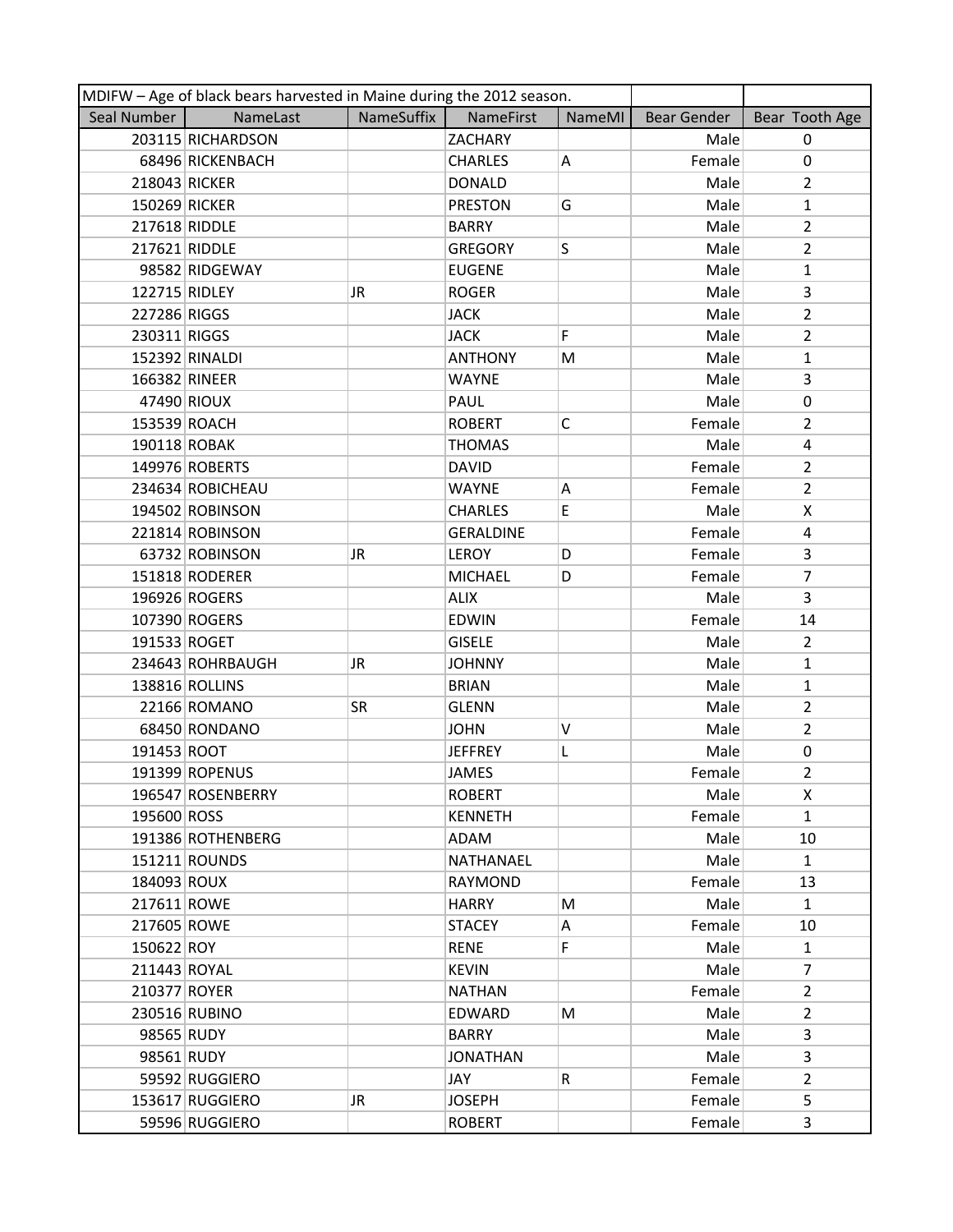|               | MDIFW - Age of black bears harvested in Maine during the 2012 season. |            |                  |              |              |                |
|---------------|-----------------------------------------------------------------------|------------|------------------|--------------|--------------|----------------|
| Seal Number   | NameLast                                                              | NameSuffix | <b>NameFirst</b> | NameMI       | Bear Gender  | Bear Tooth Age |
|               | 117961 RUMMEL                                                         |            | <b>BRIAN</b>     |              | Female       | $\mathbf{1}$   |
|               | 228912 RUPARCIC                                                       |            | <b>TERRY</b>     |              | Female       | 5              |
|               | 148704 RUSSELL                                                        |            | <b>MICHAEL</b>   |              | Male         | $\overline{2}$ |
| 204563 RUSSES |                                                                       |            | <b>RICHARD</b>   |              | Male         | 5              |
|               | 195585 RUSYNIAK                                                       |            | <b>MICHAEL</b>   |              | Male         | $\overline{2}$ |
|               | 211466 RUTHERFORD                                                     |            | <b>THOMAS</b>    |              | Female       | $\mathbf{1}$   |
|               | 173968 RUTLEDGE                                                       |            | <b>DANIEL</b>    |              | Female       | $\overline{2}$ |
| 157601 RUTT   |                                                                       | Ш          | <b>JOHN</b>      |              | Female       | $\overline{2}$ |
| 195373 RUUK   |                                                                       |            | <b>HAROLD</b>    |              | Male         | $\overline{2}$ |
| 184081S       |                                                                       |            | <b>DAVID</b>     | Α            | Male         | $\mathbf{1}$   |
| 190098 SABOL  |                                                                       |            | <b>JOHN</b>      |              | Male         | $\mathbf{1}$   |
|               | 119838 SADLER                                                         |            | <b>DAVID</b>     | L            | Male         | 9              |
|               | 210392 SALAINES                                                       |            | <b>JORGE</b>     |              | Female       | $\overline{2}$ |
|               | 22171 SALAMONE                                                        |            | <b>FRANCESCO</b> |              | Male         | $\mathbf{1}$   |
|               | 200510 SALZMAN                                                        |            | <b>JOSEPH</b>    |              | Female       | 8              |
|               | 200039 SAMORAJCZYK                                                    |            | <b>JEFFREY</b>   |              | Female       | 3              |
|               | 122706 SAMPSON                                                        |            | GARY             | F            | Female       | 10             |
|               | 234602 SANDERS                                                        |            | <b>RUSSELL</b>   |              | Male         | 3              |
|               | 49143 SANDS                                                           | JR         | <b>HERBERT</b>   |              | Male         | $\mathbf{1}$   |
|               | 88729 SANTOS                                                          |            | <b>ROBERT</b>    |              | Not Reported | $\overline{2}$ |
|               | 133626 SARGENT                                                        |            | <b>JOSEPH</b>    | M            | Male         | $\overline{4}$ |
| 211450 SARR   |                                                                       |            | ANNALEE          |              | Female       | 5              |
|               | 98570 SAUNDERS                                                        |            | <b>DONALD</b>    |              | Male         | 3              |
|               | 98571 SAUNDERS                                                        |            | <b>MATTHEW</b>   |              | Female       | $\overline{2}$ |
|               | 166389 SAWYER                                                         |            | <b>GREGORY</b>   |              | Male         | $\mathbf{1}$   |
|               | 230527 SAWYER                                                         |            | <b>KEVIN</b>     |              | Male         | 5              |
|               | 153647 SBROGLIA                                                       |            | <b>LUCIANO</b>   |              | Male         | 3              |
|               | 49134 SCALES                                                          |            | <b>DAVID</b>     | $\mathsf{C}$ | Male         | $\mathbf{1}$   |
| 136440 SCHAD  |                                                                       |            | PAUL             |              | Male         | 5              |
|               | 107392 SCHAGGAR                                                       |            | <b>JOHN</b>      |              | Female       | 12             |
|               | 230306 SCHANKWEILER                                                   |            | <b>RONALD</b>    |              | Male         | $\mathbf{1}$   |
|               | 88732 SCHARLACKEN                                                     |            | <b>RAY</b>       |              | Female       | 5              |
|               | 203098 SCHEIBE                                                        |            | <b>ROBERT</b>    |              | Male         | $\mathbf{1}$   |
|               | 216027 SCHENA                                                         | <b>SR</b>  | <b>MICHAEL</b>   |              | Female       | $\overline{2}$ |
|               | 200546 SCHICHILONE                                                    |            | <b>JOSEPH</b>    |              | Female       | $\overline{2}$ |
|               | 151858 SCHIFFER                                                       |            | <b>FRANCIS</b>   | M            | Female       | $\mathbf{1}$   |
|               | 68489 SCHMAELING                                                      |            | <b>PETER</b>     | н            | Female       | 3              |
|               | 200569 SCHMIDT                                                        |            | <b>ELMER</b>     | Τ            | Female       | $\mathbf{1}$   |
|               | 136435 SCHMIT                                                         |            | <b>MICHAEL</b>   |              | Male         | $\overline{2}$ |
|               | 23873 SCHNERR                                                         |            | LARRY            |              | Female       | $\overline{2}$ |
|               | 222815 SCHOPPEE                                                       |            | <b>AUSTIN</b>    |              | Male         | 8              |
|               | 219426 SCHROCKMERSCHAT                                                |            | <b>COURTNEY</b>  |              | Male         | $\overline{3}$ |
|               | 127287 SCHULLER                                                       |            | <b>RICHARD</b>   |              | Female       | 0              |
|               | 47458 SCHWENDEMANN                                                    |            | <b>JOEL</b>      |              | Male         | $\mathbf{1}$   |
|               | 165293 SCORDO                                                         |            | <b>MICHAEL</b>   |              | Male         | $\overline{2}$ |
| 203106 SCOTT  |                                                                       |            | <b>TYLER</b>     |              | Male         | X              |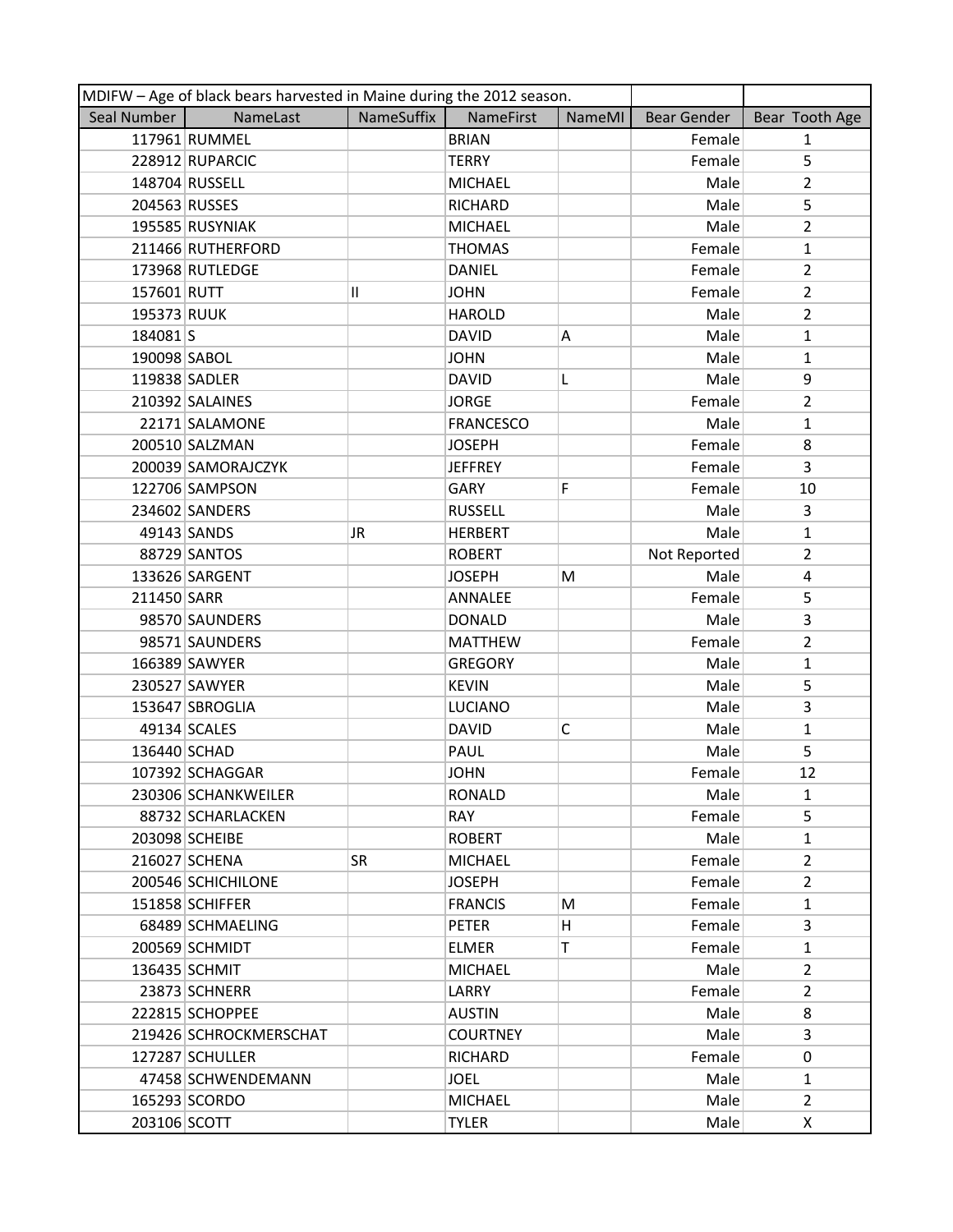| MDIFW - Age of black bears harvested in Maine during the 2012 season. |                   |            |                  |               |                    |                |
|-----------------------------------------------------------------------|-------------------|------------|------------------|---------------|--------------------|----------------|
| Seal Number                                                           | NameLast          | NameSuffix | <b>NameFirst</b> | <b>NameMI</b> | <b>Bear Gender</b> | Bear Tooth Age |
|                                                                       | 117348 SCRIBNER   |            | <b>RALPH</b>     |               | Male               | $\overline{2}$ |
|                                                                       | 217615 SCRUGGS    |            | <b>JASON</b>     |               | Male               | $\mathbf{1}$   |
|                                                                       | 166378 SEAGER     |            | <b>RAYMOND</b>   |               | Female             | $\mathbf{1}$   |
| 166215 SEARS                                                          |                   |            | <b>DAVID</b>     |               | Male               | $\mathbf{1}$   |
|                                                                       | 210367 SEBOTT     |            | <b>RICHARD</b>   |               | Female             | 6              |
|                                                                       | 203134 SEBRING    |            | <b>BRAD</b>      |               | Female             | X              |
|                                                                       | 123330 SECREST    |            | <b>WILLIAM</b>   |               | Male               | $\mathbf{1}$   |
|                                                                       | 127288 SEEHUSEN   |            | <b>JACOB</b>     |               | Male               | $\overline{2}$ |
|                                                                       | 114326 SEEHUSEN   |            | <b>PETER</b>     |               | Female             | 3              |
|                                                                       | 47472 SEIDERS     |            | <b>MICHAEL</b>   |               | Male               | $\mathbf{1}$   |
|                                                                       | 47473 SEIDERS     |            | ZACHARIA         |               | Female             | $\mathbf{1}$   |
| 149980 SEIP                                                           |                   |            | <b>WILLIAM</b>   |               | Female             | $\mathbf{1}$   |
|                                                                       | 220482 SEMPLE     |            | <b>JAMES</b>     |               | Male               | $\mathbf{1}$   |
|                                                                       | 149965 SENOFONTE  | Ш          | <b>LOUIS</b>     |               | Female             | 3              |
|                                                                       | 157878 SENSENIG   |            | <b>LEON</b>      | D             | Male               | $\mathbf{1}$   |
| 211481 SETIEN                                                         |                   |            | <b>SCOTT</b>     |               | Not Reported       | $\overline{2}$ |
|                                                                       | 68446 SEUFERLING  |            | <b>SCOTT</b>     |               | Female             | 14             |
| 226621 SEY                                                            |                   | JR.        | <b>CHESTER</b>   |               | Female             | 6              |
|                                                                       | 195584 SGARRELLA  |            | <b>BILL</b>      |               | Male               | $\overline{2}$ |
|                                                                       | 68467 SHAFER      |            | <b>SCOTTIE</b>   | D             | Male               | 3              |
|                                                                       | 219201 SHAFFER    |            | <b>CHESTER</b>   | T             | Female             | 13             |
|                                                                       | 230326 SHANKS     |            | <b>AUTUMN</b>    |               | Female             | $\overline{2}$ |
|                                                                       | 204558 SHARPE     |            | <b>SCOTT</b>     |               | Male               | $\mathbf{1}$   |
| 230327 SHAW                                                           |                   |            | <b>GREGORY</b>   |               | Female             | $\mathbf{1}$   |
| 230322 SHAW                                                           |                   |            | <b>JONATHAN</b>  |               | Female             | $\overline{2}$ |
| 150588 SHAW                                                           |                   |            | <b>MELVIN</b>    |               | Male               | 0              |
|                                                                       | 42960 SHAW        |            | <b>TIMOTHY</b>   |               | Female             | $\mathbf{1}$   |
| 149978 SHEETS                                                         |                   |            | <b>BRANDEN</b>   |               | Male               | $\mathbf{1}$   |
| 149970 SHEETS                                                         |                   |            | <b>MICHAEL</b>   |               | Male               | $\mathbf{1}$   |
| 229304 SHELL                                                          |                   |            | <b>CHARLES</b>   |               | Not Reported       | $\mathbf 0$    |
| 229302 SHELL                                                          |                   |            | <b>CURTIS</b>    |               | Not Reported       | $\mathbf{1}$   |
|                                                                       | 157879 SHEPARD    |            | <b>DWIGHT</b>    | W             | Female             | $\overline{2}$ |
|                                                                       | 127295 SHEWCZYK   |            | <b>JOSEPH</b>    |               | Male               | 3              |
|                                                                       | 210361 SHIELDS    |            | <b>STEVEN</b>    |               | Female             | 3              |
| 197637 SHOE                                                           |                   |            | <b>RANDY</b>     |               | Male               | $\overline{2}$ |
| 191465 SHOLL                                                          |                   | JR.        | <b>LYMAN</b>     | D             | Male               | $\mathbf{1}$   |
| 194269 SHORT                                                          |                   |            | <b>HEATH</b>     |               | Male               | 4              |
| 194268 SHORT                                                          |                   |            | <b>JEREMY</b>    |               | Female             | 1              |
| 194267 SHORT                                                          |                   |            | <b>JOSH</b>      | D             | Female             | $\overline{2}$ |
|                                                                       | 98562 SHOTTO      |            | <b>JOSHUA</b>    |               | Female             | $\mathbf{1}$   |
|                                                                       | 107400 SHOWALTER  |            | LEWIS            |               | Female             | $\mathbf{1}$   |
|                                                                       | 165289 SHREVE     |            | <b>JOSH</b>      |               | Male               | $\overline{2}$ |
|                                                                       | 210322 SHUFFLETON |            | <b>ROBERT</b>    |               | Male               | 3              |
|                                                                       | 195596 SHUMAKER   |            | RICHARD          |               | Male               | 5              |
|                                                                       | 121745 SHUMWAY    |            | PETER            |               | Male               | $\overline{2}$ |
|                                                                       | 157856 SHUTTS     |            | <b>JOSHUA</b>    | J             | Female             | $\mathbf{1}$   |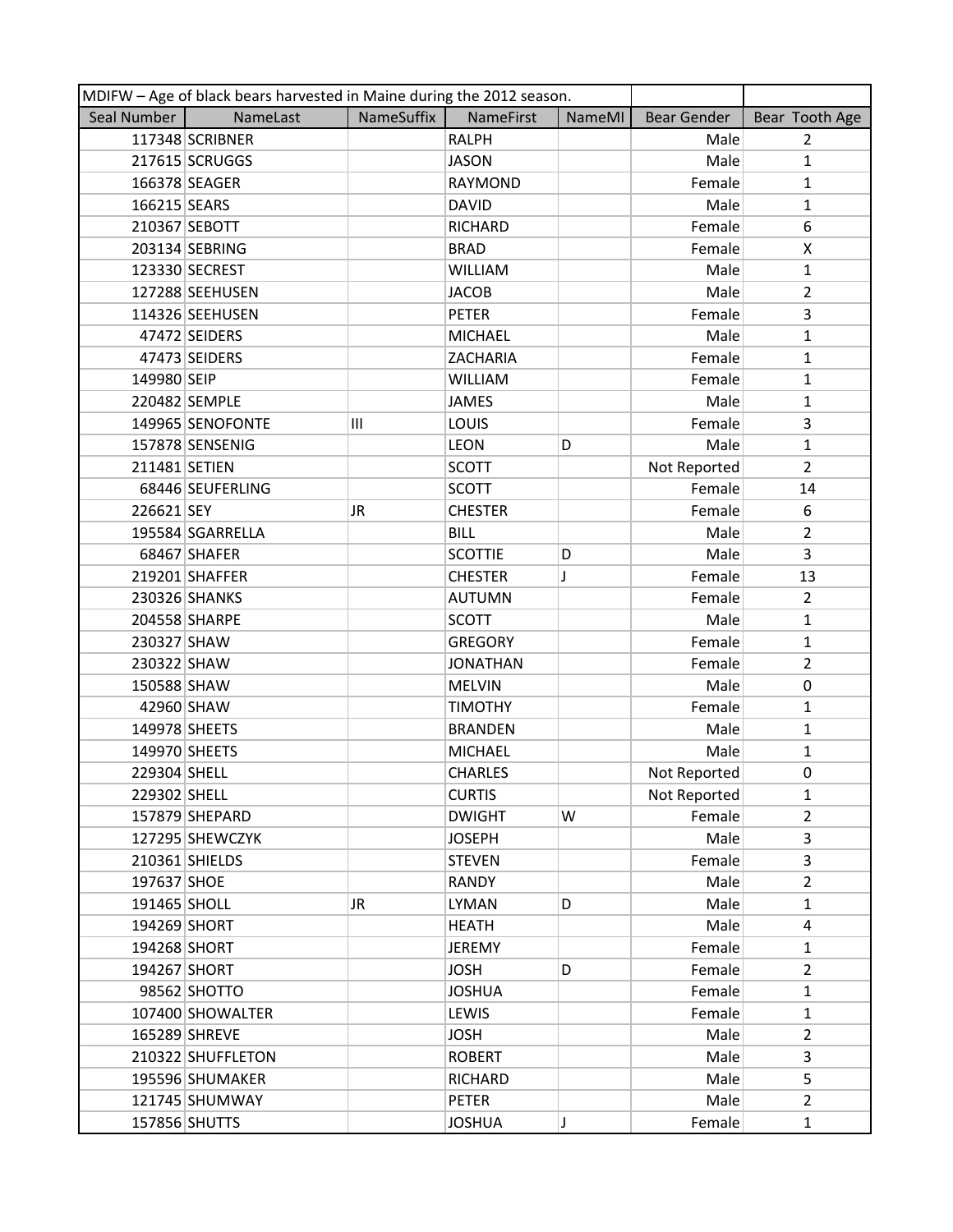| MDIFW - Age of black bears harvested in Maine during the 2012 season. |                    |            |                 |              |                    |                |
|-----------------------------------------------------------------------|--------------------|------------|-----------------|--------------|--------------------|----------------|
| Seal Number                                                           | NameLast           | NameSuffix | NameFirst       | NameMI       | <b>Bear Gender</b> | Bear Tooth Age |
| 211480 SIDLE                                                          |                    |            | <b>BRYAN</b>    |              | Male               | $\mathbf{1}$   |
| 210358 SIEBER                                                         |                    |            | <b>CODY</b>     |              | Female             | $\mathbf{1}$   |
|                                                                       | 63748 SIGETY       |            | <b>AUSTIN</b>   |              | Male               | 5              |
|                                                                       | 63747 SIGETY       |            | <b>CHARLES</b>  |              | Female             | 0              |
| 200557 SIGLER                                                         |                    | SR         | <b>JOHN</b>     | P            | Female             | 4              |
| 157865 SILKS                                                          |                    |            | <b>JEREMIAH</b> |              | Male               | 5              |
|                                                                       | 47794 SIMARD       |            | <b>BERT</b>     |              | Female             | $\overline{7}$ |
|                                                                       | 150601 SIMARD      |            | <b>JOHN</b>     |              | Female             | $\overline{2}$ |
|                                                                       | 203129 SIMMONS     |            | <b>JACOB</b>    |              | Male               | $\pmb{0}$      |
|                                                                       | 117936 SIMMONS     |            | <b>JASON</b>    |              | Male               | $\overline{2}$ |
|                                                                       | 194278 SIMMONS     |            | <b>RONALD</b>   |              | Female             | 3              |
|                                                                       | 217610 SIMPSON     |            | <b>GAVIN</b>    | L            | Male               | $\mathbf{1}$   |
|                                                                       | 198656 SIMPSON     | Ш          | <b>LESLIE</b>   |              | Male               | X              |
|                                                                       | 170192 SIMPSON     |            | <b>WILLIAM</b>  | $\mathsf{C}$ | Female             | X              |
| 196925 SIROIS                                                         |                    |            | <b>BARBARA</b>  | J            | Female             | $\overline{4}$ |
|                                                                       | 99696 SIROIS       |            | <b>GUY</b>      |              | Male               | $\overline{2}$ |
|                                                                       | 191448 SITLINGER   |            | <b>ROBERT</b>   | Α            | Female             | 6              |
|                                                                       | 153641 SKOLFIELD   |            | <b>GEORGE</b>   |              | Male               | $\mathbf{1}$   |
| 203126 SMALL                                                          |                    |            | <b>TIMOTHY</b>  |              | Male               | 5              |
|                                                                       | 99688 SMART        |            | ANDREW          |              | Female             | 9              |
|                                                                       | 193687 SMIECHOWSKI |            | <b>MARK</b>     |              | Male               | $\overline{2}$ |
| 191097 SMILEY                                                         |                    |            | <b>BRIAN</b>    |              | Male               | $\mathbf{1}$   |
| 196545 SMITH                                                          |                    | Ш          | ANDREW          | M            | Male               | 3              |
| 234609 SMITH                                                          |                    |            | <b>BENJAMIN</b> |              | Male               | $\mathbf{1}$   |
| 119834 SMITH                                                          |                    |            | <b>CHARLES</b>  |              | Female             | 3              |
| 208957 SMITH                                                          |                    |            | <b>COREY</b>    |              | Male               | $\overline{2}$ |
| 122751 SMITH                                                          |                    |            | <b>COREY</b>    |              | Not Reported       | $\mathbf{1}$   |
| 157904 SMITH                                                          |                    |            | <b>DAVID</b>    | Α            | Male               | $\pmb{0}$      |
| 157902 SMITH                                                          |                    |            | <b>DONNIE</b>   |              | Female             | $\mathbf{1}$   |
| 203100 SMITH                                                          |                    |            | <b>FRED</b>     |              | Female             | 15             |
| 221822 SMITH                                                          |                    |            | <b>GEORGE</b>   |              | Female             | 5              |
| 203113 SMITH                                                          |                    |            | <b>HOLDEN</b>   |              | Female             | 3              |
| 151862 SMITH                                                          |                    |            | <b>JACKIE</b>   | L            | Male               | $\mathbf{1}$   |
|                                                                       | 17291 SMITH        |            | <b>JOHN</b>     |              | Male               | 12             |
| 211465 SMITH                                                          |                    |            | <b>KENNETH</b>  | F            | Female             | 11             |
| 235011 SMITH                                                          |                    |            | <b>KENNETH</b>  | E            | Male               | 4              |
| 136436 SMITH                                                          |                    |            | <b>NICHOLAS</b> |              | Male               | 13             |
| 153520 SMITH                                                          |                    |            | <b>ROBERT</b>   |              | Male               | 3              |
| 191347 SMITH                                                          |                    |            | <b>ROGER</b>    |              | Female             | $\overline{2}$ |
| 136437 SMITH                                                          |                    | JR         | <b>THEODORE</b> |              | Female             | 8              |
| 208924 SMITH                                                          |                    |            | <b>TONY</b>     |              | Male               | $\mathbf{1}$   |
| 195371 SMITH                                                          |                    |            | <b>WALTER</b>   |              | Female             | $\mathbf{1}$   |
|                                                                       | 152889 SMORCH      |            | <b>DENNIS</b>   |              | Male               | 3              |
| 140183 SNOW                                                           |                    |            | SHAWN           |              | Male               | 3              |
| 194173 SNOW                                                           |                    |            | <b>TRINITY</b>  |              | Female             | 10             |
|                                                                       | 201798 SNYDER      |            | <b>JASON</b>    |              | Female             | 9              |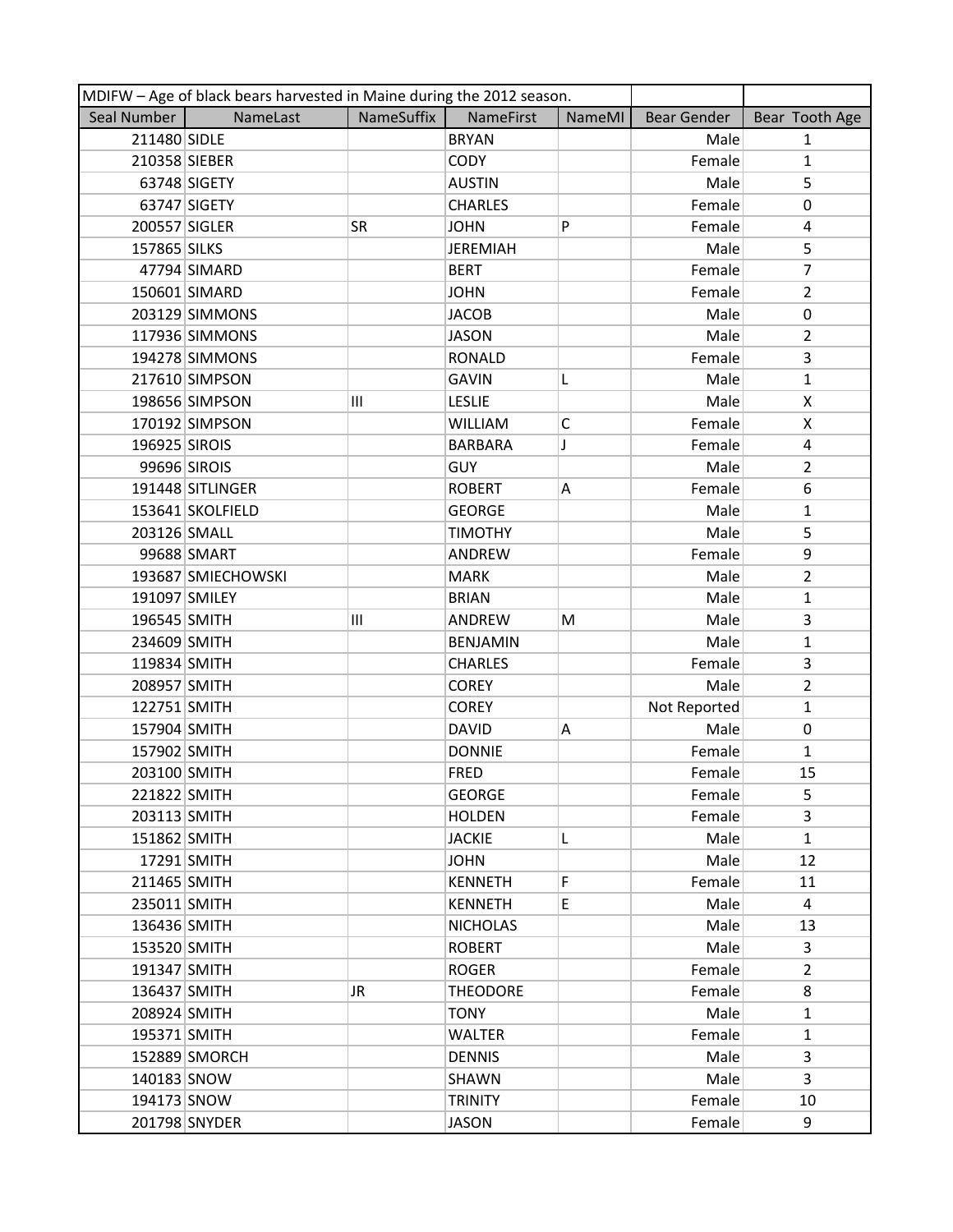| MDIFW - Age of black bears harvested in Maine during the 2012 season. |                  |            |                 |               |              |                |  |
|-----------------------------------------------------------------------|------------------|------------|-----------------|---------------|--------------|----------------|--|
| Seal Number                                                           | NameLast         | NameSuffix | NameFirst       | <b>NameMI</b> | Bear Gender  | Bear Tooth Age |  |
|                                                                       | 198658 SNYDER    | JR.        | <b>NELSON</b>   |               | Female       | 5              |  |
|                                                                       | 49141 SOCEA      |            | <b>ALLAN</b>    |               | Male         | $\mathbf{1}$   |  |
| 210314 SOELL                                                          |                  |            | WILLIAM         |               | Male         | $\mathbf{1}$   |  |
| 200518 SOKOL                                                          |                  |            | <b>PETER</b>    |               | Female       | 12             |  |
|                                                                       | 153519 SOLOMON   |            | <b>LYNN</b>     |               | Male         | $\overline{2}$ |  |
| 68437 SOLT                                                            |                  |            | <b>KERRY</b>    |               | Male         | 16             |  |
| 121751 SOPER                                                          |                  |            | <b>BRUCE</b>    | W             | Female       | $\mathbf{1}$   |  |
|                                                                       | 210319 SORRELLS  |            | JAMES           |               | Male         | $\mathbf{1}$   |  |
| 151861 SOUSA                                                          |                  |            | <b>JOSEPH</b>   |               | Not Reported | $\overline{2}$ |  |
|                                                                       | 134329 SOUTHARD  |            | <b>CLINT</b>    |               | Female       | $\mathbf{1}$   |  |
| 157882 SOUZA                                                          |                  |            | RANDALL         |               | Female       | 4              |  |
| 173954 SPADE                                                          |                  |            | <b>BRAYDEN</b>  |               | Male         | $\overline{2}$ |  |
| 173957 SPADE                                                          |                  |            | JAMES           |               | Male         | $\mathbf{1}$   |  |
| 194996 SPEED                                                          |                  |            | <b>KENNETH</b>  |               | Male         | 4              |  |
| 175469 SPEED                                                          |                  |            | <b>MICHAEL</b>  | W             | Female       | 3              |  |
|                                                                       | 200506 SPEICHER  |            | RAYMOND         |               | Male         | $\overline{7}$ |  |
|                                                                       | 206196 SPENCER   |            | <b>BRADLEY</b>  | P             | Female       | 3              |  |
|                                                                       | 210378 SPENCER   |            | <b>JASON</b>    |               | Female       | 3              |  |
|                                                                       | 227281 SPIERINGS |            | <b>CRAIG</b>    |               | Male         | 6              |  |
| 234662 SPIESS                                                         |                  |            | <b>REX</b>      |               | Female       | $\mathbf{1}$   |  |
|                                                                       | 107388 SPILLER   |            | <b>GREG</b>     |               | Female       | 14             |  |
| 204551 SPOHN                                                          |                  |            | <b>CRAIG</b>    |               | Female       | 10             |  |
|                                                                       | 191479 SPRANCE   |            | TIM             |               | Male         | $\overline{2}$ |  |
|                                                                       | 234631 SPROUL    |            | <b>KEVIN</b>    |               | Male         | 3              |  |
|                                                                       | 175471 ST LOUIS  |            | <b>ELAINE</b>   |               | Male         | $\overline{2}$ |  |
|                                                                       | 121743 ST MARIN  |            | <b>JEAN</b>     |               | Male         | $\overline{2}$ |  |
|                                                                       | 68485 ST PIERRE  |            | <b>KENNETH</b>  | J             | Female       | X              |  |
|                                                                       | 218003 ST PIERRE |            | <b>RAYMOND</b>  |               | Male         | 3              |  |
|                                                                       | 210362 STAATS    |            | <b>JOSHUA</b>   |               | Male         | $\overline{2}$ |  |
|                                                                       | 157889 STAFFORD  | 11         | <b>KENNETH</b>  |               | Male         | 11             |  |
|                                                                       | 136433 STAFFORD  |            | <b>WYATT</b>    | А             | Female       | 2              |  |
|                                                                       | 203141 STALKER   |            | <b>GABERIAL</b> |               | Female       | 8              |  |
|                                                                       | 63735 STALLARD   |            | <b>TIMMY</b>    |               | Male         | 5              |  |
|                                                                       | 63729 STALLARD   |            | <b>TOMMY</b>    | J             | Male         | 6              |  |
|                                                                       | 200568 STANLEY   |            | <b>JOHN</b>     |               | Female       | $\mathbf{1}$   |  |
|                                                                       | 157604 STAUFFER  |            | <b>WILLIS</b>   |               | Female       | $\mathbf{1}$   |  |
|                                                                       | 153525 STEARNS   |            | <b>ALVIN</b>    |               | Female       | 9              |  |
|                                                                       | 200517 STEFANIK  |            | <b>RICHARD</b>  |               | Male         | 7              |  |
|                                                                       | 122701 STEFANIK  |            | STEFAN          |               | Female       | $\mathbf{1}$   |  |
|                                                                       | 59594 STEFANSKY  |            | <b>GERALD</b>   |               | Female       | 7              |  |
|                                                                       | 22165 STEINER    |            | <b>STEVE</b>    |               | Male         | $\mathbf{1}$   |  |
|                                                                       | 166394 STELTZMAN |            | <b>JOSEPH</b>   |               | Male         | 4              |  |
|                                                                       | 117939 STENCE    |            | <b>LESTER</b>   |               | Female       | 0              |  |
|                                                                       | 152716 STEVENS   |            | <b>HEATH</b>    | L             | Female       | 3              |  |
|                                                                       | 121746 STEVENS   |            | LAURENCE        |               | Male         | $\mathbf{1}$   |  |
|                                                                       | 216403 STEVENS   |            | <b>NICHOLAS</b> |               | Female       | 4              |  |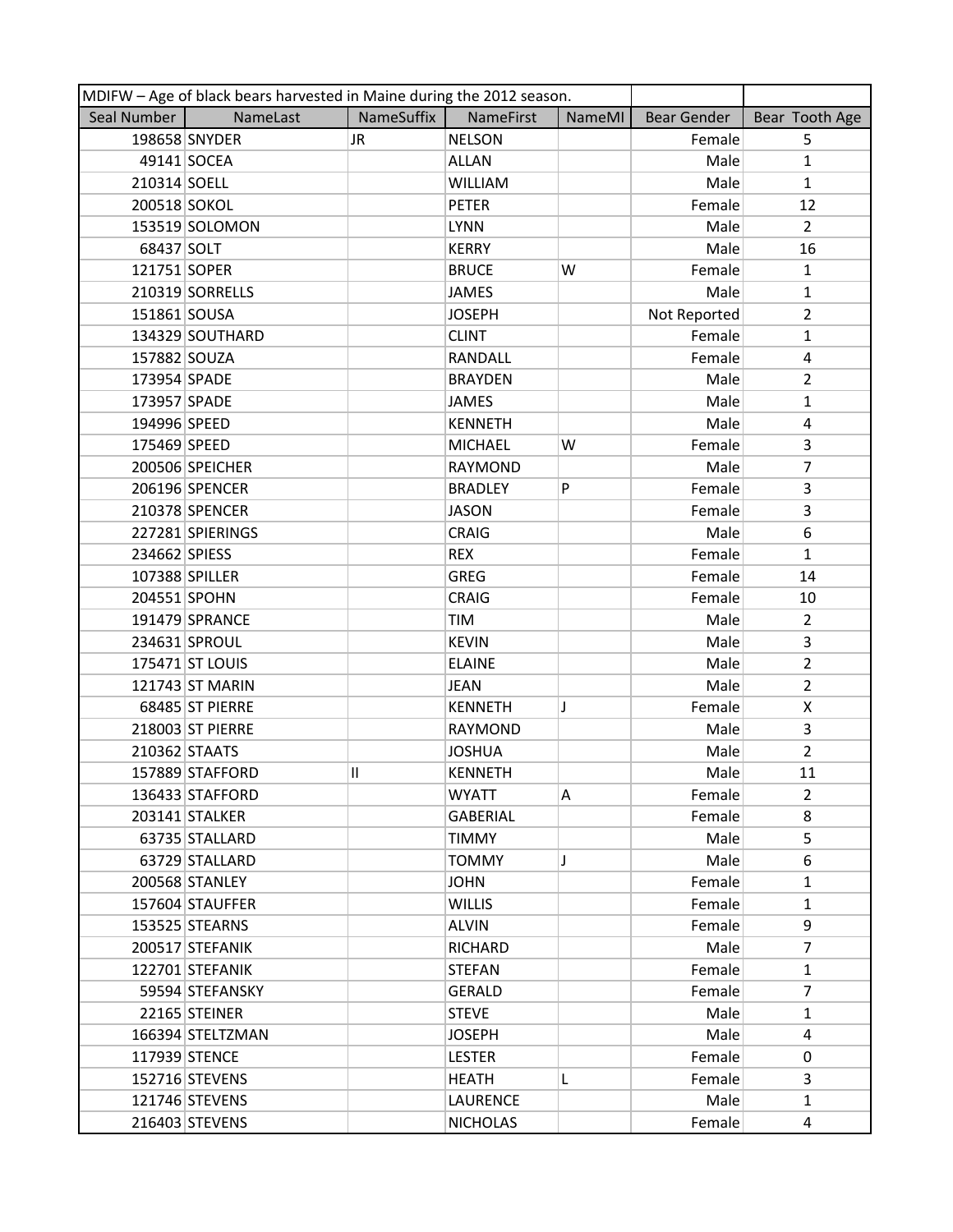| MDIFW - Age of black bears harvested in Maine during the 2012 season. |                    |               |                  |        |                    |                |
|-----------------------------------------------------------------------|--------------------|---------------|------------------|--------|--------------------|----------------|
| Seal Number                                                           | NameLast           | NameSuffix    | <b>NameFirst</b> | NameMI | <b>Bear Gender</b> | Bear Tooth Age |
|                                                                       | 64021 STEVENS      |               | SAVANNAH         |        | Male               | 1              |
|                                                                       | 152711 STEVENSON   | $\mathbf{II}$ | <b>JEFFEREY</b>  |        | Female             | 4              |
|                                                                       | 152712 STEVENSON   |               | <b>JEFFREY</b>   |        | Male               | 3              |
|                                                                       | 71474 STEWART      |               | <b>JAMES</b>     |        | Female             | 0              |
|                                                                       | 123329 STEWART     |               | PAUL             |        | Female             | 3              |
|                                                                       | 122746 STEWART     |               | <b>RYAN</b>      |        | Male               | $\mathbf{1}$   |
| 153618 STILES                                                         |                    |               | <b>THOMAS</b>    |        | Male               | $\overline{2}$ |
|                                                                       | 218012 STIMSON     |               | LORI             | D      | Female             | $\overline{2}$ |
|                                                                       | 68435 STOBER       | <b>SR</b>     | <b>CHARLES</b>   |        | Female             | 3              |
|                                                                       | 64039 STOKES       |               | <b>ANTHONY</b>   |        | Female             | $\overline{2}$ |
|                                                                       | 195601 STOLTZFUS   |               | <b>NORMAN</b>    |        | Male               | $\overline{2}$ |
|                                                                       | 195605 STOLZFUS    |               | <b>JOHN</b>      | B      | Male               | $\mathbf{1}$   |
| 230510 STONE                                                          |                    | <b>JR</b>     | <b>HERBERT</b>   |        | Female             | 4              |
| 150266 STONE                                                          |                    |               | <b>REBECCA</b>   | L      | Female             | 3              |
| 109720 STONE                                                          |                    |               | RICHARD          | R      | Male               | $\overline{2}$ |
|                                                                       | 191491 STONER      |               | <b>DONALD</b>    | L      | Female             | 3              |
|                                                                       | 200514 STONESIFER  |               | <b>DARIN</b>     |        | Male               | 4              |
|                                                                       | 200513 STONESIFER  | JR            | VERNELL          |        | Male               | $\mathbf{1}$   |
|                                                                       | 200512 STONESIFER  |               | <b>WESLEY</b>    |        | Male               | 3              |
|                                                                       | 230338 STORMS      |               | <b>ETHAN</b>     |        | Female             | $\mathbf{1}$   |
|                                                                       | 230339 STORMS      |               | <b>STEPHEN</b>   |        | Male               | $\overline{2}$ |
|                                                                       | 230336 STORMS      |               | <b>ZACHARY</b>   |        | Male               | 1              |
|                                                                       | 165267 STORTZ      |               | <b>ROBERT</b>    |        | Female             | 3              |
|                                                                       | 47487 STOTLER      |               | <b>MICHAEL</b>   |        | Male               | $\overline{2}$ |
| 191451 STOUT                                                          |                    |               | <b>JEFFREY</b>   |        | Female             | 1              |
| 204564 STOUT                                                          |                    |               | <b>TODD</b>      |        | Male               | 5              |
|                                                                       | 228906 STRATTON    |               | <b>BEN</b>       |        | Male               | $\mathbf{1}$   |
|                                                                       | 168050 STRAUBEL    |               | <b>STEVEN</b>    |        | Male               | 1              |
|                                                                       | 166379 STRAWN      |               | ANDREW           | J      | Male               | 0              |
|                                                                       | 234621 STRETAUSKI  |               | <b>JAMES</b>     |        | Female             | $\mathbf{1}$   |
|                                                                       | 63988 STRICKLAND   |               | <b>KEITH</b>     |        | Female             | 5              |
| 194169 STROH                                                          |                    |               | RACHEAL          |        | Male               | 5              |
|                                                                       | 221823 STROPE      |               | <b>JACKSON</b>   |        | Female             | 8              |
|                                                                       | 221825 STROPE      |               | <b>JEFFERY</b>   |        | Male               | $\overline{2}$ |
|                                                                       | 208948 STROUT      |               | <b>HUNTER</b>    | S.     | Male               | 4              |
|                                                                       | 208917 STROUT      |               | <b>JASON</b>     |        | Female             | 12             |
|                                                                       | 208923 STROUT      |               | JOEL             |        | Female             | $\overline{2}$ |
|                                                                       | 151846 STRUCK      |               | <b>GREGORY</b>   |        | Male               | $\mathbf{1}$   |
|                                                                       | 211458 STUFFLEBEAM |               | <b>MARK</b>      | E      | Female             | 3              |
|                                                                       | 211457 STUFFLEBEAM |               | MELISSA          |        | Male               | $\mathbf{1}$   |
|                                                                       | 208926 STUMP       |               | <b>KEVIN</b>     |        | Male               | $\mathbf{2}$   |
|                                                                       | 208925 STUMP       |               | LANCE            |        | Male               | $\overline{2}$ |
|                                                                       | 121759 SULLIVAN    |               | <b>BENJAMIN</b>  | J      | Female             | $\mathbf{1}$   |
|                                                                       | 210306 SULLIVAN    |               | DANIEL           |        | Female             | 4              |
|                                                                       | 169519 SURETTE     |               | <b>KERRY</b>     | E      | Female             | $\mathbf{1}$   |
|                                                                       | 230901 SURETTE     |               | PETER            |        | Female             | $\overline{2}$ |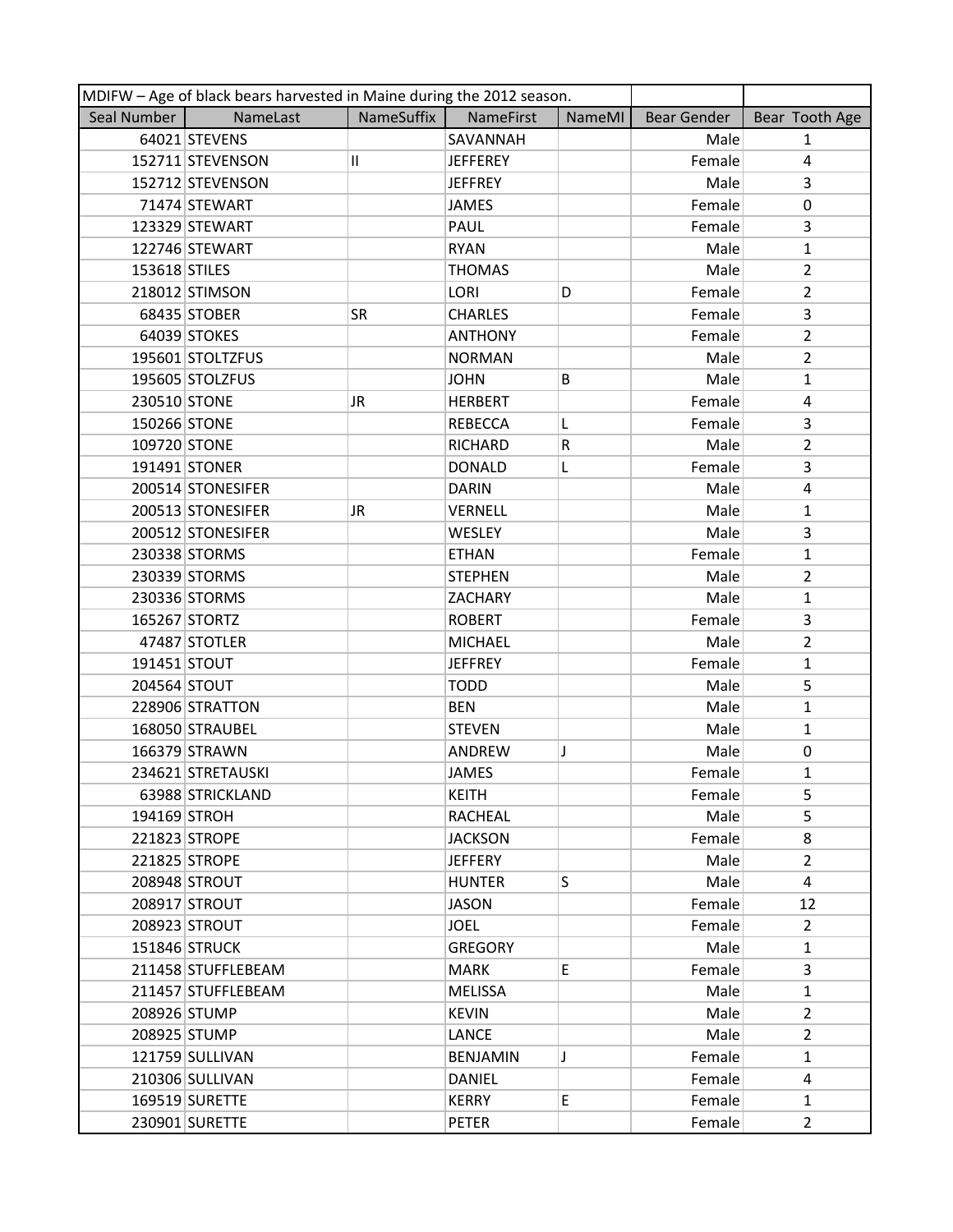| MDIFW - Age of black bears harvested in Maine during the 2012 season. |                   |            |                  |        |             |                |  |
|-----------------------------------------------------------------------|-------------------|------------|------------------|--------|-------------|----------------|--|
| Seal Number                                                           | NameLast          | NameSuffix | <b>NameFirst</b> | NameMI | Bear Gender | Bear Tooth Age |  |
|                                                                       | 153649 SURPETT    |            | <b>CRAIG</b>     |        | Male        | $\overline{2}$ |  |
| 191384 SUTER                                                          |                   | JR         | <b>TIMOTHY</b>   | B      | Male        | $\mathbf{1}$   |  |
|                                                                       | 49136 SUTFIN      |            | <b>JOSEPH</b>    |        | Female      | 5              |  |
|                                                                       | 198662 SUTHERLAND |            | <b>JAMES</b>     |        | Female      | 16             |  |
|                                                                       | 148852 SUTTON     | Ш          | <b>PETER</b>     | P      | Female      | 12             |  |
|                                                                       | 47795 SWANGER     |            | <b>BOBBY</b>     | R      | Female      | X              |  |
|                                                                       | 217619 SWANSON    |            | <b>ERICK</b>     | S      | Female      | $\mathbf{1}$   |  |
|                                                                       | 153533 SWENSEN    |            | <b>JONATHAN</b>  |        | Male        | $\mathbf{1}$   |  |
|                                                                       | 198675 SWERCEWSKI |            | <b>DAVID</b>     |        | Female      | $\mathbf{1}$   |  |
|                                                                       | 191490 SWINDELL   |            | <b>BLAIR</b>     | R      | Male        | 3              |  |
|                                                                       | 42961 SYDLOSKY    | JR.        | <b>ALLEN</b>     |        | Male        | $\mathbf{1}$   |  |
| 46887 SYKES                                                           |                   |            | <b>MIKE</b>      |        | Female      | $\overline{2}$ |  |
| 195124 SZADO                                                          |                   |            | <b>CRAIG</b>     |        | Male        | $\mathbf{1}$   |  |
| 195125 SZADO                                                          |                   |            | <b>CURT</b>      |        | Female      | $\overline{3}$ |  |
| 217616 SZUES                                                          |                   |            | <b>JOHN</b>      |        | Female      | $\overline{4}$ |  |
| 217617 SZUES                                                          |                   |            | <b>STEFAN</b>    |        | Female      | $\mathbf{1}$   |  |
| 210315 TABOR                                                          |                   |            | <b>STEVEN</b>    |        | Male        | $\overline{2}$ |  |
|                                                                       | 196548 TALMAGE    |            | <b>THOMAS</b>    |        | Female      | 5              |  |
|                                                                       | 226616 TARANTELLA |            | JAMES            |        | Female      | 8              |  |
|                                                                       | 60389 TATTEN      |            | LARRY            |        | Male        | $\mathbf{1}$   |  |
|                                                                       | 191499 TAYLOR     |            | <b>ADAM</b>      | J      | Female      | $\overline{2}$ |  |
|                                                                       | 198674 TAYLOR     |            | <b>GEORGE</b>    |        | Female      | $\overline{2}$ |  |
|                                                                       | 17299 TAYLOR      |            | <b>KEVIN</b>     |        | Male        | $\mathbf{1}$   |  |
|                                                                       | 234614 TAYLOR     | <b>SR</b>  | <b>PATRICK</b>   | R      | Female      | $\overline{7}$ |  |
|                                                                       | 30284 TAYLOR      |            | <b>ROBERT</b>    |        | Female      | 16             |  |
|                                                                       | 30346 TAYLOR      |            | <b>TODD</b>      |        | Male        | 3              |  |
|                                                                       | 227287 TEDESCO    |            | <b>RALPH</b>     |        | Female      | 7              |  |
|                                                                       | 42966 TEICHMAN    |            | <b>SEIBERT</b>   | L      | Male        | 3              |  |
|                                                                       | 222807 TEMPLE     |            | <b>CECIL</b>     |        | Male        | 3              |  |
|                                                                       | 210390 TEMPLE     |            | <b>CECIL</b>     |        | Male        | $\mathbf{1}$   |  |
|                                                                       | 195602 TEMPLE     |            | <b>JASPER</b>    |        | Female      | 6              |  |
| 208930 TENAN                                                          |                   |            | <b>MATTHEW</b>   |        | Female      | 10             |  |
|                                                                       | 68462 TENNANT     |            | <b>RICHARD</b>   |        | Male        | 3              |  |
| 150610 TERRY                                                          |                   | <b>SR</b>  | <b>DAVID</b>     |        | Female      | 4              |  |
|                                                                       | 121734 THERIAULT  |            | <b>DENNIS</b>    |        | Male        | $\mathbf{1}$   |  |
|                                                                       | 150621 THERIAULT  |            | <b>NORMAN</b>    |        | Female      | 12             |  |
|                                                                       | 42957 THERIAULT   |            | <b>SADIE</b>     |        | Female      | $\overline{7}$ |  |
|                                                                       | 121724 THERIAULT  |            | <b>TRENT</b>     | D      | Male        | $\overline{7}$ |  |
|                                                                       | 203084 THEROUX    |            | <b>JOSEPH</b>    |        | Female      | 6              |  |
|                                                                       | 198683 THIBAULT   |            | <b>MARC</b>      | R      | Male        | 3              |  |
|                                                                       | 184382 THIBEAULT  |            | <b>CAMERON</b>   |        | Female      | $\mathbf{1}$   |  |
|                                                                       | 211459 THIBEAULT  |            | <b>THOMAS</b>    | R      | Male        | 3              |  |
|                                                                       | 198678 THIBODEAU  |            | PAUL             |        | Female      | $\mathbf{1}$   |  |
| 203082 THOITS                                                         |                   |            | <b>CODY</b>      |        | Female      | 3              |  |
| 203107 THOITS                                                         |                   |            | <b>JACOB</b>     | W      | Female      | 3              |  |
|                                                                       | 228909 THOMAS     |            | <b>BRYAN</b>     | S      | Male        | $\overline{2}$ |  |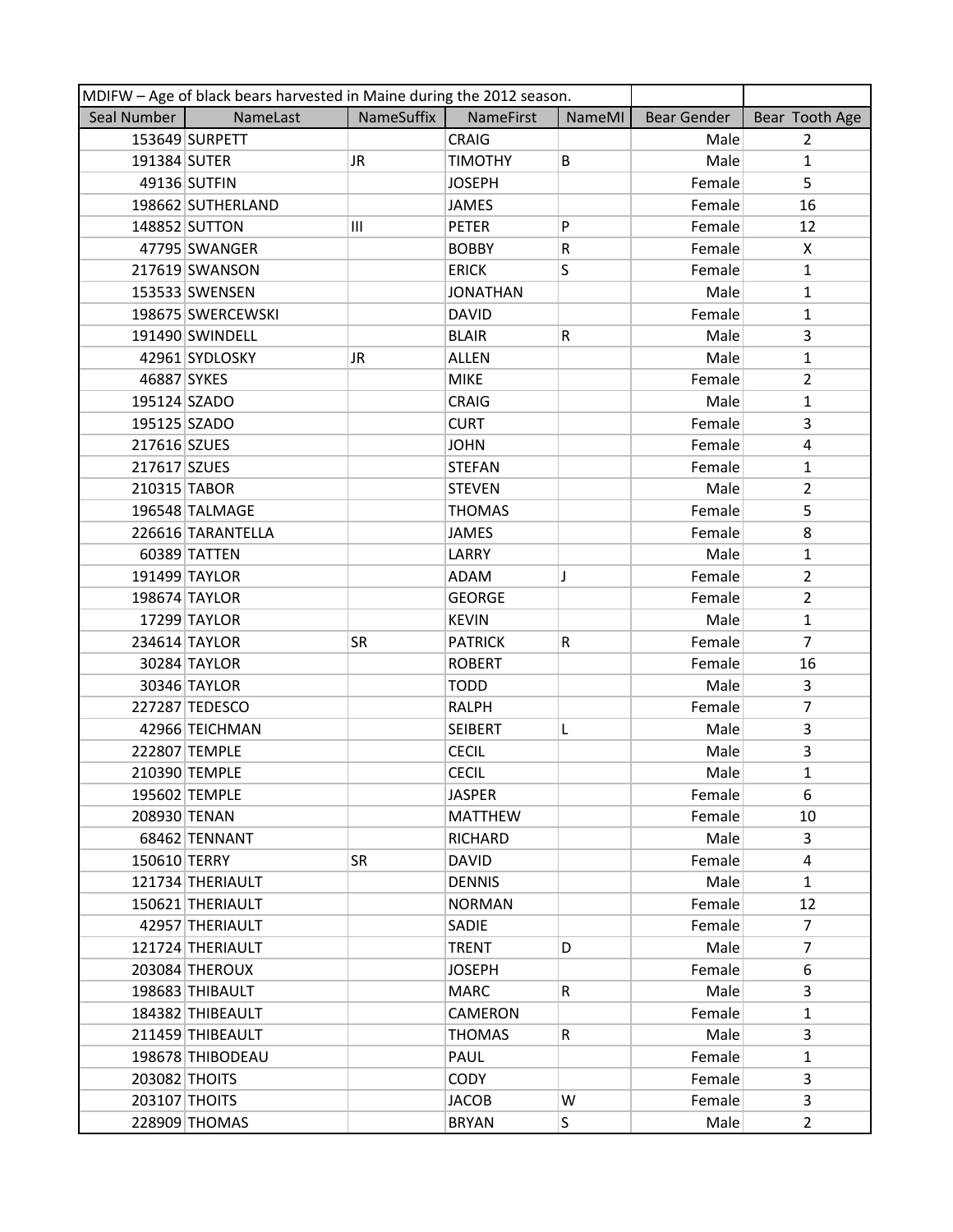| MDIFW - Age of black bears harvested in Maine during the 2012 season. |                   |                   |                 |        |             |                |  |
|-----------------------------------------------------------------------|-------------------|-------------------|-----------------|--------|-------------|----------------|--|
| Seal Number                                                           | NameLast          | <b>NameSuffix</b> | NameFirst       | NameMI | Bear Gender | Bear Tooth Age |  |
|                                                                       | 173961 THOMAS     |                   | KIMBERLY        |        | Female      | $\mathbf{1}$   |  |
|                                                                       | 165299 THOMAS     |                   | <b>RYAN</b>     |        | Male        | $\mathbf{1}$   |  |
|                                                                       | 47463 THOMPSON    |                   | <b>CHARLES</b>  |        | Male        | $\mathbf{1}$   |  |
|                                                                       | 173956 THOMPSON   |                   | <b>MARTIN</b>   |        | Female      | 13             |  |
|                                                                       | 61271 THOMPSON    |                   | <b>MEGAN</b>    |        | Female      | 4              |  |
|                                                                       | 208956 THOMPSON   |                   | <b>NATHAN</b>   | E      | Male        | $\overline{2}$ |  |
|                                                                       | 194266 THOMPSON   |                   | <b>PETER</b>    |        | Male        | 7              |  |
|                                                                       | 98583 THOMPSON    | JR                | <b>PETER</b>    |        | Female      | 5              |  |
|                                                                       | 123327 THOMPSON   |                   | <b>TRAVIS</b>   |        | Female      | $\overline{2}$ |  |
|                                                                       | 98584 THOMSON     |                   | <b>STEPHEN</b>  |        | Male        | 3              |  |
| 163577 THONE                                                          |                   |                   | <b>BENJAMIN</b> |        | Female      | $\overline{2}$ |  |
|                                                                       | 157874 THRUSH     |                   | <b>NEIL</b>     |        | Female      | 8              |  |
|                                                                       | 203099 THURSTON   |                   | <b>FRED</b>     |        | Female      | 12             |  |
| 230524 THYNG                                                          |                   |                   | <b>STEPHEN</b>  |        | Male        | $\overline{2}$ |  |
|                                                                       | 122693 TIBBETTS   |                   | <b>ADAM</b>     |        | Male        | $\mathbf{1}$   |  |
|                                                                       | 134326 TIBBETTS   |                   | <b>DARLENE</b>  |        | Male        | $\mathbf 0$    |  |
| 30343 TILLER                                                          |                   |                   | <b>CHRIS</b>    |        | Female      | $\mathbf{1}$   |  |
|                                                                       | 71476 TOBEY       |                   | <b>RYAN</b>     |        | Male        | X              |  |
| 151210 TOBIN                                                          |                   |                   | <b>ROBERT</b>   | J      | Female      | 8              |  |
|                                                                       | 234622 TOLBERT    | <b>SR</b>         | <b>ROBERT</b>   |        | Female      | 13             |  |
| 194167 TOLER                                                          |                   |                   | <b>ROBERT</b>   |        | Female      | 5              |  |
| 153507 TOMB                                                           |                   |                   | <b>RONALD</b>   |        | Female      | 8              |  |
|                                                                       | 191529 TOMBLIN    |                   | JAMES           |        | Female      | $\overline{2}$ |  |
|                                                                       | 98586 TOMPKINS    |                   | PAUL            |        | Female      | 3              |  |
| 165295 TORRE                                                          |                   |                   | <b>HAROLD</b>   |        | Male        | $\overline{2}$ |  |
| 210341 TOSCO                                                          |                   |                   | <b>JOHN</b>     |        | Female      | $\overline{2}$ |  |
|                                                                       | 198671 TOUSSAINT  |                   | <b>MATTHEW</b>  | Μ      | Male        | X              |  |
|                                                                       | 165298 TOWNSEND   |                   | <b>BARCLAY</b>  |        | Female      | 9              |  |
|                                                                       | 191467 TOWNSEND   |                   | <b>HERBERT</b>  | D      | Male        | $\mathbf{1}$   |  |
|                                                                       | 165297 TOWNSEND   |                   | <b>LORRAINE</b> |        | Female      | $\overline{2}$ |  |
|                                                                       | 22184 TRACEY      | JR                | JAMES           | P      | Male        | 4              |  |
|                                                                       | 208944 TRAFTON    | Ш.                | GARY            | W      | Female      | 14             |  |
| 175465 TRIMM                                                          |                   |                   | <b>STEPHEN</b>  | Α      | Female      | 15             |  |
| 166397 TRIPP                                                          |                   |                   | <b>EMILY</b>    |        | Male        | 1              |  |
| 153515 TRIPP                                                          |                   |                   | <b>MATTHEW</b>  |        | Male        | $\mathbf{1}$   |  |
|                                                                       | 46890 TRIVETTE    |                   | <b>GREG</b>     |        | Female      | $\overline{2}$ |  |
|                                                                       | 152707 TROUTMAN   |                   | <b>PATTY</b>    |        | Female      | 24             |  |
|                                                                       | 152706 TROUTMAN   |                   | <b>RICHARD</b>  |        | Female      | $\mathbf{1}$   |  |
|                                                                       | 200551 TROWBRIDGE |                   | <b>JAMES</b>    |        | Female      | $\mathbf{1}$   |  |
|                                                                       | 153509 TROYER     |                   | ADEN            |        | Male        | $\overline{2}$ |  |
|                                                                       | 157880 TRUBIROHA  |                   | <b>RICHARD</b>  |        | Male        | 4              |  |
| 119839 TRUITT                                                         |                   |                   | <b>JEREMY</b>   |        | Female      | 4              |  |
|                                                                       | 165272 TRUNDY     |                   | <b>NICHOLAS</b> |        | Female      | 6              |  |
|                                                                       | 198681 TRUNDY     |                   | <b>RICKY</b>    |        | Female      | 3              |  |
|                                                                       | 153510 TRUSKEY    |                   | <b>WAYNE</b>    |        | Female      | $\mathbf{1}$   |  |
| 166401 TUCK                                                           |                   |                   | <b>JEREMY</b>   | L      | Male        | $\mathbf{1}$   |  |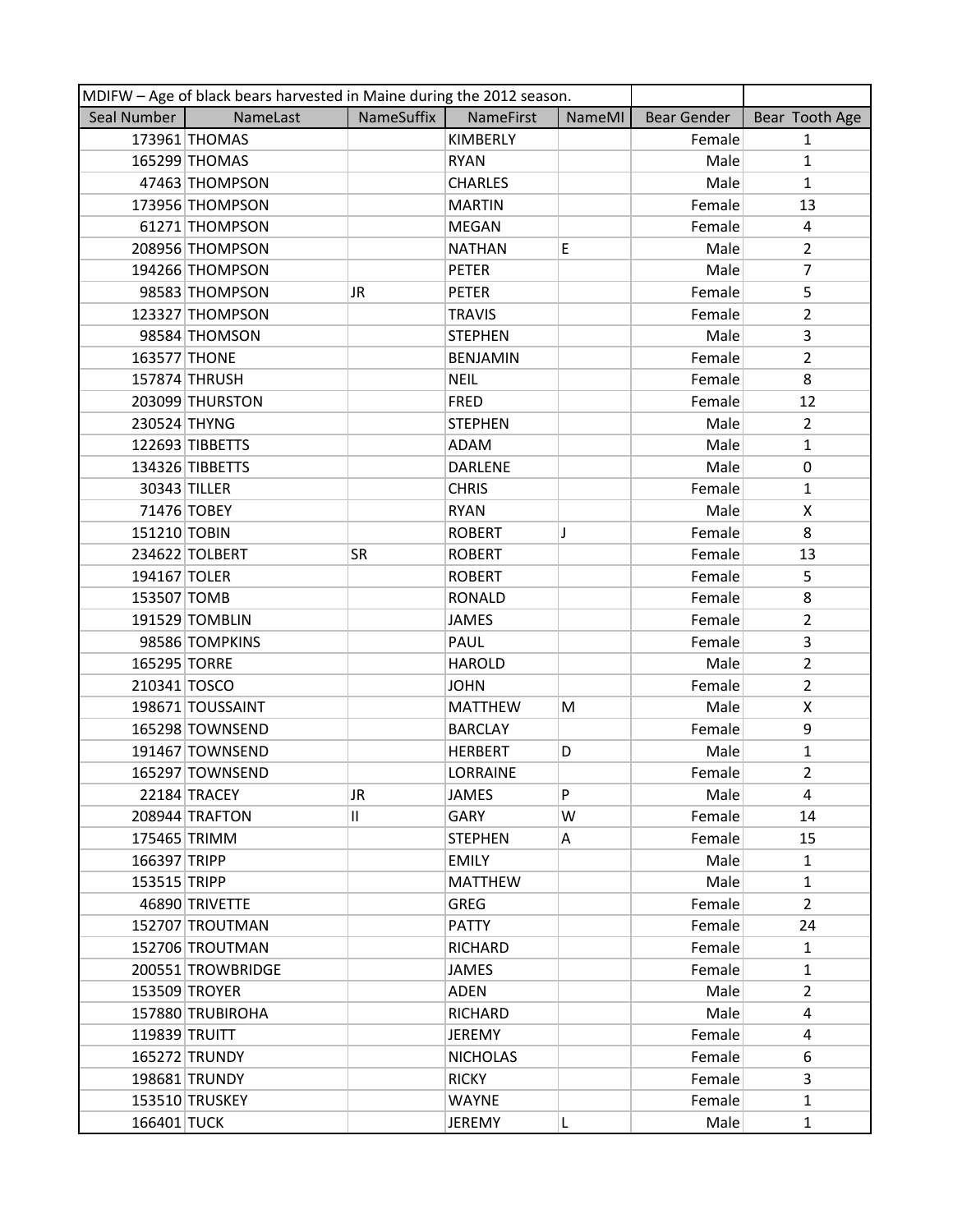| MDIFW - Age of black bears harvested in Maine during the 2012 season. |                      |            |                    |        |              |                |
|-----------------------------------------------------------------------|----------------------|------------|--------------------|--------|--------------|----------------|
| Seal Number                                                           | NameLast             | NameSuffix | <b>NameFirst</b>   | NameMI | Bear Gender  | Bear Tooth Age |
| 138644 TUFTS                                                          |                      |            | <b>WILLIAM</b>     | R      | Male         | $\mathbf{1}$   |
| 194279 TUITE                                                          |                      |            | <b>TIMOTHY</b>     | L      | Female       | $\mathbf{1}$   |
|                                                                       | 195110 TUPPER        |            | <b>CHRISTOPHER</b> |        | Female       | 8              |
|                                                                       | 68472 TURNER         |            | <b>CHARLES</b>     |        | Male         | $\overline{2}$ |
|                                                                       | <b>22178 TURPIN</b>  | <b>SR</b>  | <b>JAMES</b>       |        | Female       | 12             |
|                                                                       | 22180 TURPIN         |            | <b>ROBERT</b>      |        | Female       | $\mathbf{1}$   |
|                                                                       | <b>22177 TURPIN</b>  |            | <b>STEVEN</b>      |        | Male         | 3              |
|                                                                       | 234604 TWEEDIE       |            | <b>LONDA</b>       | M      | Male         | $\mathbf{1}$   |
|                                                                       | 234619 TWEEDIE       |            | <b>STEVEN</b>      | н      | Male         | $\overline{2}$ |
| 188168 TYLER                                                          |                      |            | <b>TERRANCE</b>    | L      | Male         | 5              |
|                                                                       | 222811 TYNDALL       |            | <b>PRESTON</b>     |        | Female       | 8              |
|                                                                       | 194265 TYRONE        |            | <b>KENITH</b>      |        | Female       | $\overline{2}$ |
|                                                                       | 217620 UETTWILLER    |            | <b>ALAN</b>        |        | Male         | $\mathbf 0$    |
|                                                                       | 42965 UGARTE         |            | <b>CIRO</b>        |        | Male         | 3              |
| 195383 ULLOM                                                          |                      |            | <b>SCOTTLYN</b>    |        | Male         | 3              |
|                                                                       | 226609 VALENTINE     |            | ED                 |        | Not Reported | 3              |
|                                                                       | 217627 VANBLARGAN    |            | <b>JAMES</b>       |        | Female       | 4              |
|                                                                       | 210352 VANDENBOSSCHE |            | <b>SEAN</b>        |        | Male         | 3              |
|                                                                       | 140188 VANDERHOOF    |            | <b>DUANE</b>       |        | Male         | X              |
|                                                                       | 221806 VANDERWEIT    |            | <b>MASON</b>       |        | Female       | $\overline{2}$ |
|                                                                       | 198668 VANERDEN      |            | <b>STEPHEN</b>     |        | Female       | $\overline{7}$ |
|                                                                       | 157221 VARNEY        | JR         | <b>BRAD</b>        |        | Male         | $\mathbf{1}$   |
| 195121 VASYL                                                          |                      |            | <b>FEDELESH</b>    |        | Male         | $\mathbf{1}$   |
|                                                                       | 22175 VERHELLE       |            | <b>SCOTT</b>       |        | Female       | 8              |
|                                                                       | 47793 VETARE         |            | <b>SCOTT</b>       |        | Male         | 3              |
|                                                                       | 22167 VICKERS        |            | <b>KELLY</b>       |        | Male         | $\mathbf{1}$   |
|                                                                       | 218015 VIOLETTE      |            | <b>RUSSELL</b>     | S      | Female       | 5              |
|                                                                       | 99690 VISCUSI        |            | <b>AYLINA</b>      |        | Male         | $\mathbf{1}$   |
| 157871 VISSER                                                         |                      |            | <b>DARYL</b>       |        | Male         | 1              |
|                                                                       | 127289 VONTUNGELN    |            | <b>DANIEL</b>      |        | Male         | $\overline{2}$ |
|                                                                       | 127290 VONTUNGELN    |            | <b>DAVID</b>       |        | Male         | $\mathbf{1}$   |
|                                                                       | 127285 VONTUNGELN    |            | <b>HENRY</b>       |        | Female       | $\mathbf{1}$   |
| 150593 VOSS                                                           |                      |            | <b>WILLIAM</b>     |        | Male         | $\mathbf{1}$   |
| 153526 WADE                                                           |                      |            | <b>JOHN</b>        | M      | Male         | $\mathbf{1}$   |
| 208918 WADE                                                           |                      |            | <b>RICHARD</b>     |        | Female       | $\mathbf{1}$   |
| 208920 WADE                                                           |                      |            | <b>RICHARD</b>     |        | Male         | $\mathbf{1}$   |
|                                                                       | 47476 WAGENER        |            | <b>CHRIS</b>       |        | Male         | $\overline{2}$ |
|                                                                       | 210372 WAHRMUND      |            | <b>GARY</b>        |        | Female       | $\overline{2}$ |
|                                                                       | 150604 WAKEFIELD     |            | <b>BRIANNE</b>     |        | Female       | 4              |
|                                                                       | 150609 WAKEFIELD     |            | <b>CODY</b>        |        | Female       | 6              |
|                                                                       | 218018 WAKEM         |            | <b>MARK</b>        |        | Male         | 3              |
|                                                                       | 195386 WALDRON       |            | JERRY              | W      | Female       | $\overline{2}$ |
|                                                                       | 195131 WALDRON       |            | <b>KENNETH</b>     |        | Male         | $\overline{2}$ |
|                                                                       | 218008 WALDRON       |            | <b>TIFFANY</b>     |        | Male         | $\mathbf{1}$   |
|                                                                       | 157883 WALDRON       |            | <b>WESLEY</b>      | S      | Male         | $\Omega$       |
|                                                                       | 121726 WALKER        |            | JAMES              |        | Male         | $\mathbf{1}$   |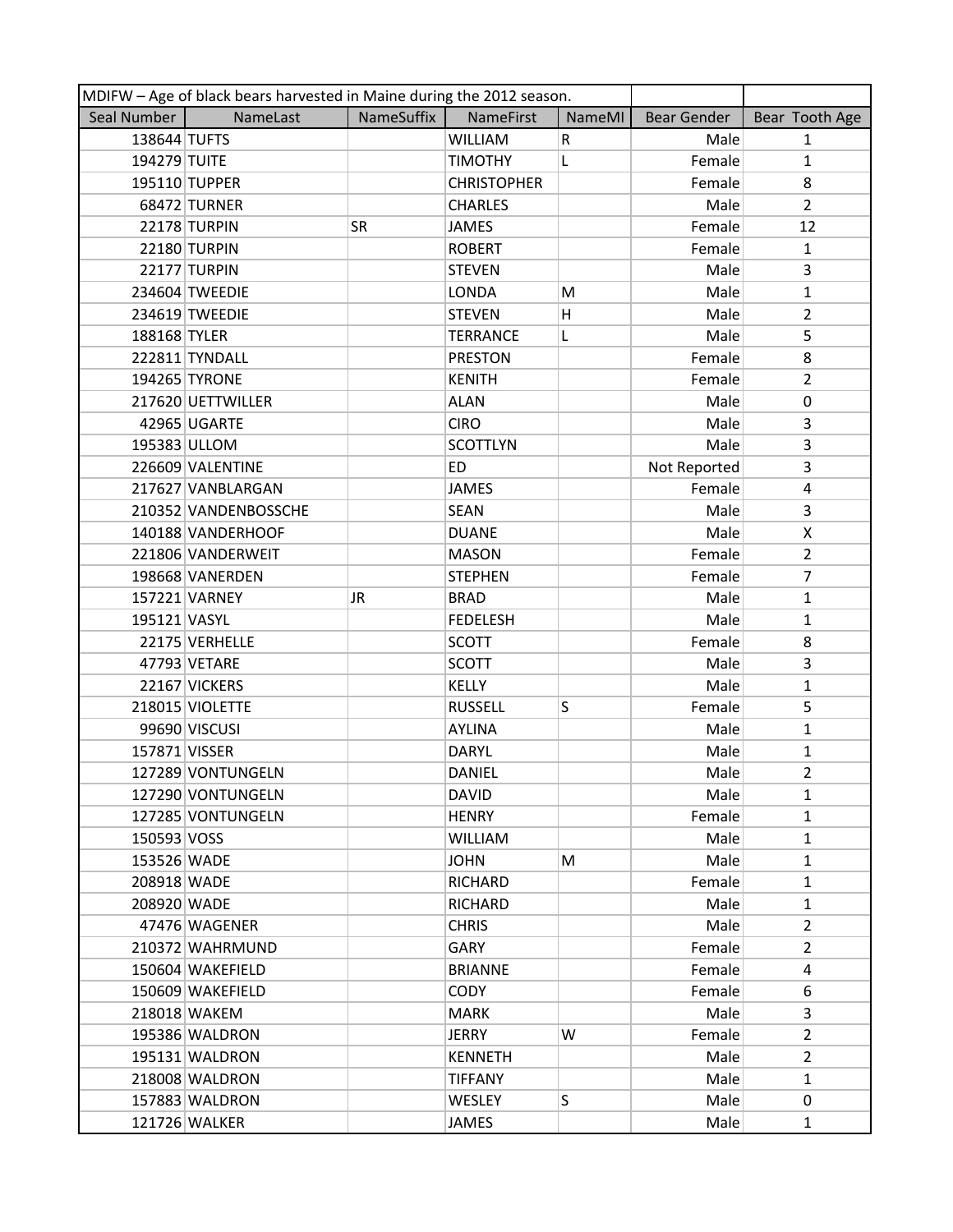| MDIFW - Age of black bears harvested in Maine during the 2012 season. |                   |            |                |        |              |                |
|-----------------------------------------------------------------------|-------------------|------------|----------------|--------|--------------|----------------|
| Seal Number                                                           | NameLast          | NameSuffix | NameFirst      | NameMI | Bear Gender  | Bear Tooth Age |
|                                                                       | 127286 WALKER     |            | <b>MICHAEL</b> |        | Female       | $\mathbf{1}$   |
|                                                                       | 234648 WALKER     |            | <b>STEPHEN</b> |        | Female       | $\mathbf{1}$   |
|                                                                       | 208913 WALLACE    |            | <b>BETH</b>    | M      | Female       | $\mathbf{1}$   |
|                                                                       | 46889 WALLACE     |            | JR.            |        | Female       | $\mathbf{1}$   |
|                                                                       | 150614 WALSTON    |            | <b>WILLIAM</b> | D      | Female       | $\overline{2}$ |
|                                                                       | 217604 WALTON     |            | <b>DONALD</b>  |        | Female       | X              |
|                                                                       | 133638 WALTON     | <b>SR</b>  | <b>DONALD</b>  | G      | Female       | 3              |
|                                                                       | 233402 WARAIKA    |            | <b>ROBERT</b>  |        | Not Reported | 3              |
|                                                                       | 64047 WARD        |            | <b>JAMES</b>   | G      | Female       | 8              |
| 210357 WARD                                                           |                   |            | <b>MATTHEW</b> |        | Male         | 13             |
| 191379 WARD                                                           |                   |            | <b>THOMAS</b>  |        | Male         | $\mathbf{1}$   |
|                                                                       | 188541 WARDWELL   |            | <b>JOHN</b>    |        | Male         | 0              |
|                                                                       | 54249 WARNE       |            | <b>CHASE</b>   | S      | Female       | $\mathbf{1}$   |
|                                                                       | 191525 WATERS     |            | <b>MARTY</b>   |        | Female       | $\overline{2}$ |
| 136425 WATTS                                                          |                   |            | <b>FLOYD</b>   |        | Female       | $\overline{3}$ |
|                                                                       | 203087 WAUGH      |            | <b>BRUCE</b>   |        | Male         | 15             |
|                                                                       | 221816 WEAVER     |            | <b>AARON</b>   |        | Male         | $\overline{2}$ |
|                                                                       | 191472 WEAVER     |            | <b>MAYNARD</b> | J      | Female       | $\mathbf{1}$   |
|                                                                       | 68452 WEAVER      |            | <b>MICHEAL</b> |        | Male         | $\overline{2}$ |
|                                                                       | 227295 WEAVER     |            | <b>PATRICK</b> |        | Female       | 4              |
| 152881 WEBB                                                           |                   |            | <b>HARTLEY</b> |        | Male         | 3              |
| 64040 WEBB                                                            |                   | JR         | <b>JAMES</b>   | W      | Female       | 10             |
| 195104 WEBER                                                          |                   | IV         | <b>JOHN</b>    | F.     | Female       | 5              |
|                                                                       | 211462 WEHBRING   |            | <b>KEVIN</b>   |        | Male         | 3              |
|                                                                       | 227288 WEITBRECHT |            | <b>SCOTT</b>   | R      | Male         | 1              |
| 119826 WELCH                                                          |                   |            | <b>BARRY</b>   |        | Male         | 6              |
| 194274 WELLS                                                          |                   |            | <b>CHARLES</b> |        | Female       | $\overline{2}$ |
|                                                                       | 191374 WENGARD    |            | <b>AARON</b>   |        | Male         | $\mathbf{1}$   |
|                                                                       | 166381 WENMANN    |            | ANDREW         |        | Female       | 9              |
|                                                                       | 68439 WENRICH     |            | <b>RONALD</b>  | L      | Male         | 6              |
|                                                                       | 22191 WENZEL      |            | <b>CRAIG</b>   |        | Male         | 2              |
| 133639 WERTZ                                                          |                   |            | <b>MICHAEL</b> | L.     | Female       | 3              |
|                                                                       | 91401 WESCOTT     |            | <b>SEAN</b>    |        | Female       | 20             |
|                                                                       | 234403 WESCOTT    |            | <b>WADE</b>    |        | Male         | 1              |
| 23857 WEST                                                            |                   |            | <b>CONNIE</b>  |        | Male         | 3              |
| 152395 WEST                                                           |                   |            | <b>CRAIG</b>   |        | Female       | $\overline{2}$ |
| 30341 WEST                                                            |                   |            | JASON          |        | Female       | $\overline{2}$ |
| 23862 WEST                                                            |                   |            | RONALD         |        | Male         | $\mathbf{1}$   |
| 22169 WEST                                                            |                   |            | SHURRELL       |        | Female       | 5              |
|                                                                       | 161771 WESTLEIGH  |            | <b>ERIC</b>    |        | Male         | X              |
|                                                                       | 58091 WHALEN      |            | <b>THOMAS</b>  |        | Female       | $\overline{2}$ |
|                                                                       | 203131 WHARY      |            | <b>BRAD</b>    |        | Female       | 3              |
|                                                                       | 230506 WHEELER    |            | <b>GEORGE</b>  |        | Male         | $\mathbf{1}$   |
|                                                                       | 228914 WHEELOCK   |            | <b>DAMON</b>   | н      | Female       | $\overline{2}$ |
|                                                                       | 122689 WHITAKER   |            | <b>GLENN</b>   |        | Male         | $\mathbf{1}$   |
| 222820 WHITE                                                          |                   |            | <b>ANTHONY</b> | F.     | Male         | $\mathbf{1}$   |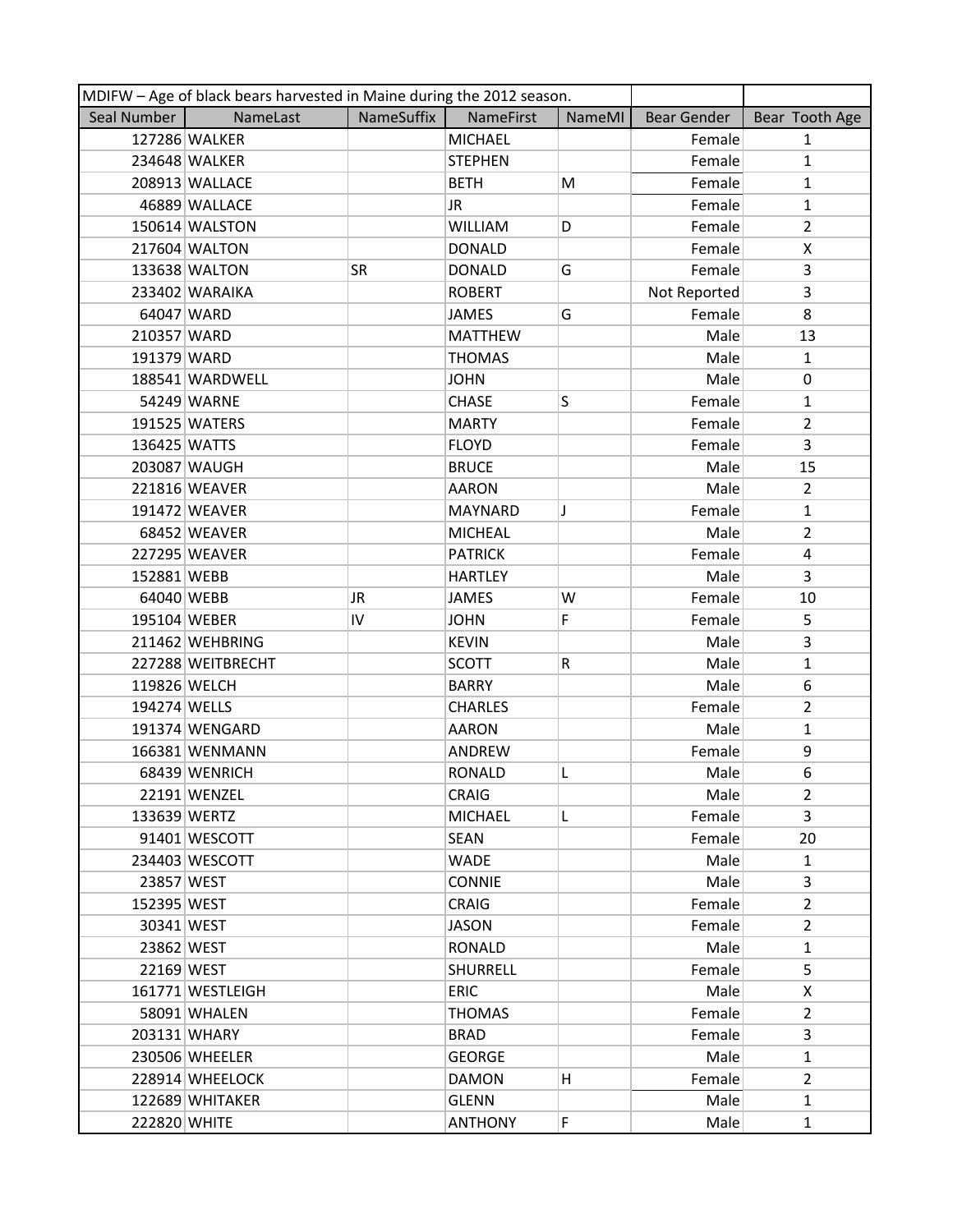| MDIFW - Age of black bears harvested in Maine during the 2012 season. |                      |            |                    |             |             |                |  |
|-----------------------------------------------------------------------|----------------------|------------|--------------------|-------------|-------------|----------------|--|
| Seal Number                                                           | NameLast             | NameSuffix | <b>NameFirst</b>   | NameMI      | Bear Gender | Bear Tooth Age |  |
| 219252 WHITE                                                          |                      |            | GARY               | L           | Female      | 8              |  |
| 216014 WHITE                                                          |                      |            | LEONARD            |             | Female      | 15             |  |
| 219351 WHITE                                                          |                      |            | <b>RONALD</b>      | B           | Male        | 0              |  |
| 191494 WHITE                                                          |                      |            | <b>STEVEN</b>      |             | Female      | $\mathbf{1}$   |  |
|                                                                       | 200026 WHITEHEAD     |            | JAMES              |             | Female      | 9              |  |
|                                                                       | 210349 WHITENACK     |            | LANCE              |             | Female      | 5              |  |
|                                                                       | 201797 WHITESELL     |            | <b>MICHAEL</b>     |             | Male        | 3              |  |
|                                                                       | 185315 WHITING       |            | CAIN               |             | Male        | $\overline{2}$ |  |
|                                                                       | 166393 WHITLEY       |            | <b>TIM</b>         |             | Female      | $\overline{2}$ |  |
|                                                                       | 127229 WIGGINS       |            | <b>THOMAS</b>      | D           | Male        | $\mathbf{1}$   |  |
|                                                                       | 191480 WIGGLEWORTH   |            | <b>DON</b>         | H.          | Male        | $\overline{2}$ |  |
|                                                                       | 234606 WILKERSON     |            | <b>ARNOLD</b>      |             | Male        | $\mathbf{1}$   |  |
| 196550 WILLEY                                                         |                      |            | <b>AUSTIN</b>      | $\mathsf C$ | Female      | 3              |  |
|                                                                       | 191383 WILLIAMS      |            | <b>DAVID</b>       |             | Female      | $\overline{2}$ |  |
|                                                                       | 157853 WILLIAMS      |            | <b>DONALD</b>      |             | Female      | $\mathbf{1}$   |  |
|                                                                       | 200031 WILLIAMS      |            | <b>HANK</b>        |             | Male        | 3              |  |
|                                                                       | 200030 WILLIAMS      |            | <b>ROBERT</b>      |             | Female      | 11             |  |
|                                                                       | 157851 WILLIAMS      | JR.        | <b>ROBERT</b>      |             | Male        | 3              |  |
|                                                                       | 211442 WILLIAMSON    |            | <b>HUNTER</b>      |             | Female      | 9              |  |
|                                                                       | 211441 WILLIAMSON    |            | <b>WYATT</b>       |             | Female      | 3              |  |
|                                                                       | 219456 WILLOCK       |            | <b>KENNETH</b>     |             | Male        | $\mathbf{1}$   |  |
|                                                                       | 184087 WILSON        |            | <b>BUTCH</b>       | R           | Female      | $\overline{2}$ |  |
|                                                                       | 127231 WILSON        |            | <b>CHRISTOPHER</b> |             | Male        | 10             |  |
|                                                                       | 234409 WILSON        |            | <b>CODY</b>        |             | Female      | $\overline{2}$ |  |
|                                                                       | 163608 WILSON        |            | <b>DEBORAH</b>     |             | Male        | $\mathbf{1}$   |  |
|                                                                       | 136438 WINCHELL      |            | <b>DONALD</b>      |             | Male        | 3              |  |
|                                                                       | 217625 WINDLE        |            | <b>FRANK</b>       | Т           | Male        | $\mathbf{1}$   |  |
|                                                                       | 217623 WINIMER       |            | <b>MARK</b>        | S           | Female      | 6              |  |
|                                                                       | 157895 WINKLER       |            | RICHARD            |             | Male        | 3              |  |
|                                                                       | 157901 WINKLER       |            | <b>ROBERT</b>      |             | Male        | $\mathbf{1}$   |  |
|                                                                       | 54247 WINNIE         |            | <b>PETER</b>       |             | Female      | 4              |  |
|                                                                       | 214622 WINSLOW       |            | <b>RANDY</b>       |             | Male        | $\mathbf{1}$   |  |
|                                                                       | 196552 WOJCIECHOWSKI |            | PAUL               |             | Female      | 4              |  |
| 157900 WOOD                                                           |                      |            | <b>HAYDEN</b>      |             | Female      | 5              |  |
| 122748 WOOD                                                           |                      |            | <b>PETER</b>       | C           | Female      | 3              |  |
| 157846 WOOD                                                           |                      |            | TIM                | M           | Female      | 19             |  |
|                                                                       | 210307 WOODARD       |            | <b>RODNEY</b>      |             | Female      | 4              |  |
|                                                                       | 210304 WOODARD       |            | <b>STEPHANIE</b>   |             | Male        | $\mathbf{1}$   |  |
|                                                                       | 166391 WOODLING      |            | <b>JOHN</b>        |             | Male        | 8              |  |
|                                                                       | 216021 WOODMAN       |            | <b>JOHN</b>        |             | Male        | $\mathbf{1}$   |  |
|                                                                       | 200564 WOODS         |            | <b>DAVID</b>       | T           | Female      | 9              |  |
|                                                                       | 121731 WOODY         | JR         | <b>GLENN</b>       |             | Male        | $\overline{2}$ |  |
|                                                                       | 173966 WORKMAN       |            | RALPH              |             | Male        | 3              |  |
|                                                                       | 213618 WORMELL       |            | <b>BRENDON</b>     |             | Female      | 4              |  |
|                                                                       | 150598 WORSTER       |            | <b>EUGENE</b>      |             | Female      | 10             |  |
|                                                                       | 227282 WORTHINGTON   |            | <b>LEON</b>        |             | Male        | $\mathbf{2}$   |  |